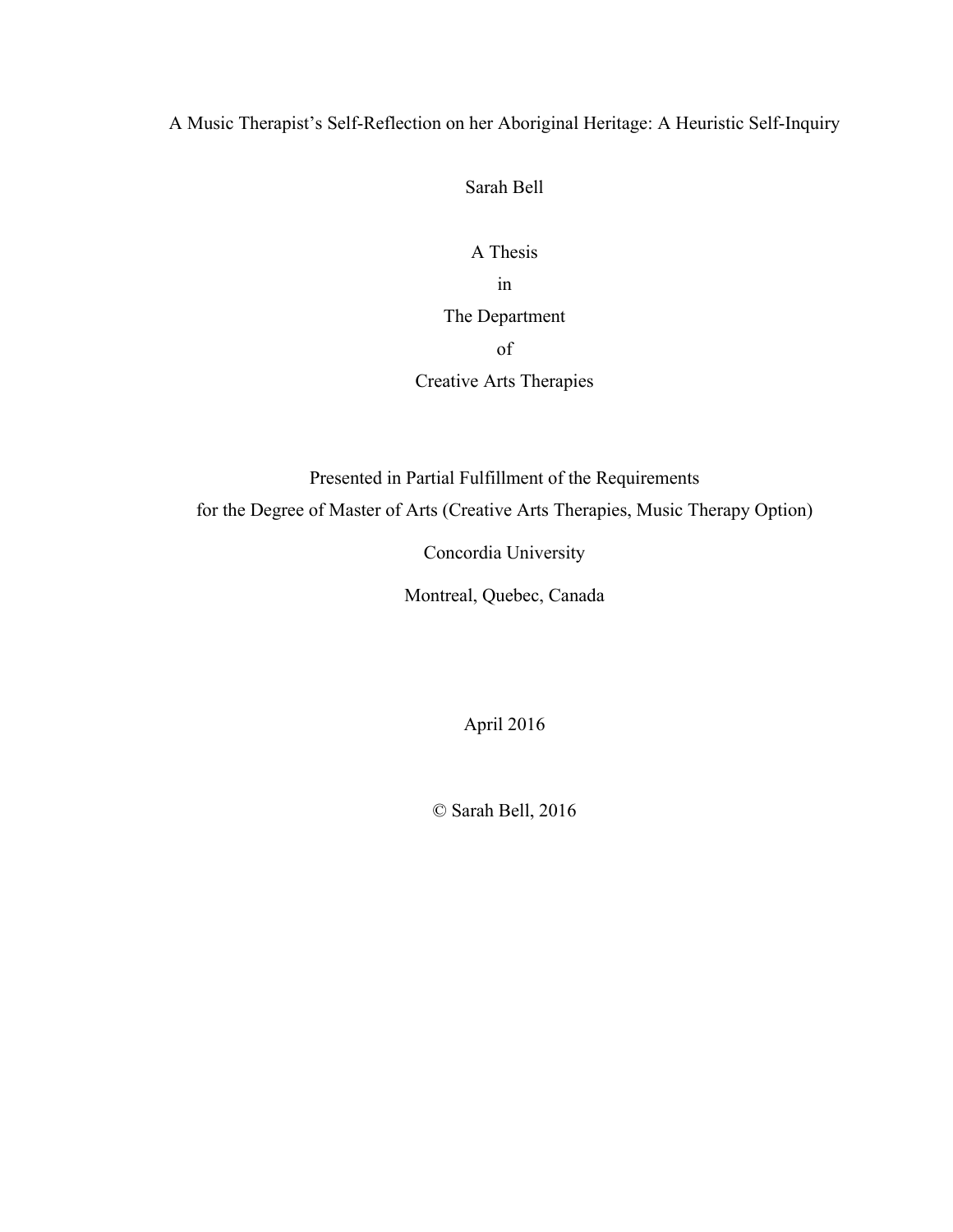# **CONCORDIA UNIVERSITY**

# **School of Graduate Studies**

This is to certify that the thesis prepared

By: Sarah Bell

Entitled: A Music Therapist's Self-Reflection on her Aboriginal Heritage: A Heuristic Self-Inquiry

and submitted in partial fulfillment of the requirements for the degree of

# **Master of Arts (Creative Arts Therapies, Music Therapy Option)**

complies with the regulations of the University and meets the accepted standards with respect to originality and quality.

Signed by the final Examining Committee:

|             |                  | Chair                                                                      |
|-------------|------------------|----------------------------------------------------------------------------|
|             | Sandra L. Curtis |                                                                            |
|             |                  | Examiner                                                                   |
|             | Laurel Young     |                                                                            |
|             |                  | Examiner                                                                   |
|             | Sandra L. Curtis |                                                                            |
|             |                  | Supervisor                                                                 |
|             | Deborah Seabrook |                                                                            |
|             |                  |                                                                            |
| Approved by |                  |                                                                            |
|             |                  | Yehudit Silverman, Chair of the Department of Creative Arts Therapies 2016 |

Rebecca Duclos, Dean of the Faculty of Fine Arts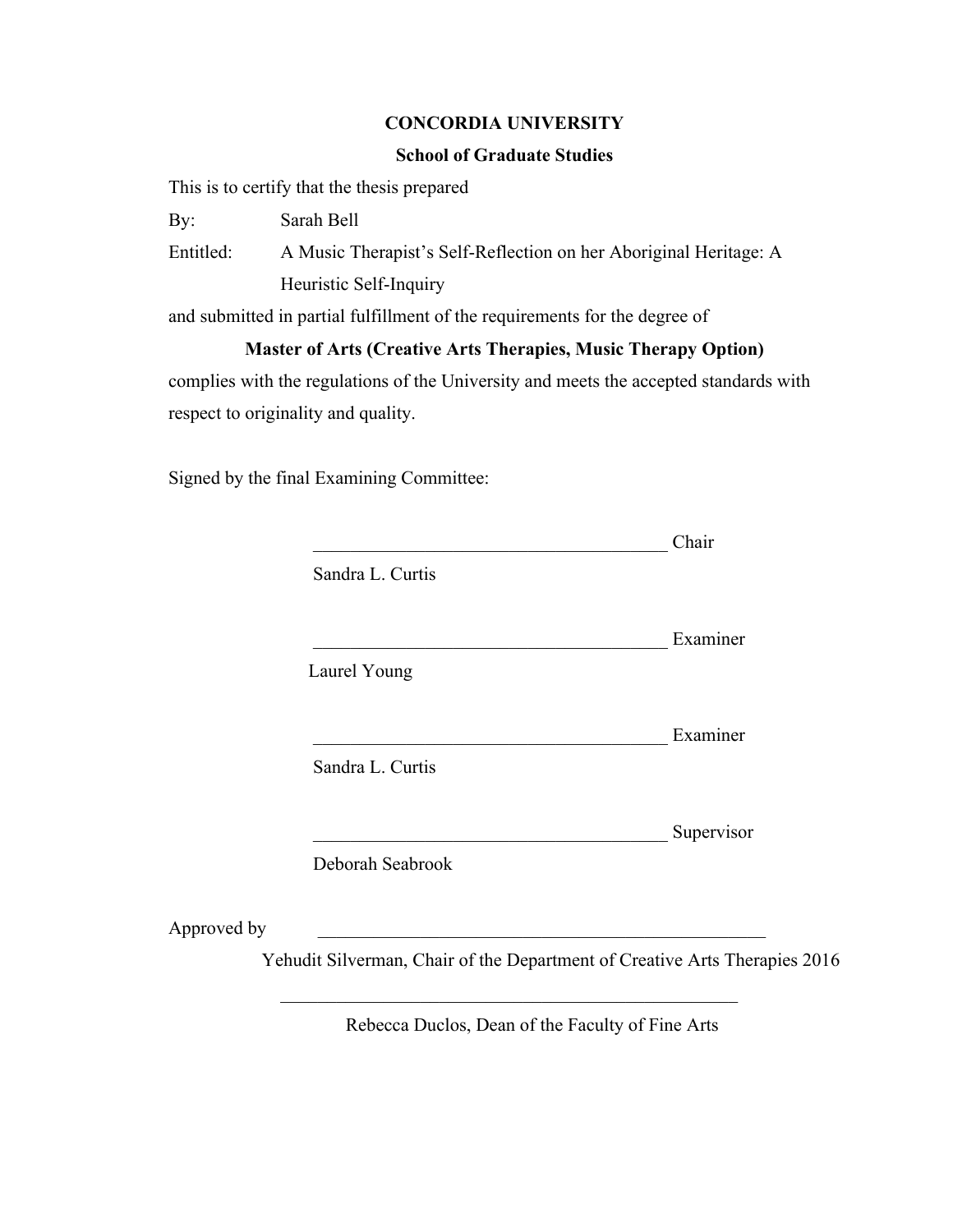### **ABSTRACT**

A Music Therapist's Self-Reflection on her Aboriginal Heritage: A Heuristic Self-Inquiry

#### Sarah A. Bell

This heuristic inquiry explored a music therapist's reflection on her Métis heritage and how it might influence her personally. The first five stages of Moustakas' heuristic inquiry were used as the framework to guide the research. Data was gathered over a fivemonth period through reflections in the researcher's personal journal and audio recordings of her referential improvisations. Data analysis involved using Neuman's coding method (2003) to organize the raw data that emerged from her journal and audio recordings. The results section revealed that two main themes emerged from the data analysis: her thoughts around her Métis ancestral heritage and her identity as a musician. Personal, clinical and research implications are presented and discussed.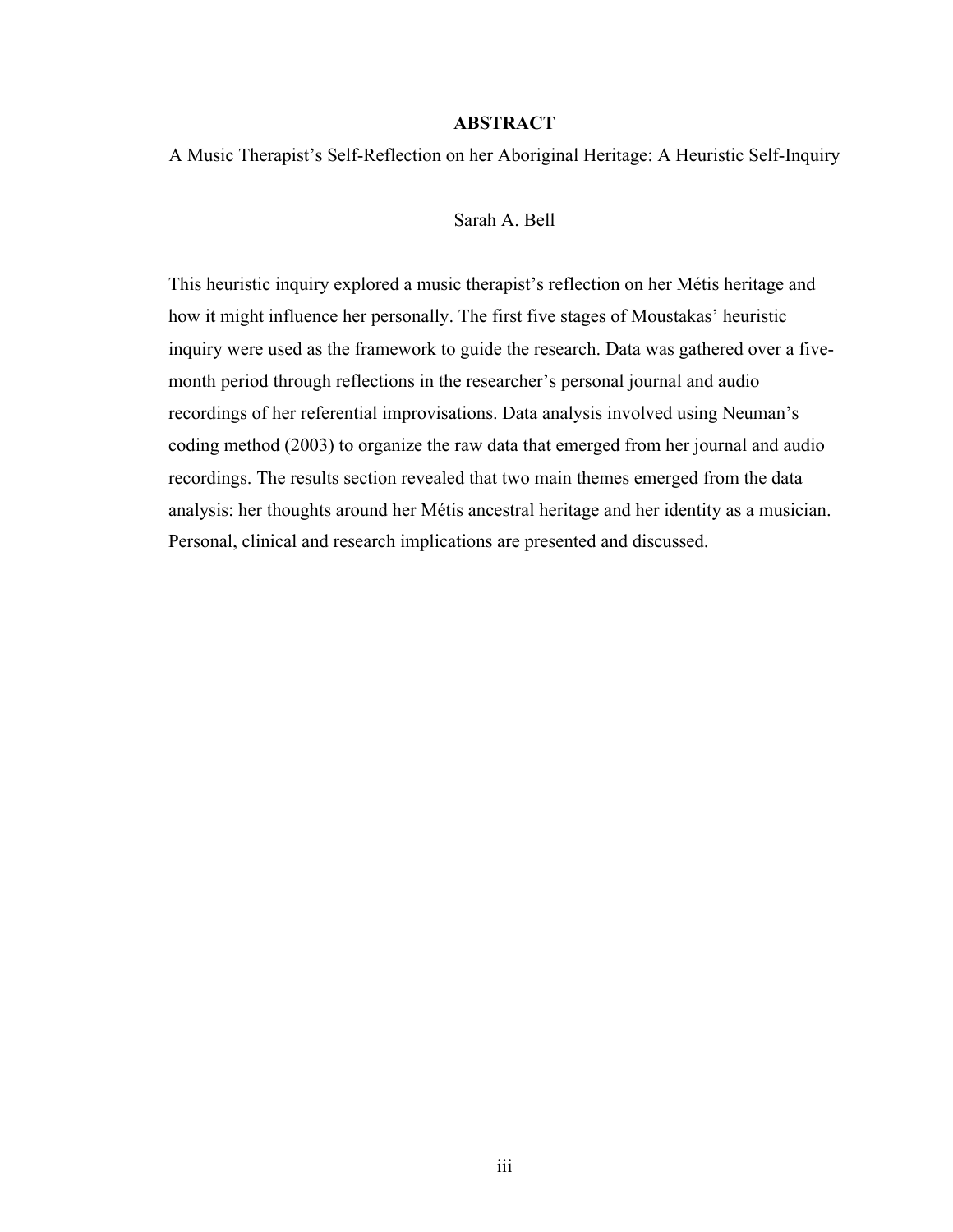#### **ACKNOWLEDGEMENTS**

To my mom for her strength and courage and for always supporting me in my music endeavours: Thank you for coming to every single one of my orchestra concerts and helping me move to the East Coast. Thanks for taking me to many piano and oboe lessons growing up. I love you. To my dad, I love you and shall see you again one day. To my siblings, thanks for your encouragement and support.

To my sister Gloria, whose courage to pursue her academic dreams has inspired me to write this thesis. Thanks for editing my work and for your honesty and thoughtfulness throughout the process.

To my friends, Mary Wilson, Carly Schroeder and Leanne Dalke, thank you for weekly calls, encouragement and interest in this topic.

To Katie and Martin Wightman, thanks for editing my work and your copious amounts of tea!

To my dear friends in the Masters program, thanks for your postcards, late night texts, phone calls and support, I could not have got through this thesis without you!

To my supervisor Deborah Seabrook, for your kindness and unwavering support, I felt very encouraged by you throughout this whole process.

To my music therapy professors Laurel Young, Guylaine Vaillancourt, Marianne Bargiel and Sandi Curtis, thank you for being strong role models and an inspiration in the field of music therapy. Thanks for your help and support in getting me to where I am today.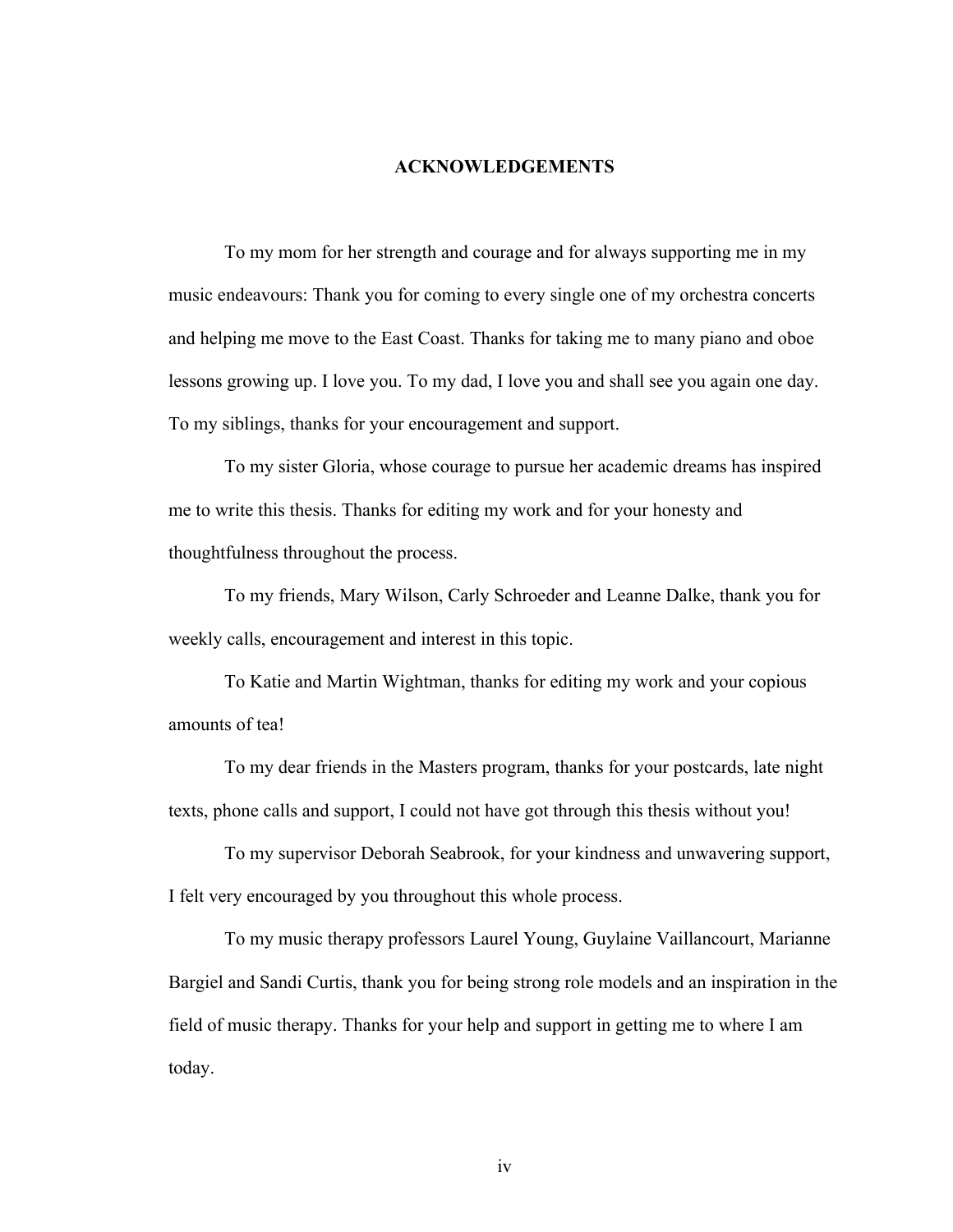To Elder Morning Star, thank you for your encouraging words and helping me to feel more at ease with this project.

To Susan Searle, thanks for your encouraging words and editing my work.

To Jennifer Vivian, whose own thesis first inspired my own research!

To Ian Liversuch, thank you for your kindness, wisdom and encouraging me to be kind to myself.

To my clients, who have inspired me and helped me to grow; I am humbled to know all of you. Thanks for allowing me to create and make music with you every day. Thanks especially to my clients at Open Door and the Native Women's shelter of Montréal, your resilience, strength and openness has inspired me and encouraged me on this journey.

I dedicate this research to my family and especially to my grandfather whose memory lives on.

"Music is God's gift to man, the only art of Heaven given to earth, the only art of earth we take to Heaven."-- Walter Savage

"If I should ever die, God forbid, let this be my epitaph: 'The only proof he needed for the existence of God was music.'"-- Kurt Vonnegut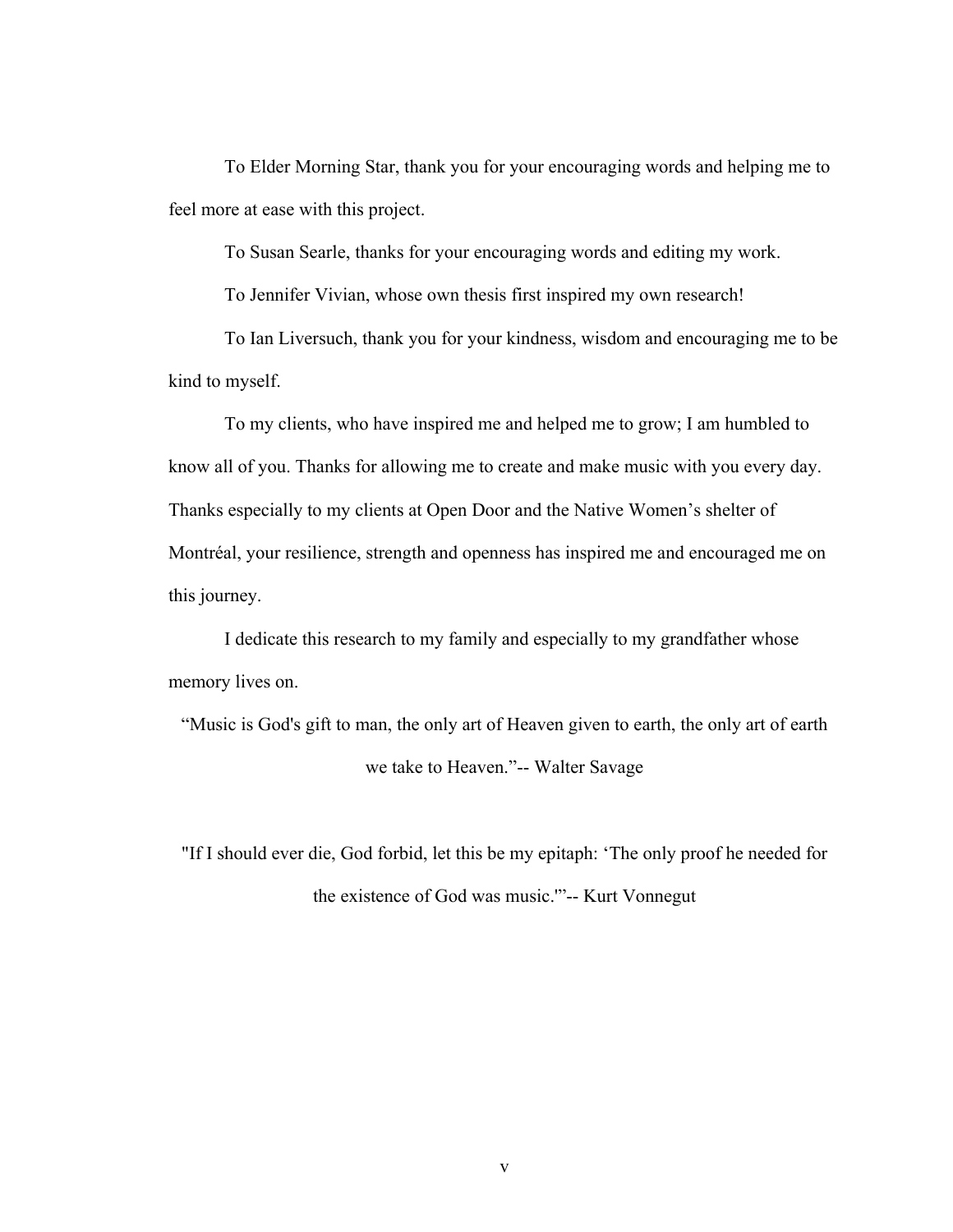# **Table of Contents**

| Therapists and Cultural Humility- An Extension of Cultural Competence 12 |
|--------------------------------------------------------------------------|
|                                                                          |
|                                                                          |
|                                                                          |
|                                                                          |
| Aboriginal Healing Philosophies and Practices: A Broad Review 13         |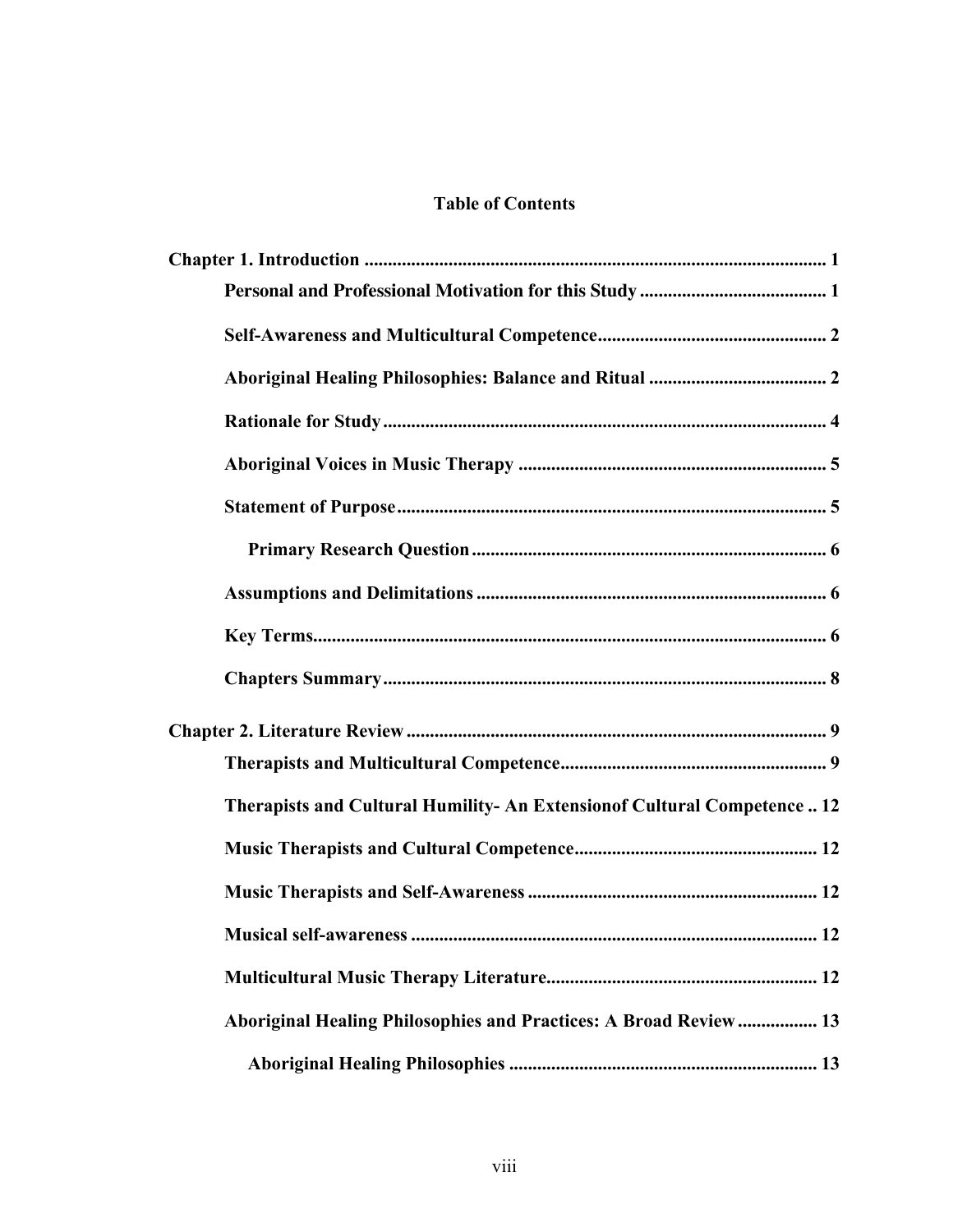| Aboriginal Healing Practices in Contrast to Western Healing Practices 13 |
|--------------------------------------------------------------------------|
| Music Therapy and Aboriginal Healing Philosophies 13                     |
| Creative Arts Therapies and Aboriginal Healing Philosophies 13           |
|                                                                          |
|                                                                          |
|                                                                          |
|                                                                          |
|                                                                          |
|                                                                          |
|                                                                          |
| From Fear to Trust: Thoughts around my Ancestral Heritage  22            |
|                                                                          |
|                                                                          |
| Allowing Myself to be Present in the Music, Respecting my Inner Being 23 |
|                                                                          |
| Engaging with my inner musical child<br>23                               |
|                                                                          |
|                                                                          |
|                                                                          |
|                                                                          |
|                                                                          |
|                                                                          |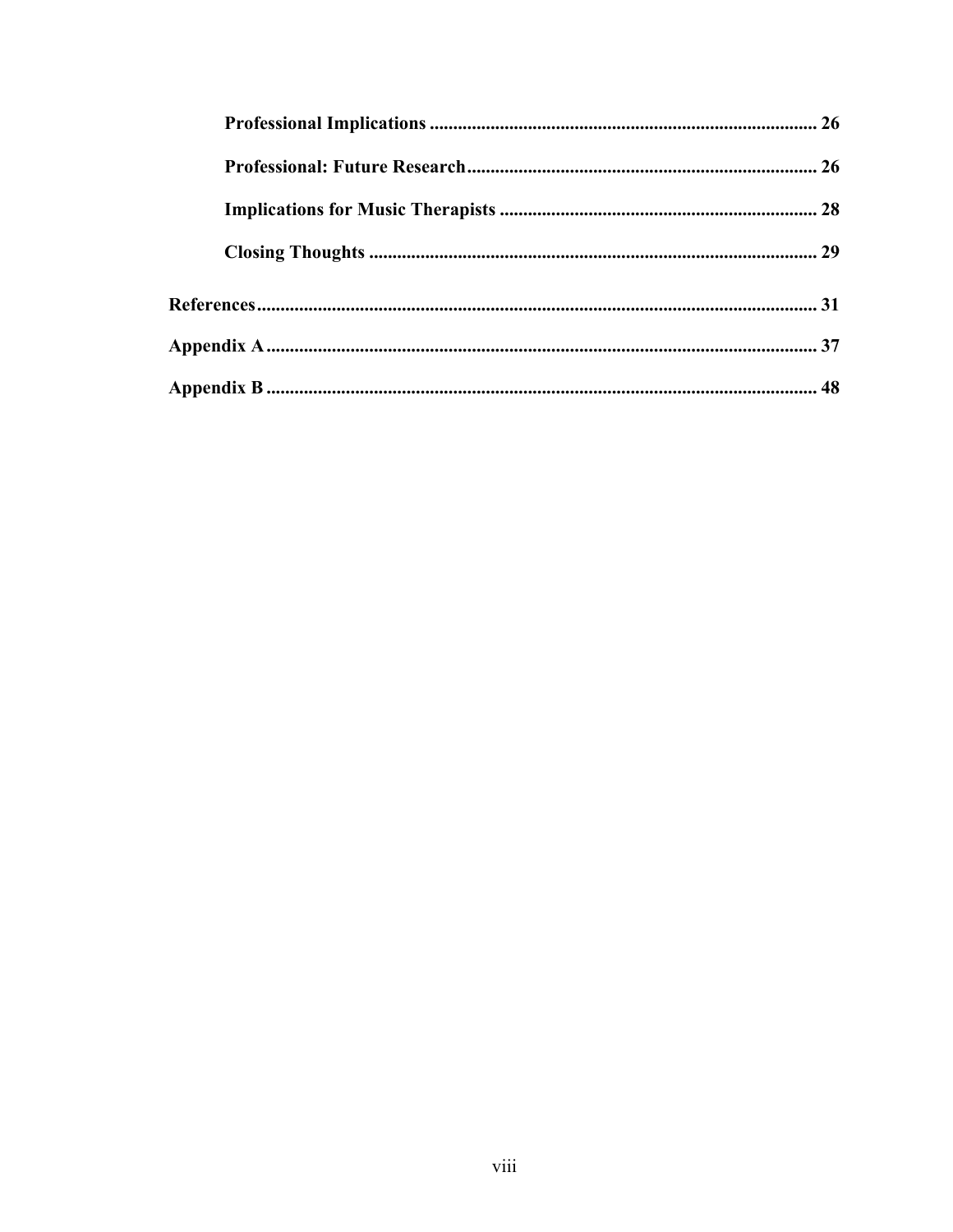# **List of Figures**

Figure 1 J. Sanderson, *The Cree Way: Traditional paths to learning* (master's thesis, University of Saskatchewan, 1991), 51.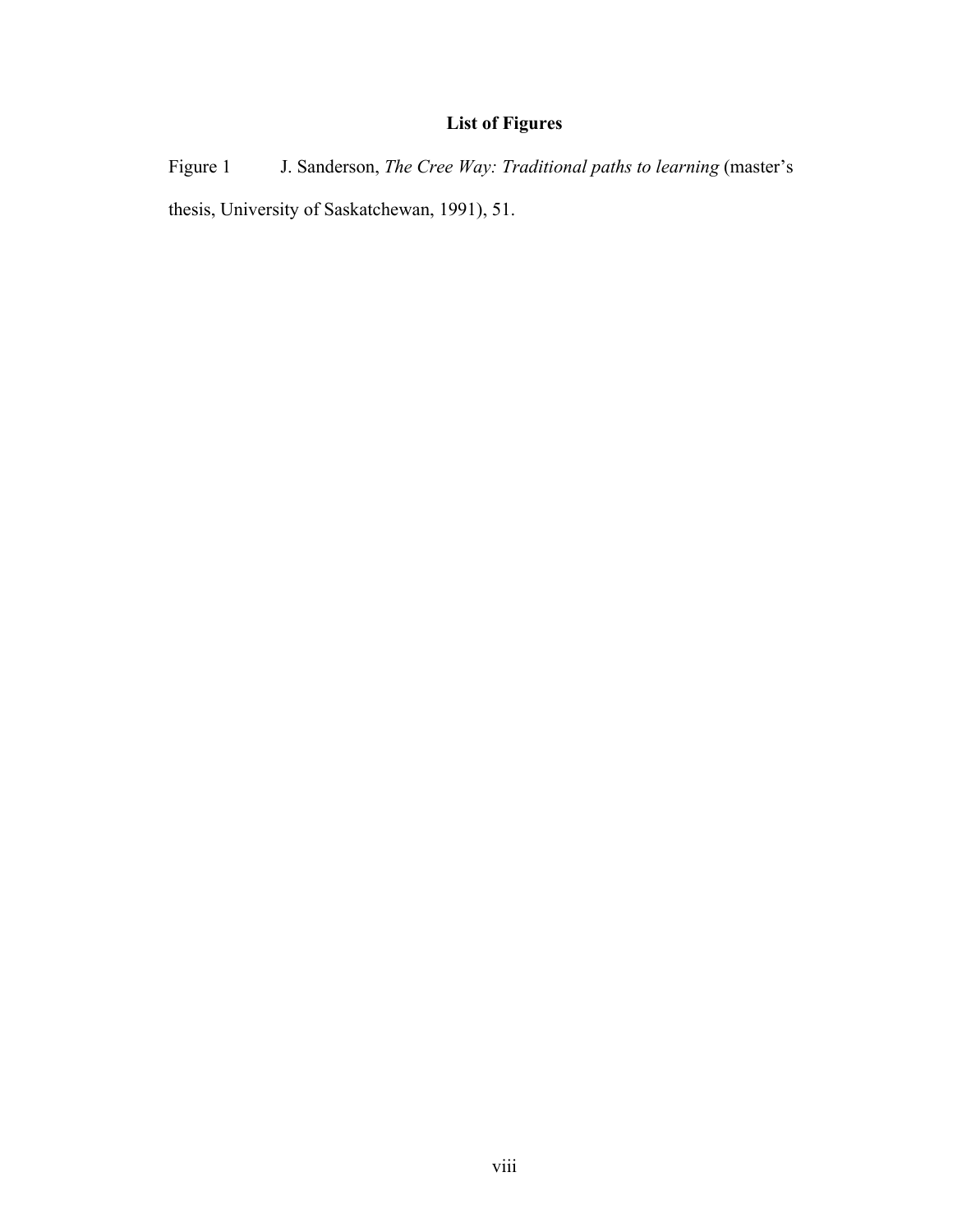### <span id="page-9-0"></span>**Chapter 1. Introduction**

While I was in my early teens, my family was told by a distant relative who had been doing some genealogy work on the family that we had Métis (Cree and Scottish) ancestry. At this point in my life, I had no connection with this part of my heritage and this study provided the opportunity to research this part of my history. I was inspired to explore my family history through research as my sister, Gloria Bell, wrote her thesis on traditional beading done by Métis. Her thesis is entiteld (2013) *Oscillating Identities: Representations of Métis in the Great Lakes Area in the Nineteenth-Century*.

One of my practicum sites within the Graduate Certificate in Music Therapy at Concordia University was at a men's shelter where I worked with Aboriginal clients. For my Master's degree practicum, I again pursued working with Aboriginal clients, this time at an Aboriginal women's shelter. While at the women's shelter I was invited by staff to join in the morning circle. This happened each morning and consisted of having all of the women who were staying at the shelter and staff stand in a circle and engage in a smudge. Often a prayer would be said to end the practice.<sup>1</sup> By attending the morning circle, I engaged in the Aboriginal healing practice of smudging. I was intrigued by the integration of Aboriginal healing practices in my practicum, and wanted to explore this further by identifying the ways in which Aboriginal healing and music therapy practices could be connected for me.

#### <span id="page-9-1"></span>**Personal and Professional Motivation for this Study**

As a newly accredited music therapist, I wanted to become more self-aware with regard to my feelings about my relatively unexplored Métis heritage. My aim was for this self-awareness to help me become more aware of my own values, preconceived notions, and assumptions about human behaviour. I hoped to better understand the world views of my clients who share Métis/Aboriginal heritage, and who may have had a very different experience of it than I have had up to this point in time. Engaging in Aboriginal healing practices and reflecting on my own heritage through musical improvisation, I also

<sup>&</sup>lt;sup>1</sup> Through personal communication with staff at the shelter I was told that a woman could not engage in a smudge if she was on her moon time, her menstrual cycle. She would be deemed "too powerful" if she engaged in a smudge. Moon time is seen as sacred in most Aboriginal cultures.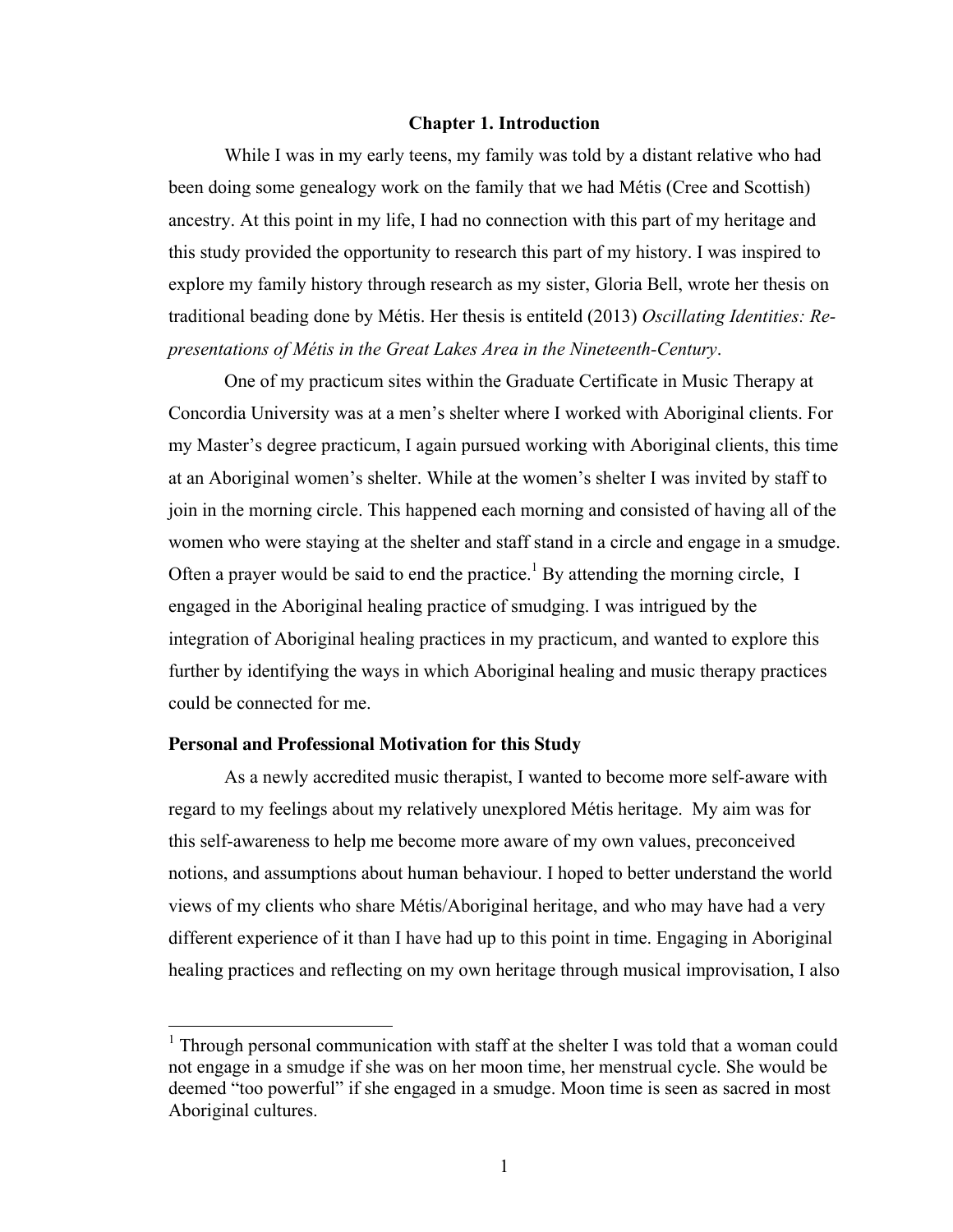hoped to develop my self-awareness as a musician and ultimately my ability to be an effective, culturally-competent therapist in a context where I hope to work.

While literature explores how teachings experienced as a child affect one's role as a therapist, little attention is paid to adult cultural experiences. As an adult at the beginning of this project, I had no knowledge of Aboriginal healing philosophies and practices, and wanted to learn more.

#### <span id="page-10-0"></span>**Self-Awareness and Multicultural Competence**

Being a self-aware and multiculturally competent therapist is essential for both the therapist's own personal development and the quality of care offered to clients (Brown, 2002; Camilleri, 2001; Dileo, 2000, Hays, 1996; Mahoney, 2015). Carl Rogers (1957) understood that it is only through the therapists' understanding of their clients' perception of the world that it is possible for clients to transform. Therapists are not just encouraged to be self-aware, they are held responsible for this development by their professional codes of ethics. Adding to the dialogue of ethical responsibility, Mahoney (2015) indicated that therapists need to be aware of their own biases and limitations.

## **Aboriginal Healing Philosophies: Balance and Ritual**

In the Aboriginal tradition, each person is composed of physical, emotional, spiritual and mental elements. Aspects of self-awareness that are related to Aboriginal healing philosophies involve the Aboriginal belief that balance is required for being healthy and when things are out of balance, then health is compromised. A healed person in this sense refers to someone who has all four elements, physical, spiritual, mental and emotional, in balance with one another (Lavalée, 2007). The Medicine Wheel framework, drawn from the Aboriginal philosophy of healing tradition, reflects these (Locust, 1990  $\&$ Bopp, Bopp, Brown, & Lane, 1984).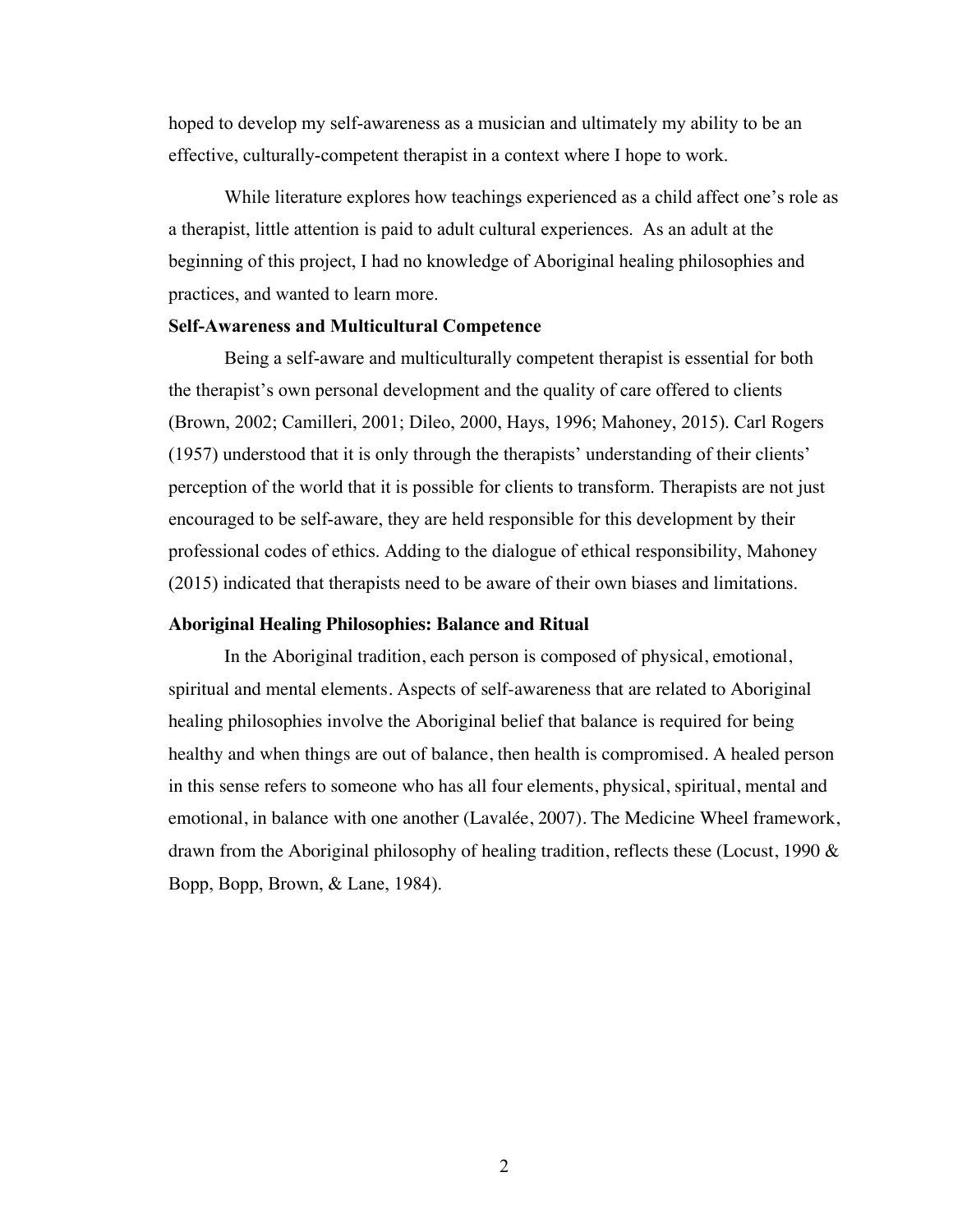

Figure 1. Medicine Wheel Teaching. Taken from J. Sanderson, *The Cree Way:*

*Traditional paths to learning* (master's thesis, University of Saskatchewan, 1991).

An Aboriginal belief is that people have the means to heal, and restore balance, within themselves. This idea that the means to heal are within a person allows a viewing of the person in a holistic way. Dicks (2014) wrote, "Healing from an Indigenous perspective is more than focusing on one area of being, but considers all aspects of the human being" (p. 34). The concept of a person equipped with the inherent strengths to lead to their own healing is also seen in Roger's (1957) person-centered theory. Similarly, a theory of balance is present in holistic music therapy as well; Bonny (1986) wrote that the goal of holistic medicine is to pursue the well-being of the total person. It means "that the total person - mind, body and spirit - must be brought to the 'healing table'" (p. 3).

Drawing from music therapy literature and Aboriginal tradition, the importance of self-awareness and multicultural competency is clear. It is these competencies which I am most interested in exploring, that may allow the music therapist to offer culturally sensitive and relevant interventions leading to client transformation.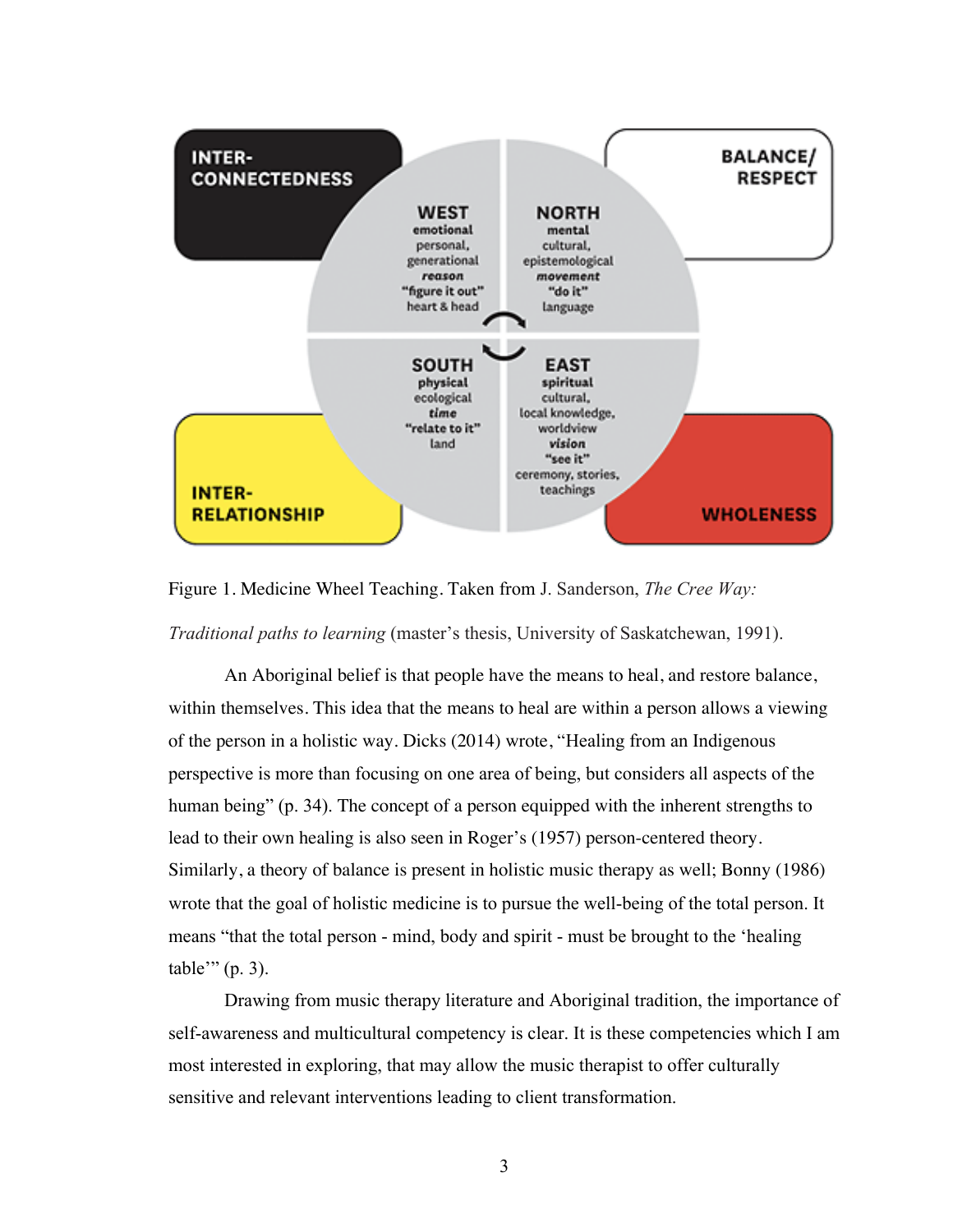#### <span id="page-12-0"></span>**Rationale for Study**

Despite the many connections between music therapy and Aboriginal healing practices noted above, there remains a need for further research on multicultural music therapy (Vaillancourt, 2007; Yehuda, 2002). Within the context of this self-inquiry, I hope to contribute to the conversation on healing and music therapy. I resonate with Moreno's statement:

There are many parallels between modern music therapy and the role of music in traditional cultures . . . parallels can be seen between the therapeutic uses of music in imagery to induce altered states of consciousness in music therapy practice and music to assist in triggering the trance state in shamanism and spirit possession . . . unfortunately, the music therapy profession has not made more than a token effort to understand and develop these connections. (2005, pp. 331-332)

There is a gap in the music therapy literature in that it does not include the voices of Aboriginal cultures. Kenny (2002) further clarifies the need for inclusion of Indigenous academics in music therapy dialogue. To bring about "honest and respectful post-colonial discourse with professional music therapists, we must hear more than the voices of nonindigenous academics (p. 9)." My research intends to inform this conversation by taking into account my voice as a Métis music therapist.

Despite the requirement in the Canadian Association of Music Therapy (CAMT) Code of Ethics (1994) for self-awareness and culturally competence, there is very little literature addressing music therapists doing this work, particularly in the realm of heuristic inquiry (Borgal, 2015). To my knowledge at the time of writing, only two heuristic inquiries of this nature have been published in the music therapy field (Borgal, 2015; Schenstead, 2012). Both researchers conducted research on their primary instruments. Schenstead (2012) heuristic study resulted in her feeling more self aware and connected to her main instrument, the flute. Borgal (2015) conducted a study involving the use of her voice, in end-of-life care. Her work concluded with her feeling more authentic as an individual and in her clinical role as a music therapist. Heuristic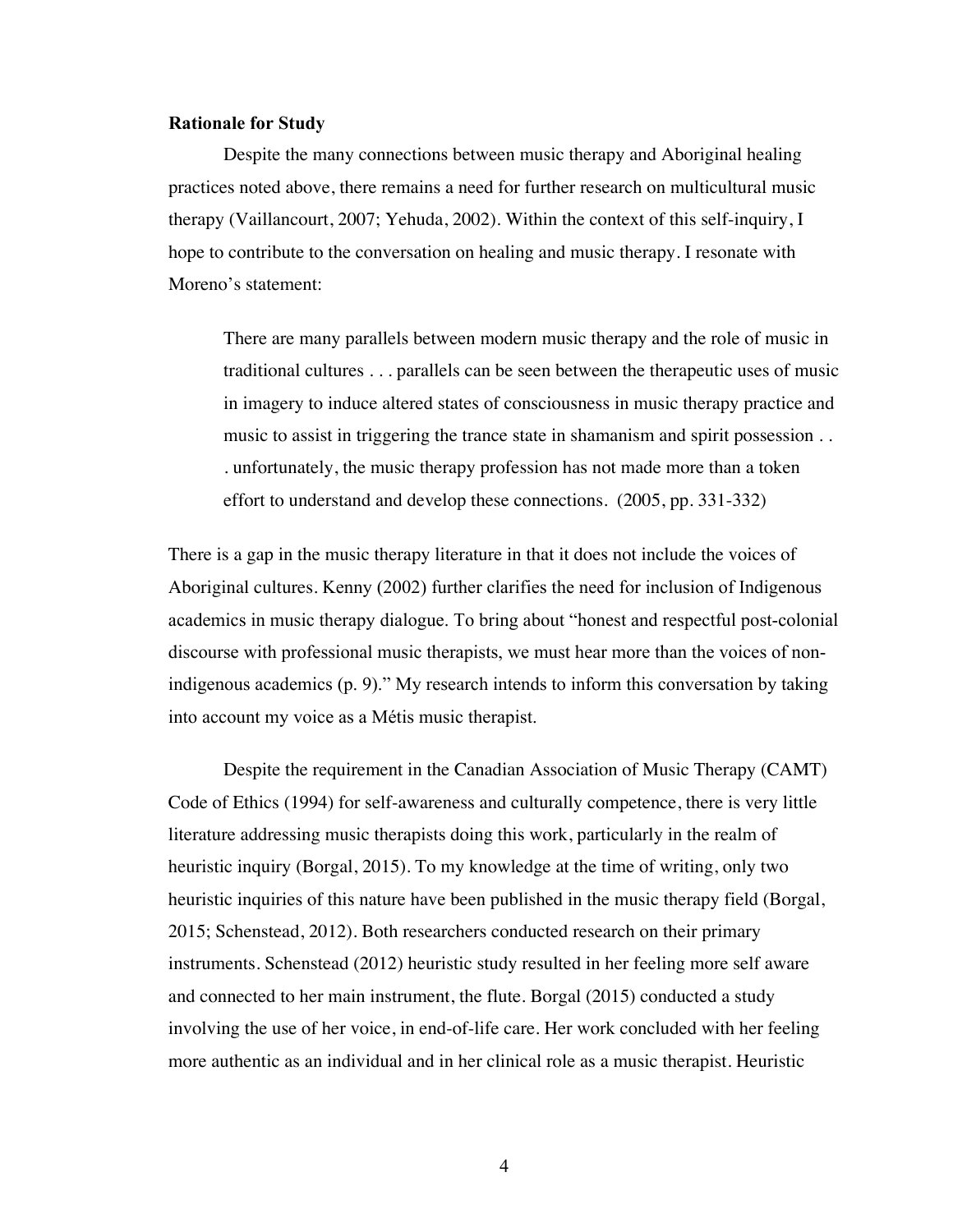inquiry is the ideal paradigm for my research, as gaining insight into my own thoughts and feelings is at the core of both my intention and this methodology.

#### **Aboriginal Voices in Music Therapy**

Given that multicultural competency and self-awareness are crucial parts of a music therapist's work, and that few music therapists with Aboriginal backgrounds have written about their personal perspectives on their culture and identity as music therapists, I hope to contribute to this small but existing dialogue and inspire others to do the same. To my knowledge, Tamara Dicks, and Carolyn Kenny are the only music therapy researchers who are both Indigenous and practicing music therapists in North America. Dicks (2014) informed the professional music therapy dialogue with her study that explored the role of drumming and song and their healing effects on Indigenous women's lives. Apart from music therapy, the literature indicated that Aboriginal creative arts therapists combined their knowledge of Aboriginal healing practices with their work as therapists (Dufrene, 1991), although there is a lack of documentation around which specific practices are being incorporated into their work.

As a music therapist, my cultural identity is directly related to how I interact with my clients. Therefore in order to best help my clients especially when working in crosscultural situations, I need to know how I define myself with regards to my heritage. In discussing Aboriginality, Waldram (2009) described the concept of blood quantum as a "sometimes confusing notion that suggests that Aboriginality is related to biological heritage" (p. 57). As art therapist, Vivian (2013) stated 'I have the blood quantum to be considered Inuit but my knowledge of Inuit traditions and Inuit customs is extremely limited (p. 2). Like Vivian (2013), I too have the blood quantum to be considered Métis, yet my knowledge of Métis culture was non-existent at the start of this research.

#### <span id="page-13-0"></span>**Statement of Purpose**

The purpose of this research was to examine my emerging relationship as a music therapist with my Métis heritage through heuristic music self-reflective practices that incorporate Aboriginal healing practices.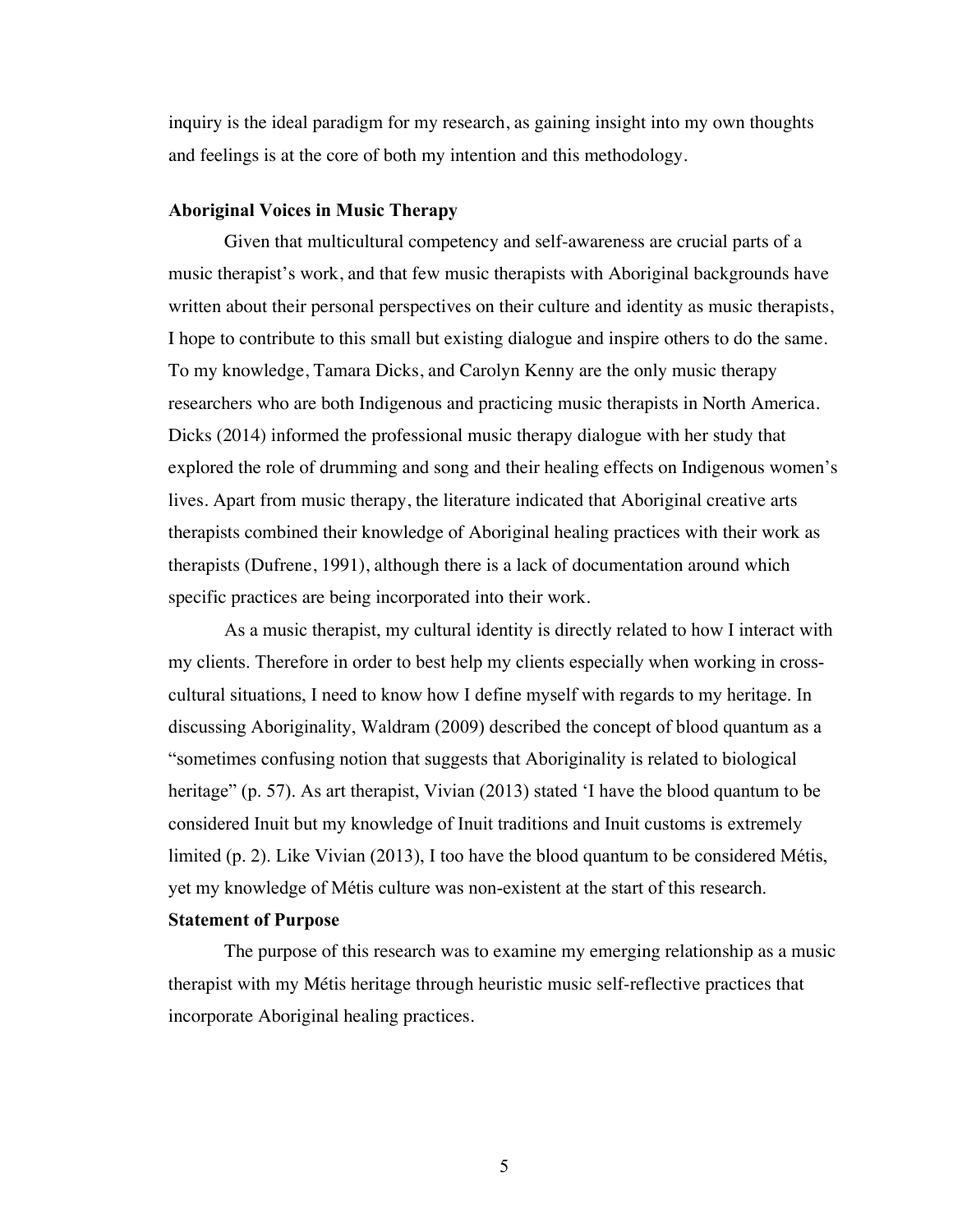**Primary research question**. What insights do I have about my Métis heritage when I engage in self-reflective music improvisation after engaging in the Aboriginal healing practice of smudging?

## <span id="page-14-0"></span>**Assumptions and Delimitations**

I entered into this research with the following assumptions, which I still hold. I assumed that it was important for music therapists to connect with their heritage even if it was not an implicit part of their upbringing. I assumed that a deeper understanding of my own Métis heritage would be important to my development as a music therapist. I assumed the music I created during my improvisations was of value to my: (a) professional development as a music therapist; (b) personal development; and, (c) development as a musician. Additionally, I believed that the CAMT's concept of spirituality within its definition of music therapy included Aboriginal healing and spirituality for Aboriginal clients. Finally, drawing on the music therapy literature and Aboriginal tradition, I entered into this study with the belief that combining selfawareness and multicultural competency would potentially help me as a music therapist to offer culturally-sensitive and relevant interventions.

The literature review was delimited to include broad Aboriginal healing philosophies and practices, as little was documented pertaining specifically to the Métis nation. The full heuristic method requires interviewing others about the phenomenon being studied. The methodology was delimited as I was the sole participant in this study and did not interview anyone else. The methodology was further delimited by not including Moustakas' heuristic  $6<sup>th</sup>$  step due to time restrictions. The results section was delimited by not including reflections that felt too sensitive and/or private for me to share.

#### <span id="page-14-1"></span>**Key Terms**

**Self-awareness.** "Self-awareness is a psychological state in which people are aware of their traits, feelings and behaviour. Alternately, it can be defined as the realization of oneself as an individual entity" (Crisp & Turner, 2010, p. 2).

**Multicultural competence.** Cultural competence is defined as a set of values, behaviours, attitudes, and practices within a system, organization, program, or among individuals, that enables them to work effectively cross-culturally. Further, it refers to the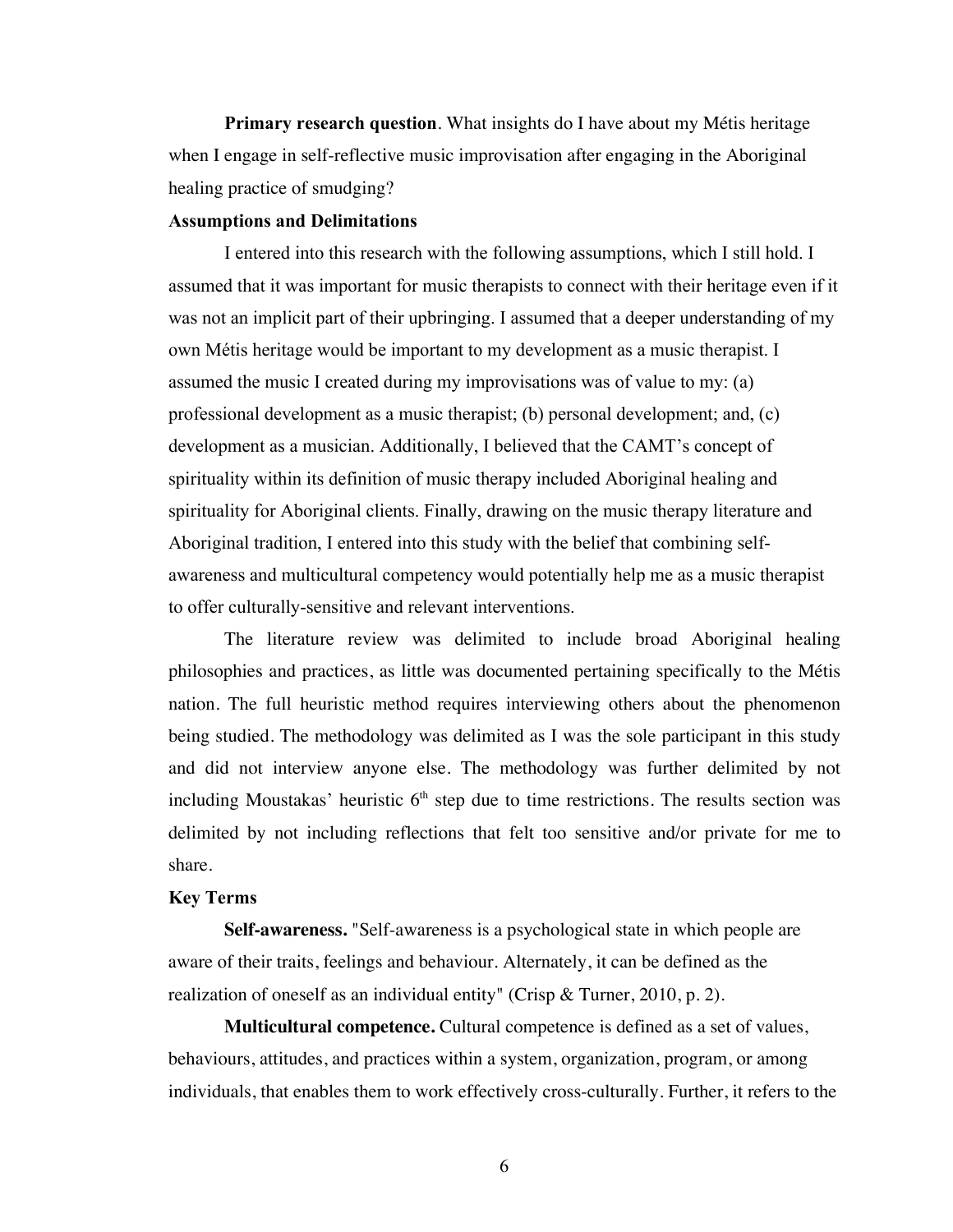ability to honour and respect the beliefs, language, interpersonal styles and behaviours of individuals and families receiving services, as well as staff who are providing such services. Striving to achieve cultural competence is a dynamic, ongoing, developmental process that requires a long-term commitment (Deboba, 1993).

**Aboriginal peoples.** Aboriginal peoples refers to descendants of the original inhabitants of North America. The Canadian Constitution recognizes three groups of Aboriginal people — Indians, Métis, and Inuit. These are three separate peoples with unique heritages, languages, cultural practices, and spiritual beliefs.

For the purpose of this paper I have chosen the term Aboriginal when referring to healing philosophies and practices. I use it as a broad term and throughout the paper Aboriginal and Indigenous are used interchangeably. Authors cited throughout this paper have used the term Indigenous and thus with respect to them the term was not changed.

**Indigenous peoples.** The United Nations defines the term "indigenous" as a generic term and includes that people may use other terms such as Aboriginal or First Nations/Peoples to define this group. The United Nations bases the term "indigenous" on the following:

(a) Self-identification as indigenous peoples at the individual level and accepted by the community as their member; (b) Historical continuity with pre-colonial and/or pre-settler societies; (c) Strong link to territories and surrounding natural resources; (d) Distinct social, economic or political systems; (e) Distinct language, culture and beliefs; (f) Form non-dominant groups of society; (g) Resolve to maintain and reproduce their ancestral environments and systems as distinctive peoples and communities (United Nations: Permanent forum on Indigenous Issues [Fact sheet]).

**Aboriginal healing philosophies***/***practices.** Aboriginal healing philosophies/practices includes the practices of smudging, rituals, sweat lodges, talking circles, medicine wheel and vision quests. The philosophy of balance is a core part of one's health, balance of emotional, mental, physical and spiritual aspects (McCormick, 1996).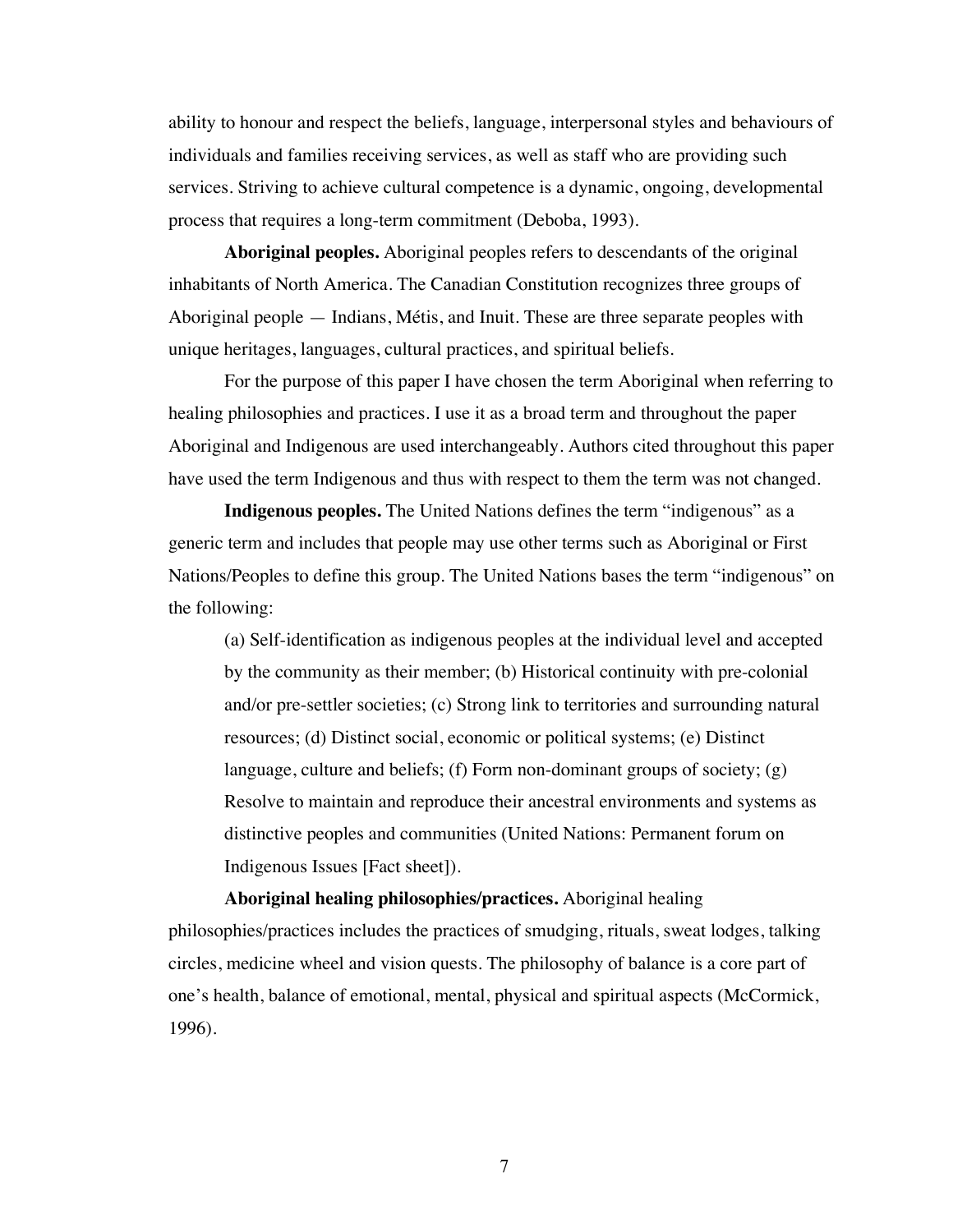**Métis**. A "person who self identifies as Métis, is distinct from Aboriginal peoples, is of historic Métis Nation Ancestry and… is accepted by the Métis Nation" (Métis National Council, 2002). The Métis National Council further states:

To register as a citizen of the Métis Nation, or for a parent to register a child as a citizen of the Métis Nation, a person must self-identify as Métis and provide proof of your identity with government-issued photo identification; and prove descent from the "historic Métis Nation" by undertaking a genealogy which traces your ancestry to a person who received Métis scrip or a Manitoba land grant or who identified as a "Half-Breed" in the 1901 Canadian census, other census or trading record: long form birth certificates or marriage certificates or baptismal records will assist in showing your connection to this ancestor  $(p, 2)$ .

**Music therapy.** Music therapy is the skillful use of music and musical elements by an accredited music therapist to promote, maintain, and restore mental, physical, emotional, and spiritual health. Music has nonverbal, creative, structural, and emotive qualities. These are used in the therapeutic relationship to facilitate contact, interaction, self-awareness, learning, self-expression, communication, and personal development.

(Canadian Association for Music Therapy, 1994).

# <span id="page-16-0"></span>**Chapters Summary**

This heuristic inquiry has been organized into five chapters. Chapter One includes my personal relationship to the topic, my assumptions, delimitations and scope of research as well as the primary research question, subsidiary questions, and key terms. Chapter Two is a literature review examining music therapists' self-awareness and multicultural competencies. Aboriginal healing philosophies as they are linked to music therapy and other creative arts therapies are also explored. Chapter Three outlines the research methodology: Moustakas' (1990) heuristic inquiry is articulated, along with the five steps used to conduct the research. Chapter Four presents the results and themes that emerged from the data. Chapter Five involves the discussion of the results, including implications for myself in personal and profession domains as well as broader clinical implications and recommendations for education and future research.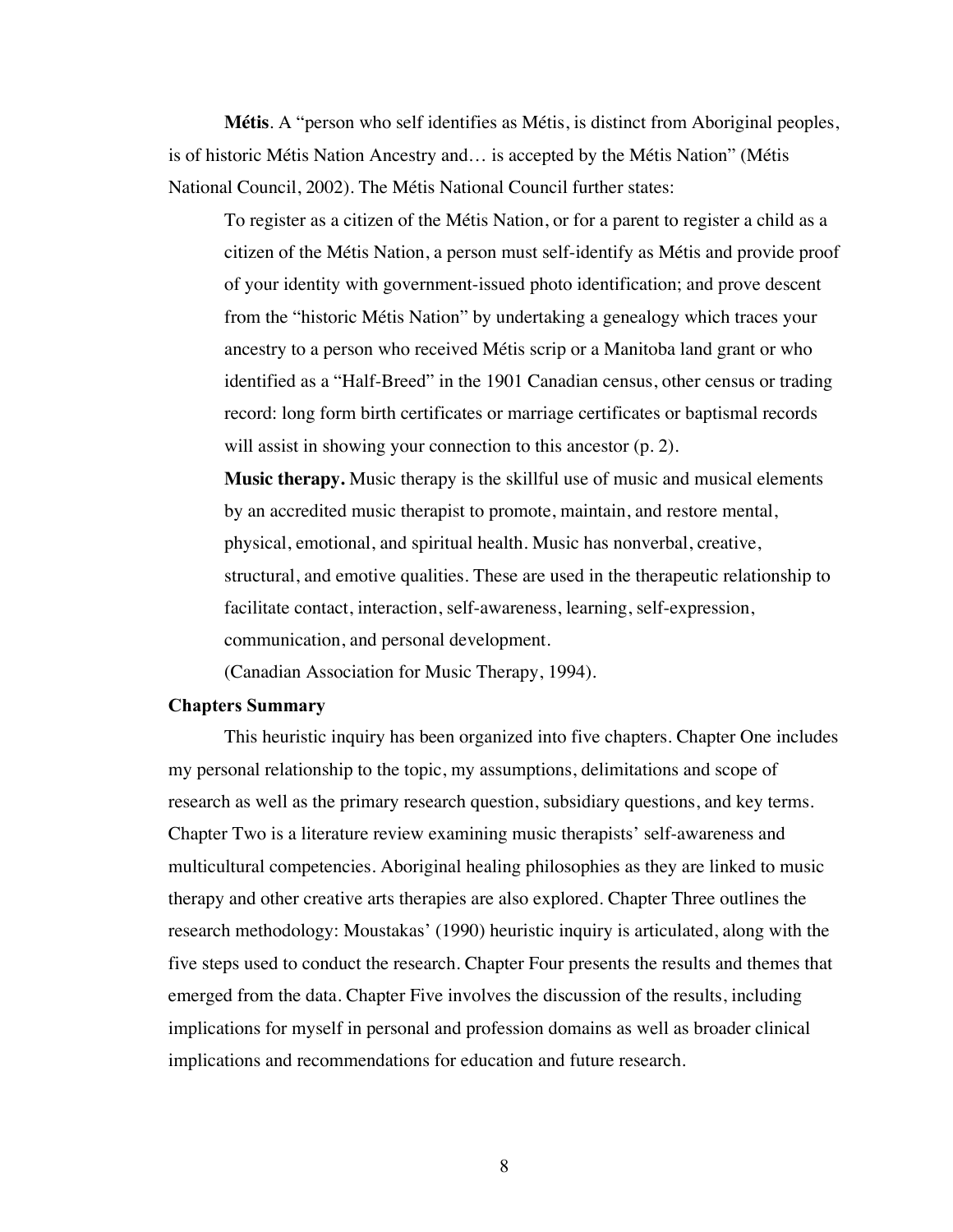#### <span id="page-17-0"></span>**Chapter 2. Literature Review**

#### <span id="page-17-1"></span>**Therapists and Multicultural Competence**

Rogers (1957) wrote that for client transformation to happen the therapist must seek to understand the client's perception of the world, and that it is through the therapist's understanding and empathetic stance that the client transforms. The literature indicated that in order to achieve cultural competence, therapists need to look at their own beliefs and identity thereby coming to a deeper understanding of their identity as well as their clients' worldview (Brown, 2002; Hays, 1996; Dileo, 2000). Through her ADDRESSING model, Hays (1996) offered a tool for therapists to consider how their beliefs may affect their clients within sessions. This model encouraged therapists to be more aware of their beliefs around the following concepts: age, disability, religion, ethnicity, social status, sexual orientation, Indigenous heritage, national origin and gender. Authors who have written extensively in the field of multicultural counseling and therapy, Sue, Ivey, and Pederson (1996) provided a framework for cultural competence, involving three areas: (a) cultural awareness and beliefs, (b) cultural knowledge and (c) cultural skills. This framework encouraged therapists to use culturally-sensitive interventions, and to be aware of their own cultural background and their clients' cultural background. Sue et al. (1996) proposed that therapists become more self-aware by learning about their own stereotypes, values, and biases. Sue (2006) offered the following steps to help therapists improve their competency when working with ethnic minority clients: (a) Assess clients, making sure to take into account their clients' backgrounds including their culture, level of acculturation, and their perceptions and values; (b) If clients have not had therapy before, suggest pre-therapy interventions, the goal being to get clients accustomed to Western psychotherapy and what it can entail; (c) Approach sessions systematically, by forming and testing hypotheses, understanding resistance, and being aware of clients' potential discomfort; (d) Evaluate each therapy session by reflecting on what went well and assessing the therapeutic bond; (e) Consult with other professionals specifically about cultural norms, attitudes, and behaviors. Lastly, Sue (2006) encouraged therapists to have culture-specific knowledge, thereby adding to their own cultural competence. The cultural competence model by Sue et al. (1996) was critiqued by researchers for its emphasis on cultural differences rather than focusing on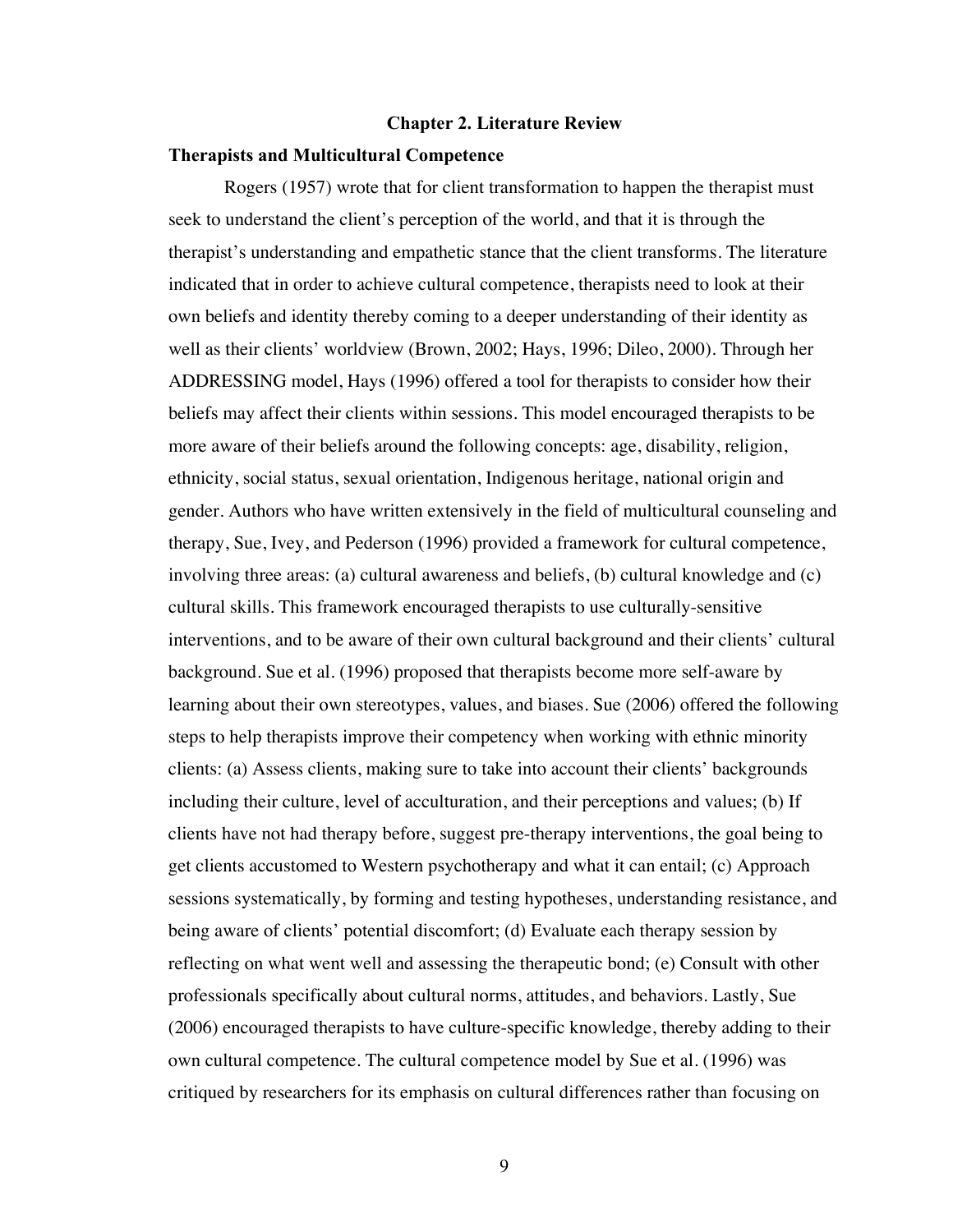links between cultures. Additionally, the model's efficacy for both therapists and clients was questioned due to a lack of evidence. The cultural competence model also presented culture as constant, and failed to incorporate thinking about culture as a continuum that can change with time (Abrams & Moio, 2009; Carpenter-Song & Longhofer, 2007; Tervalon & Murray Garcia, 1998). Sue (2006) responded the conceptual framework for cultural competency is mainly philosophical and lacks operational definitions and practical ways of measuring if a therapist is actually culturally competent (p. 238).

#### **Therapists and Cultural Humility: An Extension of Cultural Competence**

Cultural humility has been identified as an additional and necessary component to interact effectively with clients. Cultural competence is defined as

[a continuous] process that requires humility as individuals continually engage in self-reflection and self-critique as life-long learners and reflective practitioners. It is a process that requires humility in how physicians bring into check the power imbalances that exist in the dynamics of physician-patient communication by using patient-focused interviewing and care. And it is a process that requires humility to develop and maintain mutually respectful and dynamic partnerships with communities on behalf of individual patients and communities in the context of community-based clinical and advocacy training models. (Tervalon & Murray-Garcia, 1998, p. 118)

The idea of cultural humility is linked to that of cultural safety, a term originating from the Indigenous viewpoint of Maori nurses. Willams (1999) described cultural safety as an open and respectful working environment where people share, learn from one another and there is an acceptance of one another for who they are and the needs they might have. Williams further emphasized that in the environment people listen with attentiveness to one another and treat one another with dignity.

Cleary and Schweitzer (2015) concluded that for therapists to be effective and offer clinically-ethical services, they must be must be culturally competent, culturally humble, and demonstrate cultural safety. Combined, these elements offer therapists a culturally-informed way of providing effective services to clients.

# **Music Therapists and Cultural Competence**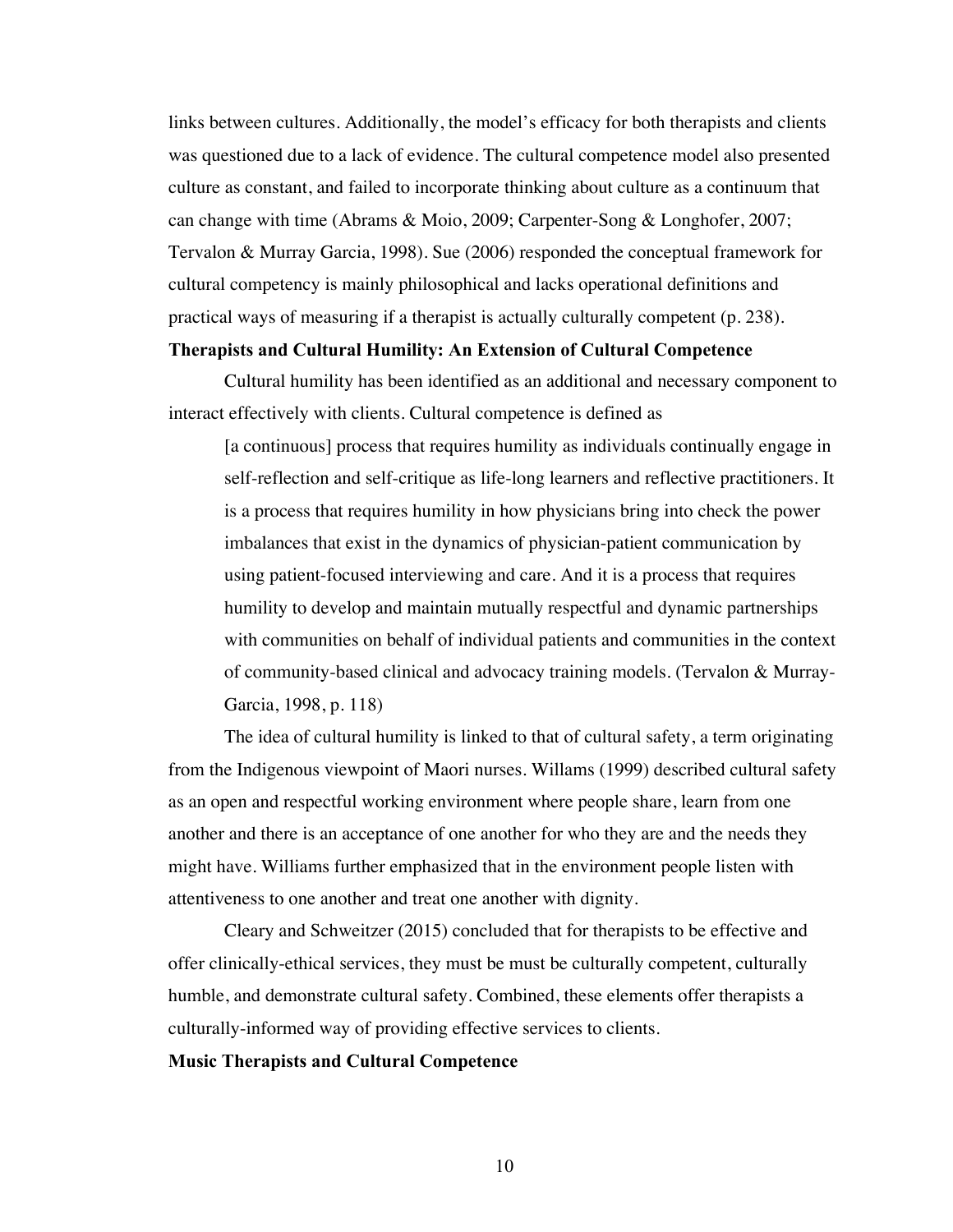The CAMT (1994) established expectations requiring music therapists to evaluate how their experiences, attitudes, culture, beliefs, values, and care social context, individual differences, and stresses influence their interactions with others, and integrate this awareness into all efforts to benefit and not harm others. The CAMT professional competency documents indicates that music therapists should be self-aware and evaluate how their culture affects their experience and interactions with others (1994). This document additionally indicates that self-awareness is not only a private and professional obligation when interacting with clients; the therapist must act in accordance with her or his ethical code in the public sphere as well. The American Music Therapy Association (AMTA) professional competencies maintains that the therapist recognize must recognize their own emotions, attitudes and responses within the therapy process (2011). Therapists must also demonstrate a cultural awareness regarding sexual orientation, sex, race, age and disability. Furthermore, the AMTA indicates the need for the therapist to be effective in sessions by being authentic and empathic. The AMTA also has an advanced competency document noting that for therapists to best facilitate the clients' progress in therapy, therapists must use their self-awareness, utilize personal self-reflection and identify and be aware of their personal issues. Regarding multicultural competencies, therapists must be aware of how therapy is viewed in various cultures and more specifically how music therapy is viewed in cultures other than one's own (AMTA, 2011).

Music therapists are additionally encouraged to "engage in self-care activities which help to avoid and alleviate conditions (e.g., burnout, addictions) that could result in impaired judgment and interfere with their ability to benefit and not harm others" (p. 10). These competencies point out the need for therapists to engage in activities to reflect on their cultural beliefs, which is an aspect of self-care that has the potential to minimize harm when working with clients of different cultures. To this end, Brown (2002) encouraged music therapists to ask the following questions of their clients and themselves: "What are your values and beliefs? What cultural teachings have you experienced? How might these teachings affect your practice as a music therapist?" (para. 18). These questions invite the music therapist to reflect on cultural influences that have been with them from a young age.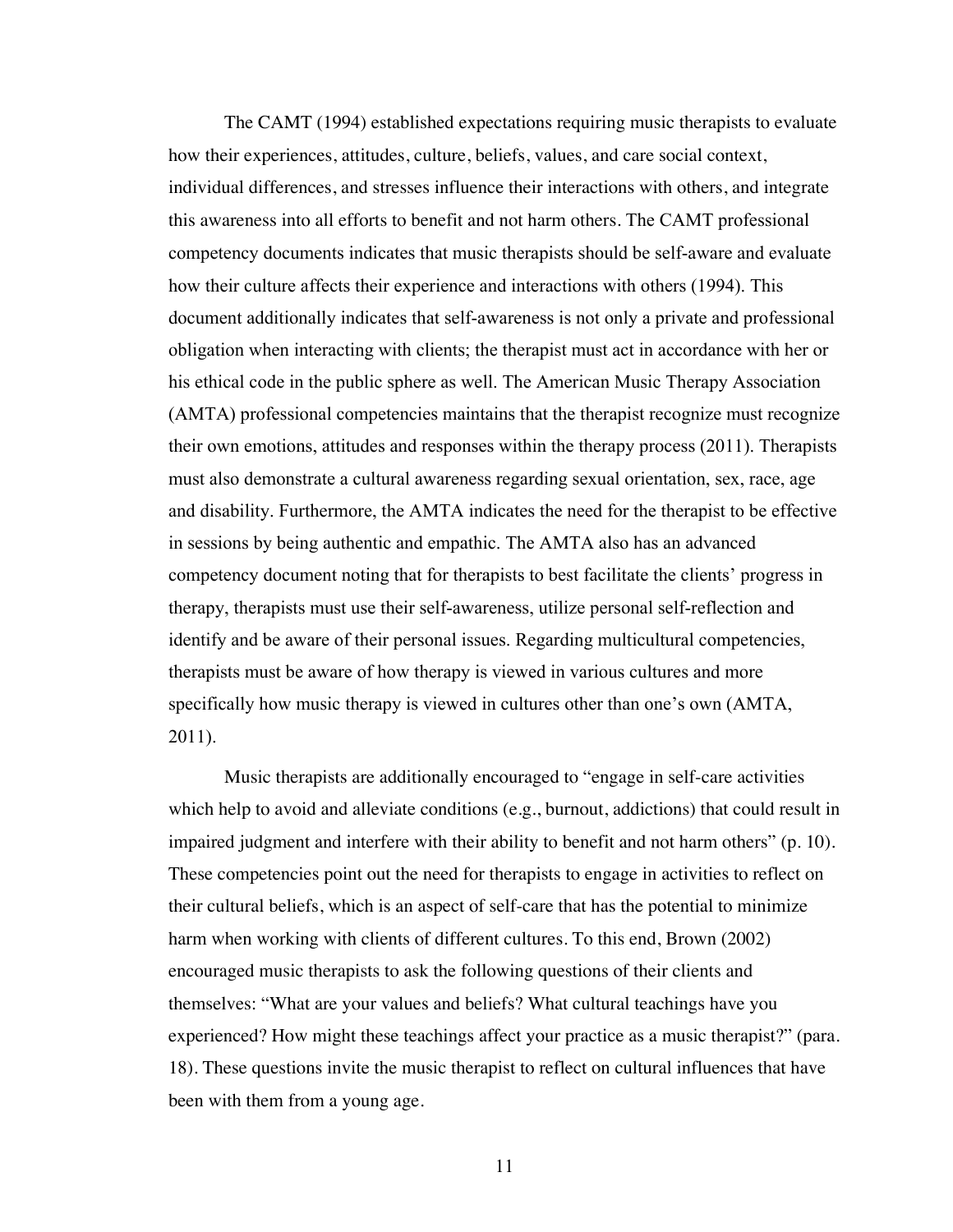#### <span id="page-20-0"></span>**Music Therapists and Self-Awareness**

Camilleri (2001) noted that music therapists' increased self-awareness results in personal development, which then enhances the level of care being offered to clients. She added that self-awareness helps music therapists to be natural and authentic in their interactions with clients. The music therapist's authenticity is represented by her or his physical presence as well as in the music. Furthermore, this authenticity helps music therapists to be therapeutically beneficial and may result in therapists feeling empathetic towards their clients (pp. 81-82). Along these lines, music therapist Dicks (2014) mentioned her heritage in her graduate thesis and discussed how in her adult life she explored her heritage through attending drumming workshops and cultural events. William and Fauth confirmed the value of this type of research in their 2005 study, which found that therapists who reported being self-aware in sessions resulted in their clients rating them as being more helpful to them in sessions (p. 378). This study confirmed that therapist self-awareness has the potential to directly impact client experience. Music therapist Bruscia (1986) included self-awareness as an advanced competency for advanced level and graduate training music therapists. He articulated that therapists who work through their personal issues and engage in self-reflection obtain greater selfawareness, which benefits clients. Cultural awareness is an extension of self-awareness and thus must be sought after by music therapists.

**Musical self-awareness.** Music is the main medium in which music therapists interact with their clients. Music therapist and researcher Camilleri (2001) discussed how being aware of herself has lead to a change in her music. She wrote:

Music has become integral to the way I interact with my patients because I have allowed it to reflect me and to act as a bridge. There is now a more direct and conscious connection on my part between myself, my music, the music of the patient, and my patient. My presence and interventions are now more genuine and authentic because they are based on a more refined representation of who I am. (p. 81)

Camilleri (2001) argued that the music that music therapists create within sessions represents who they are. The music they create is an extension of their ability to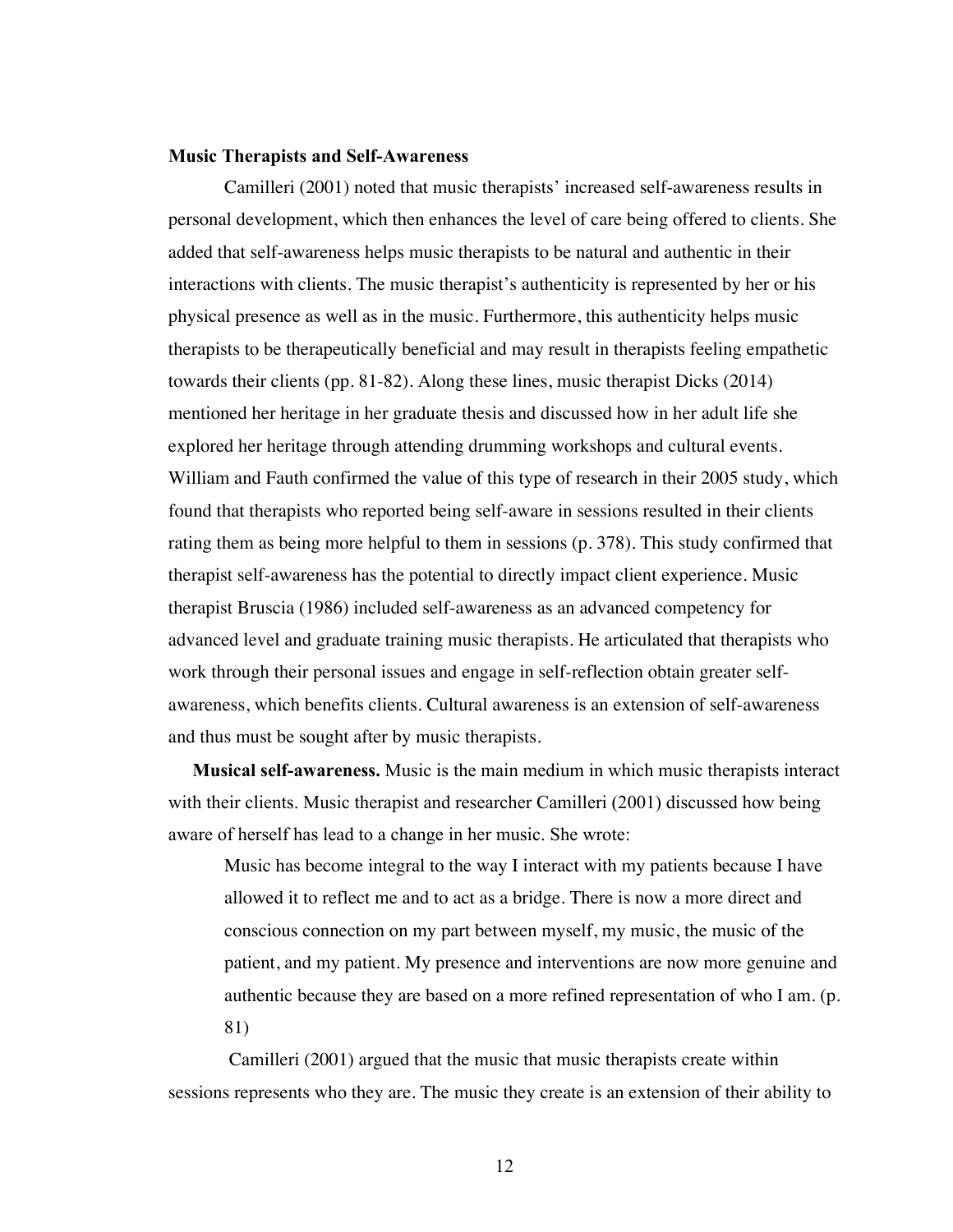navigate their self-awareness, thus music coming from a self-aware music therapist would be open, spacious, welcoming, and inclusive.

#### **Multicultural Music Therapy Literature**

Aigen (2005) wrote that within cultural music styles cultural lies the culture itself, and that to engage in a cultural musical style is to participate in the attitudes and values which characterize the culture. On the essence of culture and music therapy theory, Aigen (2014) and Stige (2002) posited culture is contained within music. *Culture-specific music therapy* is the recognition of music therapy in culture and that both therapist and client have cultural identities*.* Chase's (2003) review of multicultural music therapy literature acknowledged the need and inclusion for multicultural training in training programs. Her research highlighted the need for practitioners to have resources for music therapy sessions with multicultural clients.

Adding to the practitioner view, Goodman (2015) wrote the role of multiculturalism in music therapy is crucial as the profession of music therapy grows in North America and around the world. One avenue toward a therapist's greater awareness of multiculturalism is to study oneself in this context. While many music therapy traditions assert the value of self-awareness, there is an explicit emphasis on cultural implications (Priestley, 1994; Kim, 2013). Analytic music therapists attend; *intertherapy,*  a type of music therapy session for themselves, with the goal of gaining greater selfawareness and competence as a practitioner. While some (Brown, 2002; Froman,2009) have noted the scarcity of literature examining professional music therapy practices in multi-cultural contexts, Goodman's (2015) multivolume work entitled *International Perspectives in Music Therapy Education and Training: Adapting to a Changing World* has added substantially to this field.

### <span id="page-21-0"></span>**Aboriginal Healing Philosophies and Practices: A Broad Review**

**Aboriginal healing philosophies.** When discussing Aboriginal healing philosophies and practices in detail, it must be acknowledged that they are difficult to define. Robbins & Dewar (2011) noted that it is difficult to define exactly what Aboriginal philosophies and practices consist of due to the oral tradition of First Nations cultures. They additionally acknowledged that Aboriginal cultures are diverse in Canada.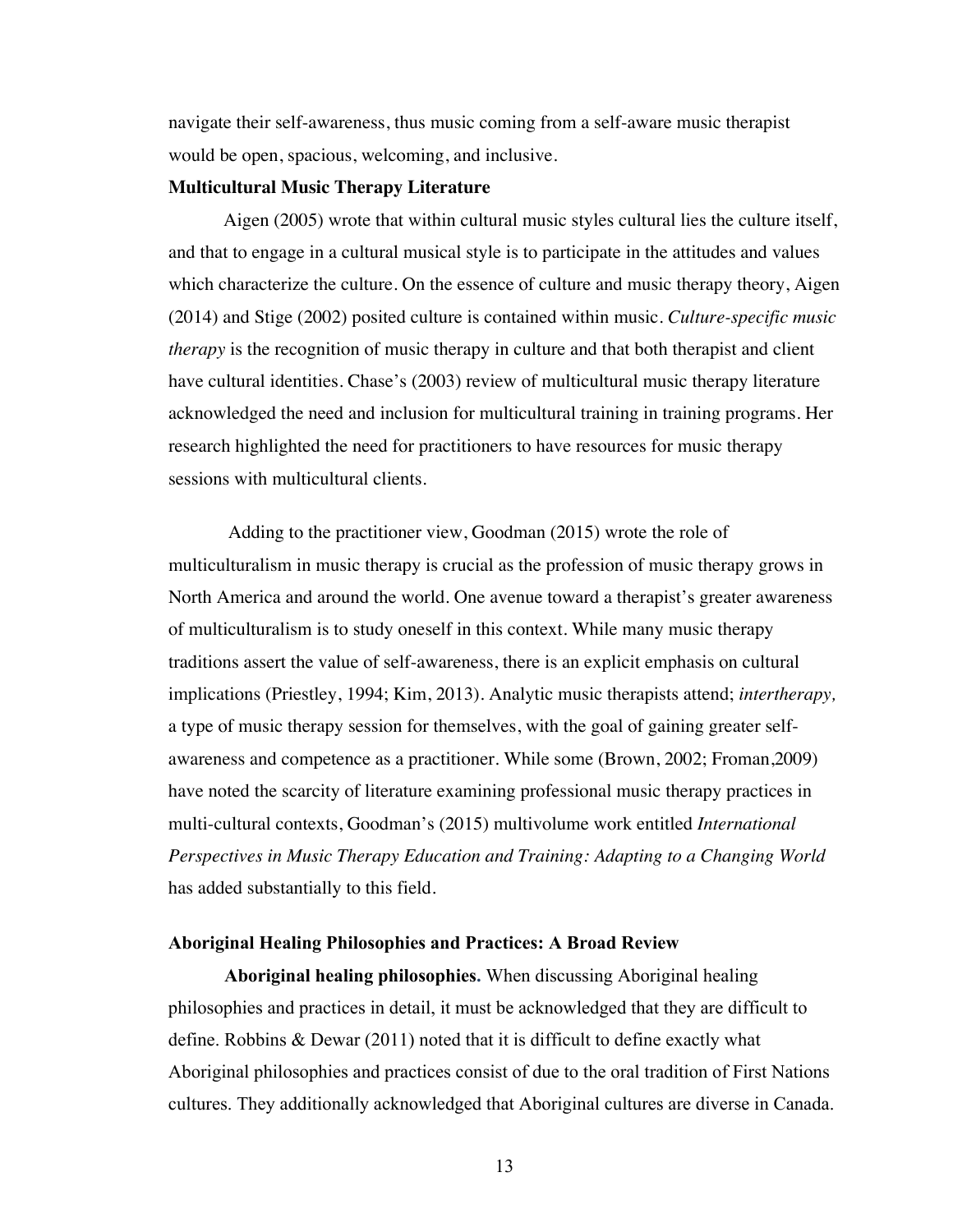McCormick (1996) recognized the diversity of Aboriginal cultures and added that therapists who work with Aboriginal clients must also take into consideration the clients' relationship with their Aboriginal culture. He urged therapists to be aware of their clients potential adaptation to Western culture and the negative/positive experiences associated with both Aboriginal and Western cultures.

A common Aboriginal philosophy is that each person is responsible to seek help for their own healing (Locust, 1998). Moodley, Sutherland and Oulanova (2008) added "…when clients seek the help of a traditional healer they are in a position to address their spiritual, physical, emotional, or mental wellbeing in one consultation or with the same healer" (p. 156). Adding to these perceptions of healing, McCormick (1996) wrote that the First Nations perspective of healing involves a balance of the emotional, mental, spiritual and physical aspects of a person. This concept of balance derives from the Aboriginal healing philosophy of the Medicine Wheel, which represents the four elements separately and as a whole. Transcendence is central to the goal of healing for First Nations people. Transcendence in the First Nations healing context is related to the ego (Lafromboise, Trimble, & Mohatt, 1990). My personal understanding of the ego is that the ego is related to the concept of how you view yourself, your identity. Thus healing in a First Nations context in my understanding could look like coming to a new view of how you see yourself.

**Aboriginal healing practices**. Aboriginal healing practices include: using the eagle feather to speak within a group context while others listen, and use of a purification ceremony (smudging) where traditional medicines (sweet grass, tobacco, cedar, sage) are burned in a shell and each person can cup the smoke from the shell and put the smoke over their eyes, ears, head and body (Heilbron & Guttman, 2000). Hunter, Logan, Goulet and Bartons (2006) provided further examples of healing practices for First Nations people including smudging, talking circles, drumming circles, and sweat lodges. They concluded with the following thoughts: "Their use (Aboriginal healing practices) contributed to self-awareness and following a cultural path, which fostered selfdetermination through choice and empowerment" (p. 19).

# **Aboriginal Healing Practices in Contrast to Western Healing Practices**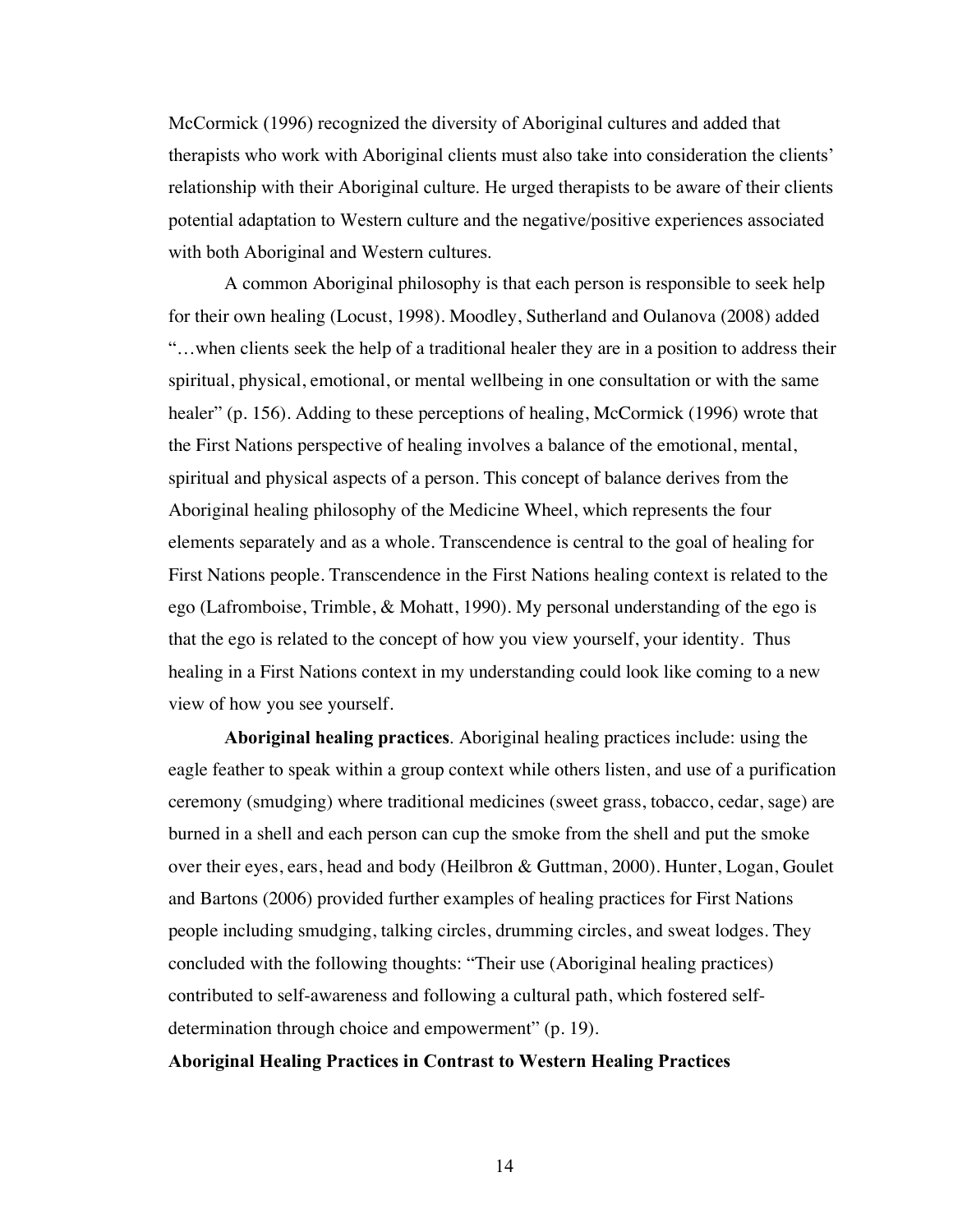The goal of healing within a First Nations context seems to have a different connotation than within Western contexts. Understanding the previous sentence is imperative for therapists working with clients who are First Nations as the way they view healing might be contrasted with the way the therapist views healing for their client.

In an issue prepared for a national Aboriginal women's summit, the Native Women's Association of Canada (2007) recommended that when using traditional healing methods they encourage people to:

Conduct research that is specific to First Nations, Inuit, and Métis women healers and healing; Understand and communicate that it is disrespectful and hurtful when traditional healing is misused, especially by non-Aboriginal people; Respect the intellectual property of traditional healers and their medicines; Research how traditional healing can be effectively combined with other health services (Native Women's Association of Canada, 2007, p. 3-4).

**Music therapy and Aboriginal healing philosophies.** Dufrene (1991) provided the following definition of healing from an Aboriginal perspective. She wrote that traditional healing is effective in treatment in psychological, social, and spiritual domains. She emphasizes that healing in an Aboriginal perspective not only focuses on the individual but takes into account their community as well (p. 125).

In contrast to the Indigenous perspective, the Western perspective of psychotherapy emphasizes the individual and involves "explicit talk about the person's thoughts, feelings and emotions to affect change" (Kirmayer, 2007, p. 233). Furthermore:

[because] the declared aim of psychotherapy is usually the alleviation of psychological distress, psychotherapy, even of severe pathology, always involves subtler normative questions of how to live the good life. Thus, the goals of psychotherapy are tied to the cultural concept of the person. In North America, these goals are framed in terms of a rhetoric of self-fulfillment and individual accomplishment ... In western psychotherapy, the symbolic meanings of distress are to be sought within the individual, in his personal history and idiosyncratic view of the world. (p. 248-249)

There is little research done in the area of music therapy and Aboriginal healing philosophies though there are connections between them. Music is intrinsic to Aboriginal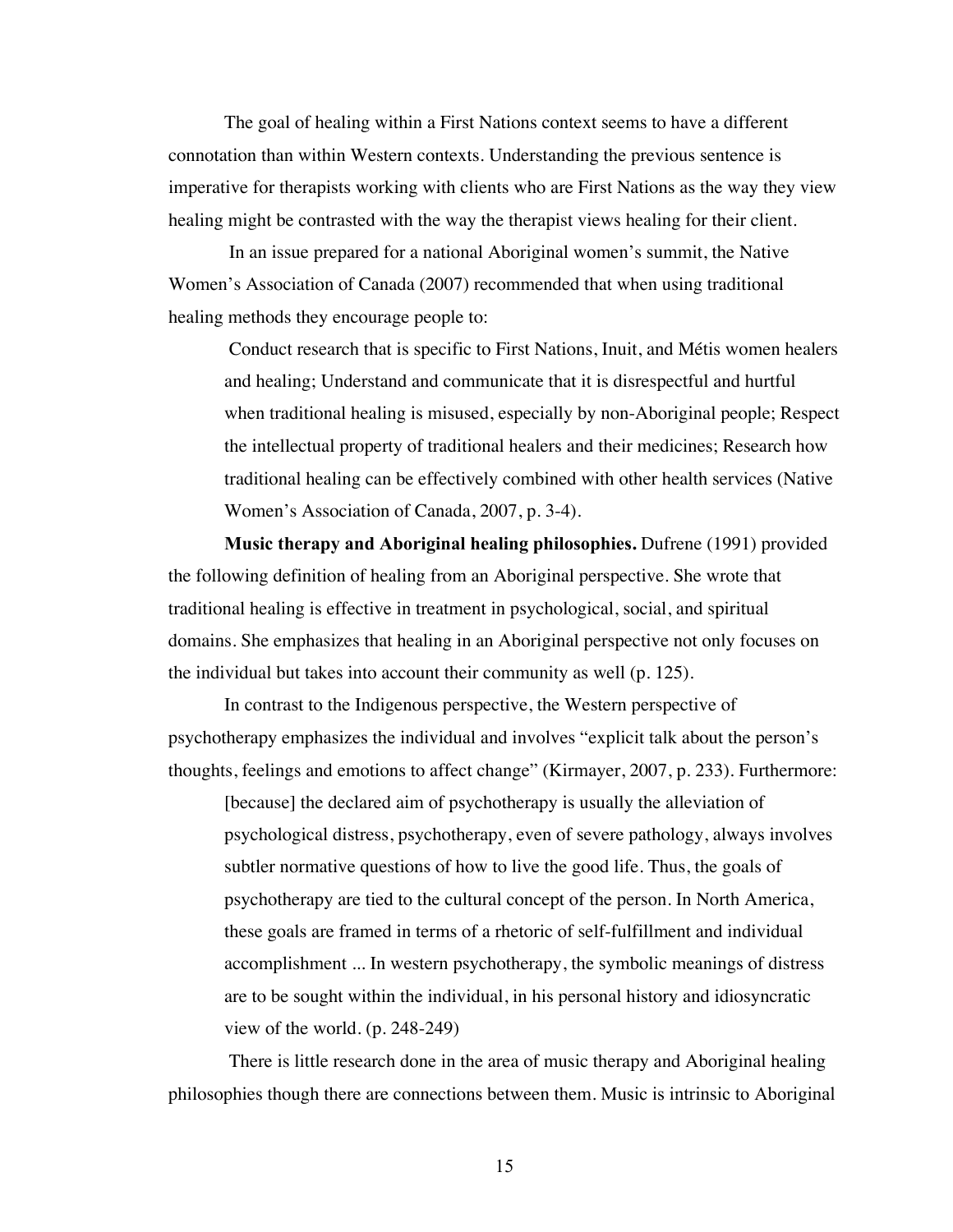healing philosophies and practices, and is regarded as having spiritual properties (Archibald, 2012). Linked to this, the CAMT Code of Ethics asserted that music therapy can address spiritual needs of clients (1994). Music therapist, Moreno (1995) observed that in both music therapy and traditional healing there is a "common element of music that serves as a symbol of the healing power of the practitioner" (p. 331). Music therapist and Aboriginal scholar, Kenny looked at rituals as a specific element of Aboriginal healing philosophies. Kenny (2012) discussed the concept of ritual in relation to music therapy: "Ritual reminds us of our place in the order of all things. Music reminds us. The four elements in ritual and music that encourage harmonic insight are: 1) patterns, 2) processes, 3) images, and 4) symbols" (p. 1447). Kenny referred to the music therapist as someone who maintains rituals and "...plays a supportive role and presents a simple ritual structure which will serve as an inspiration for the patients to accomplish their own healing" (p. 1333). Rituals facilitate the clients' healing processes within both Aboriginal and music therapy contexts. The concept of four elements further mirrors the Medicine Wheel (Figure 1) in Aboriginal healing philosophies and rituals (Oulanova & Moodley, p. 352), people are composed of four elements (mental, social, emotional and physical) just as music is (Kenny, 2012, p. 1765).

Dufrene (1991) observed that in the majority of First Nations healing rituals, music is used. If the therapist is unaware of how the client views music, and specific instruments (e.g. drums) they would miss the associations that the client has with music, and thus potentially be an ineffective and unethical therapist. Aboriginal scholar and music therapist Kenny (1982) discussed elements of Aboriginal healing philosophies and made connections between music therapy and these philosophies. For example, like some music therapy sessions, aboriginal healing philosophies are ritualistic. Furthermore, the concept of clients accomplishing their own healing is common between some music therapy approaches and also fits within one of the Aboriginal belief systems as documented by Locust (1990). Kenny further discussed the role of women and guidelines in the Native community. She wrote that women are seen as the 'guardians of morality' (p. 239-240). She encouraged women to know themselves, honour the gifts the Creator has given, stay in balance, show respect, and lastly, stand tall. Knowing yourself (self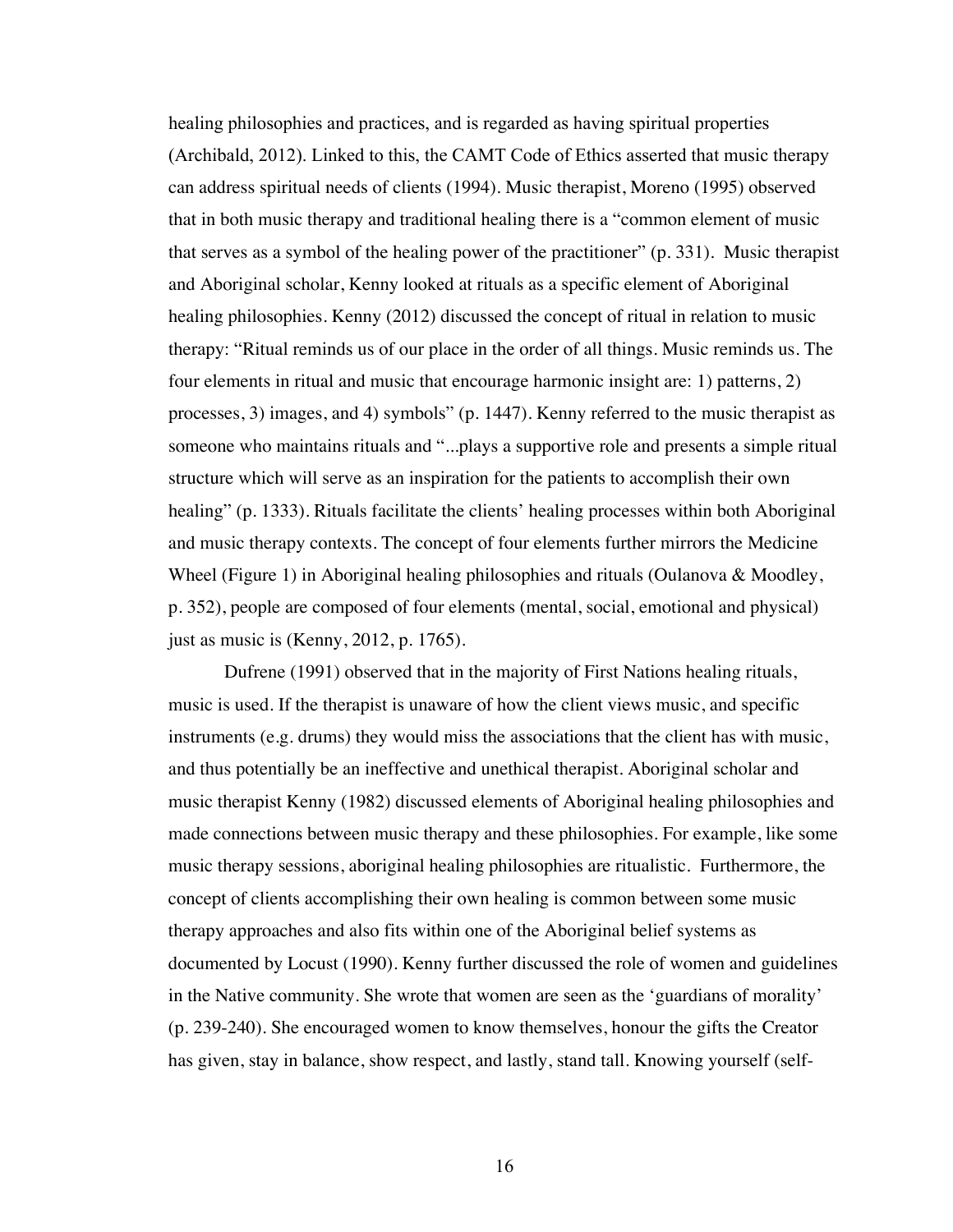awareness) is both a music therapy competency and concept that is embraced in Aboriginal healing philosophies.

The Aboriginal healing philosophy as noted in Chapter One, involving viewing the person in a holistic framework, is also seen in music therapy. Amir (1996) described the music therapist taking into account that a person is made up of physiological, mental, spiritual and emotional parts. Guided Imagery and Music therapist Helen Bonny (1986) wrote that "the total person-mind, body and spirit-must be brought to the 'healing table" (Bonny, 1996, p. 3). Elements of Aboriginal healing philosophies and practices appear in music therapy methodologies and interventions. These philosophies will be further discussed in relation to other creative arts therapies and art therapy specifically in the section which follows.

**Creative Arts Therapies and Aboriginal Healing Philosophies**. A number of creative arts therapists have made links between the creative arts therapies and Aboriginal healing. Archibald, Dewar, Reid and Stevens (2012) stated that

For Aboriginal people, traditional arts, culture, spirituality, and healing were, and are, interconnected. While there are many similarities between Western and Indigenous approaches to the creative arts and healing, this is one of the most significant differences. Indigenous approaches include arts and culture in a holistic model of healing that encompasses the physical, emotional, intellectual, and spiritual world. (p. 7)

Dufrene (1991) presented the differences between creative arts therapies and traditional Aboriginal healing beliefs, though there seems to be an emergent trend seeking to bring the two together. She asserted creative arts therapists are drawn to traditional Aboriginal healing due to the Aboriginal healer's use of artistic methods including singing, drumming, sand paint, and mask carving (p. 128). While she encouraged creative arts therapists to learn about traditional healing techniques, she advised caution. Therapists should be cautious when using creative arts with clients due to the cultural associations that may exist. Specifically for music therapists, Moreno (1988) wrote that using the clients' own cultural music may evoke more than "ordinary musical and extra musical associations" (1988, p. 27).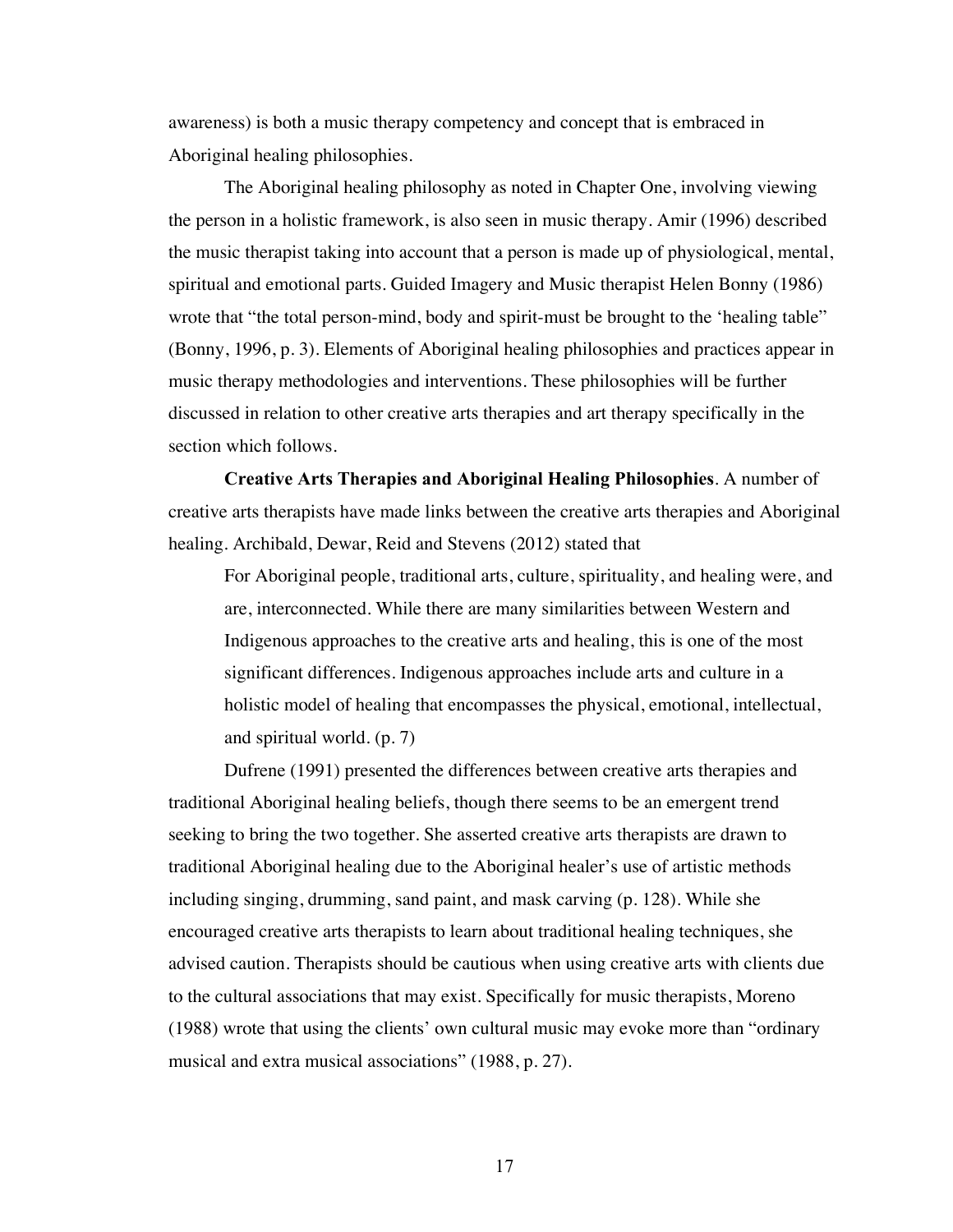Vivian (2013) explored incorporating the Medicine Wheel into her art therapy practice, thereby developing an eclectic approach. She further discussed the importance of proceeding in therapy sessions with caution and respect stating that art therapists should not take the place of a shaman nor use traditional Aboriginal healing methods.

If the art therapist is working with an Aboriginal person who is seeking a traditional healing technique, the clients should be referred to a traditional healer, shaman or medicine person. (p. 39)

Art therapist and Aboriginal scholar Phoebe Dufrene (1991) discussed creative arts therapies and explored in her work how she seeks to use Aboriginal healing and creative arts therapies; although she does not say specifically how she achieves that balance, she does note that she works in this model.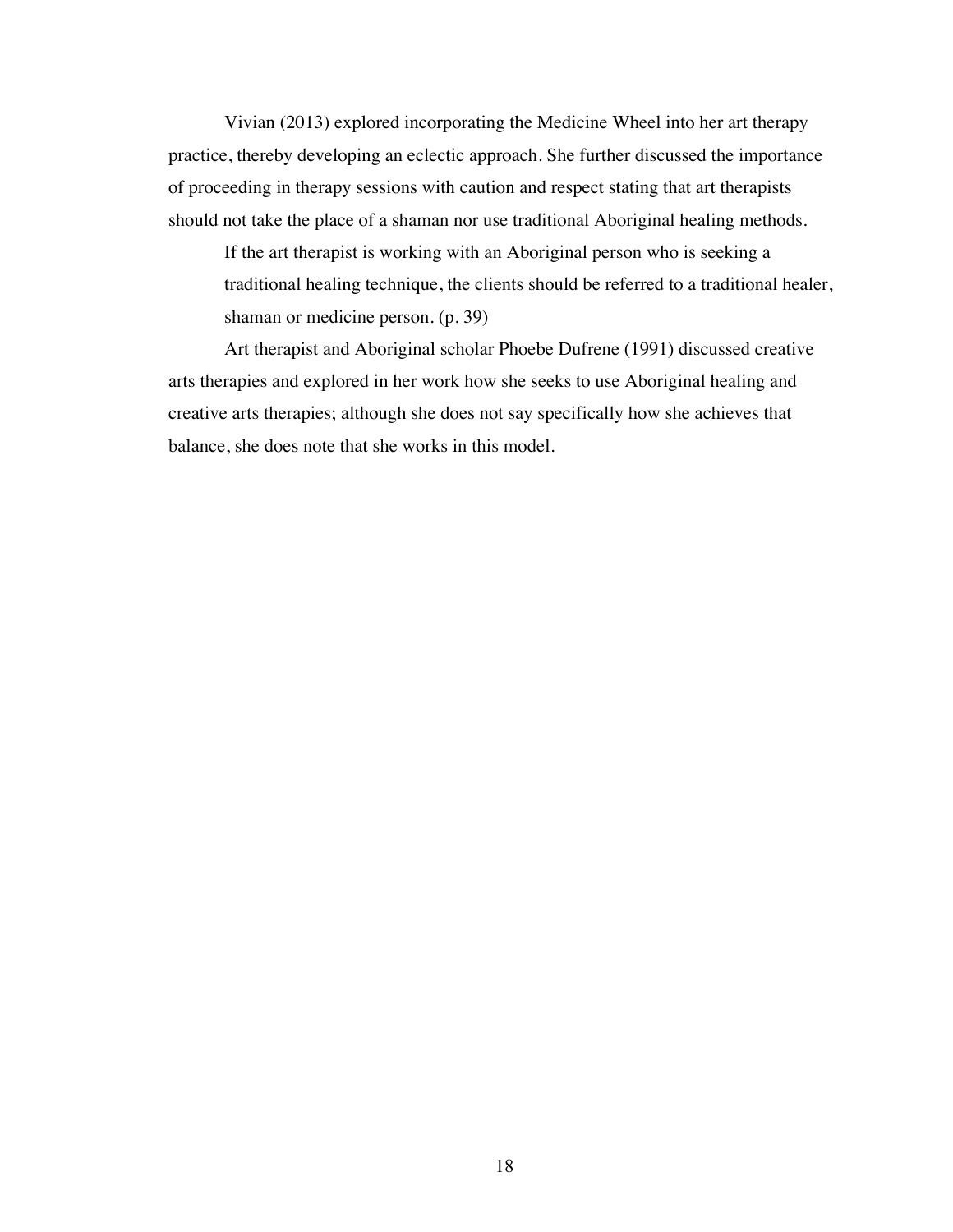#### <span id="page-27-0"></span>**Chapter 3. Methodology**

#### <span id="page-27-1"></span>**Situating the research**

Heuristic research methodology was developed by Moustakas, using a word derived from the original Greek word heuriskein, meaning "to discover or to find" (Moustakas, 1990). Moustakas wrote that the heuristic process refers to an internal search where one uncovers the nature or meaning of experience and that this process may involve "creative self-processes and self-discoveries" (p.9). Bruscia (1998) described the internal search as reflective self-inquiries/practice where the therapist uses any form of contemplation or reflexive study aimed at understanding her or his own attitudes, beliefs, and emotions. Specific techniques include: studying client logs, reflecting on one's own professional journal, writing a musical autobiography, doing a construct analysis, doing an introject analysis, and miscellaneous other recommendations, such as seeking supervision, experiencing one's own form of music psychotherapy regularly and nurturing one's musical self (Bruscia, 1998). The heuristic method was the ideal fit for my study, as I wanted my research to reflect self-inquiry as well as include creative findings and reflections on creative self-reflective practices.

The current research closely followed the traditional steps of heuristic inquiry:

- 1) Initial Engagement
- 2) Immersion
- 3) Incubation
- 4) Illumination
- 5) Explication

I chose to remove the sixth step, creative synthesis, due to time restrictions. Additionally, the creative output that was an inherent part of my immersion phase felt complete to me as a creative representation of my process.

#### <span id="page-27-2"></span>**Validity**

Moustakas (1990) defined validity in heuristic research by posing the following question, "Does the ultimate depiction of the experience derived from one's own rigorous, exhaustive self-searching and from the explications of others present comprehensively, vividly, and accurately the meanings and essences of the experience?" (p. 32). While the following is not a part of heuristic inquiry, in order to achieve an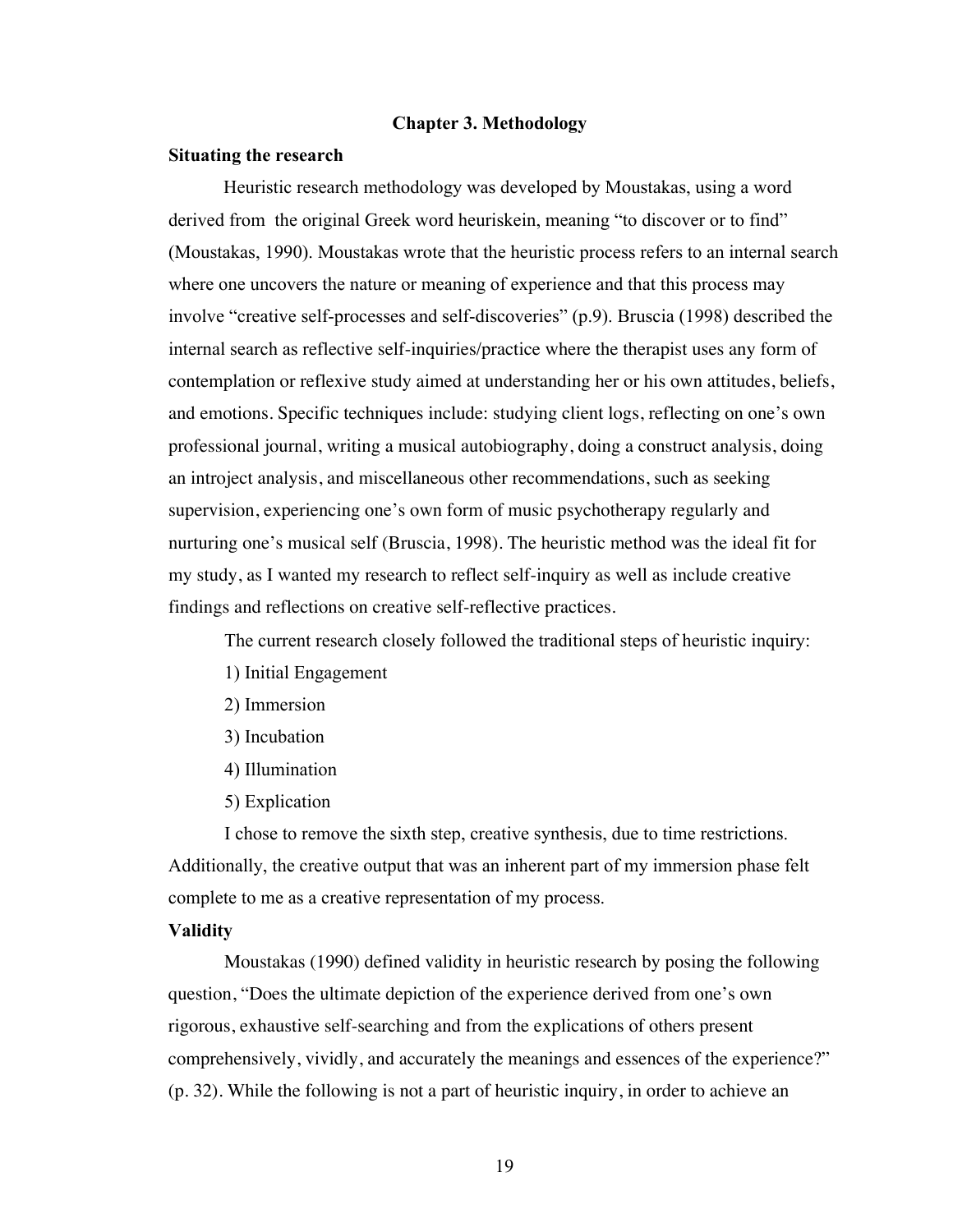accurate representation of my experience, I consulted with Aboriginal scholars through email to edit my thesis at the end of my study. The Aboriginal scholars were not participants in my research. Consultation was sought regarding the depiction of Aboriginal philosophies and beliefs. I felt this necessary, as people who are not from Aboriginal cultures might not know many of the beliefs and customs of this culture. Consultation also helped ease my worries around this study being perceived as culturally appropriating, as I was seeking to bring others into my work and not to exploit or depict wrongfully customs and beliefs of which I knew little.

In this heuristic research I, as both researcher and participant, made the final judgement of the validity of this study. As my research dealt with personal family history, and the dissemination of results not only affected me but my family as well, I spoke with my sister about our family heritage and discussed with her what would be the most accurate and honouring way to communicate my experience around it.

In addition to consultation with Aboriginal scholars and my family, I consulted regularly with my research supervisor to ensure the integrity of my data analysis.

# <span id="page-28-0"></span>**Participant**

I was the sole participant in this study.

### <span id="page-28-1"></span>**Materials**

The materials used in the research included the researcher's personal journal and the following instruments: piano, oboe, accordion, violin, and, voice. For smudging, sweetgrass, cedar, a shell, and matches were used. A laptop with the appropriate software was used to make recordings of improvisations.

#### <span id="page-28-2"></span>**Data Collection and Analysis Procedures**

**Initial engagement.** The first five phases of Moustakas' heuristic inquiry guided my research. Though my proposal was accepted in March of 2015, my initial engagement with the research began earlier in September 2014, where I had my music therapy practicum at the Native Women's Shelter of Montréal. It was at this site that I began exploring the Aboriginal healing practice of smudging. I also met women who were drummers and who shared songs and stories of their people; I learned about the sacredness of the drum in their different Aboriginal cultures. These experiences were the beginning of my exploration of Aboriginal healing practices and philosophies and this is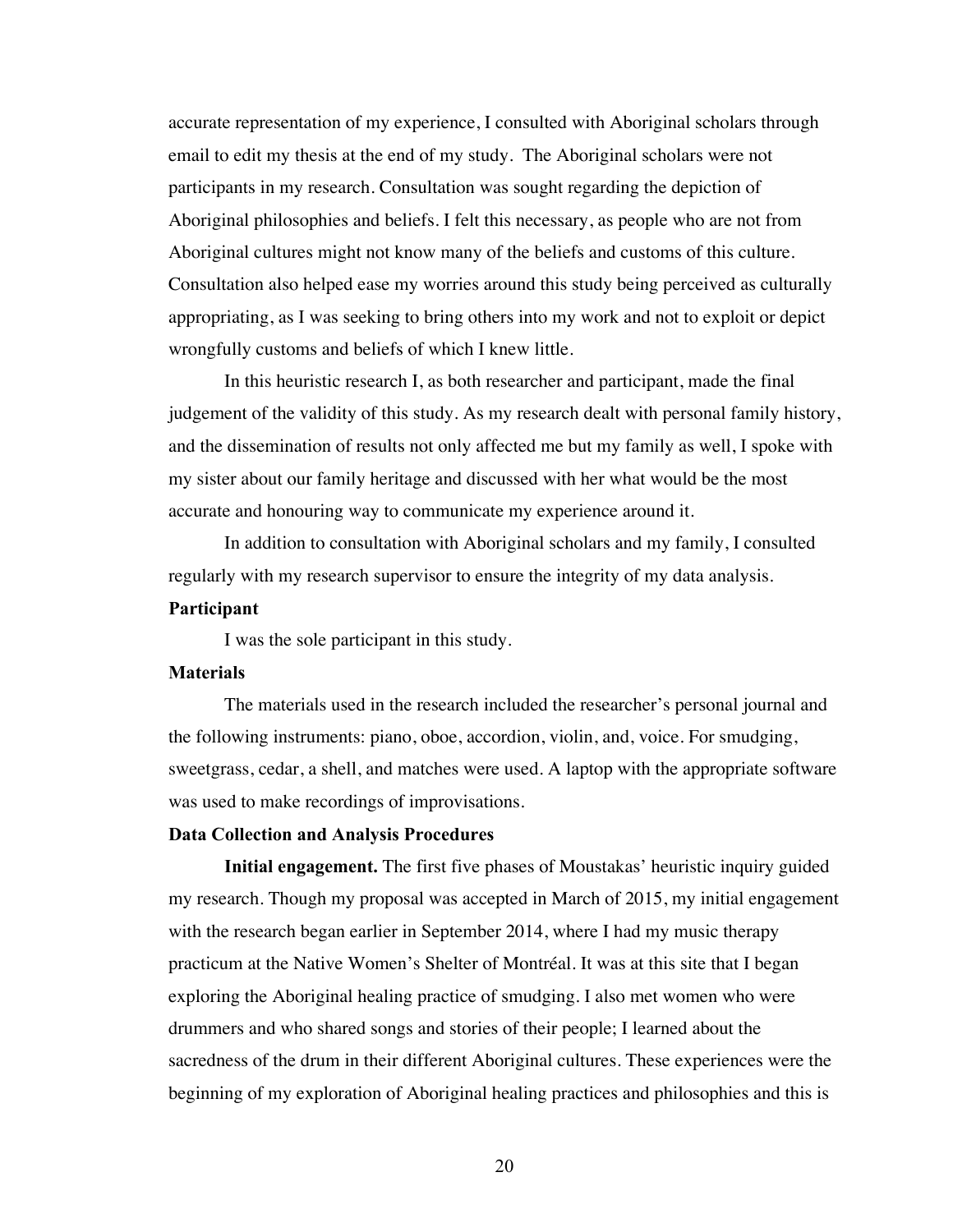when I became more involved in thinking about my own identity as a Métis person and the Aboriginal world view and my identity as a music therapist.

**Immersion.** The second phase, immersion, involved three steps: 1) engaging in the Aboriginal healing practice of smudging; 2) singing and playing whatever instrument I was intuitively led to; and, 3) writing about the experience in my personal journal to synthesize my feelings and thoughts.

Journal entries were written immediately after musical improvisations with the following instruments on the dates below:

- 1. May 12/15 -- Piano
- 2. June 16/17 -- Violin
- 3. June 26/15 -- Accordion
- 4. September 30/15 -- Oboe
- 5. October 19/15 -- Piano

**Incubation.** The third phase, incubation, involved ceasing the practices of improvisations and smudging, and not reading or listening to any of the improvisations or journal entries I had done to this point. In this way, I took a break from research and made a conscious effort to focus solely on my clinical work as a music therapist.

**Illumination.** The fourth phase, illumination, involved using the first phase of Neuman's (2003) coding analysis by reading through my personal journals several times and compiling all relevant quotes and feelings in one document. In accordance with my assumptions about valuing my creative output, I listened to my musical improvisations and wrote in my personal journal about both the musical qualities of the improvisations and the thoughts that came to me as I listened to them. I next read through my reflections on my music improvisations and compiled all quotes, feelings and images that emerged from the data into the document previously referred to.

**Explication.** Open coding was used to identify themes relating to my research question (Neuman, 2003 [see Appendix A]). Axial coding (see Appendix B) was used to further organize the themes and categorize the document into sections. Selective coding helped identify the two main themes that emerged from the data. Quotations and images from my journal were used to further link and organize these sections.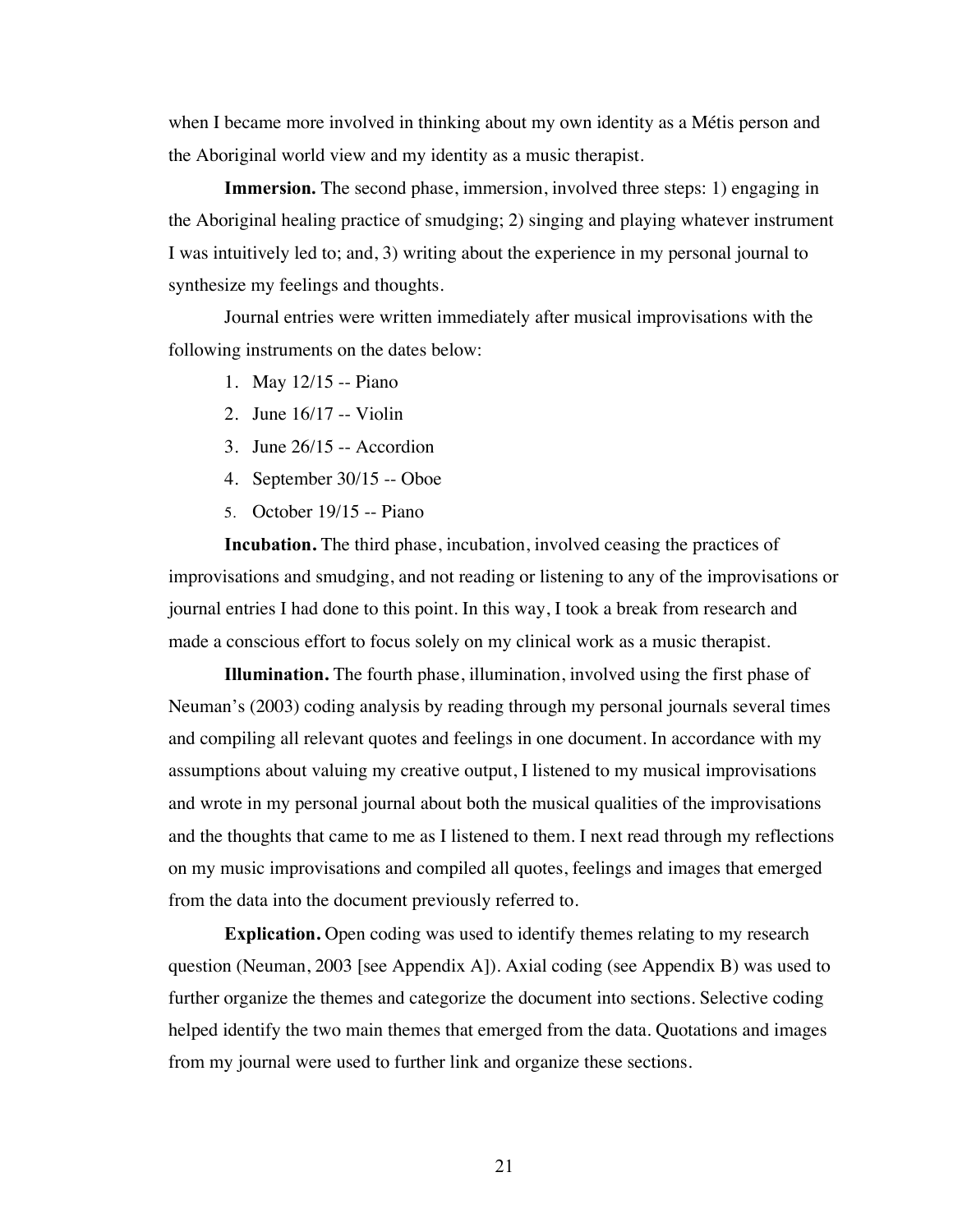#### <span id="page-30-0"></span>**Chapter 4. Results**

The primary question of the research was: What insights do I have about my Métis heritage when I engage in self-reflective music improvisation after engaging in the Aboriginal healing practice of smudging? The following are the themes that emerged from the data to answer these questions. The quotations included in this chapter are taken from my personal journal.

#### <span id="page-30-1"></span>**From Fear to Trust: Thoughts around my Ancestral Heritage**

**Métis heritage: Messy and jumbled.** Data analysis revealed my fear in participating in this research; I was particularly worried about how others would perceive the work I was doing. Data analysis further found that the first three improvisations of music I created were "reflective of how I felt about my identity with regards to my heritage, messy and jumbled." I was anxious about the phrase "cultural appropriation" and wondered if people might think I was participating in cultural appropriation through my research. Perhaps most poignantly, this fear stemmed primarily from my physical appearance as I do not have typical Aboriginal features and I was afraid that people would think that I did not have a right to do this self-heuristic inquiry from a Métis perspective. Another knowing emerged through the data: an intuitive awareness that it is natural for me to have "messy and jumbled" feelings and thoughts around my ancestral background.

**Smudging: No one can tell you who you are**. After smudging and improvising, I wrote the following in my journal: "Seeking after one's identity is not meant to be done alone" and "community can reflect who you are." I also wrote "Surround yourself with beauty and you will become it" and "There is an inherent longing in my soul for beauty." On the fear and worries I had about doing this research I wrote, "No one can tell you who are, you have to decide, claim it, become one with it." These ideas speak to my actively seeking answers to Who am I? While I have sought others help on this journey, I am the only one who can decide how to define myself and claim my identity.

 Regarding the act of smudging I felt "anointed," and the "cedar felt purifying." In my journal I wrote about my smudging experience at the Aboriginal Women's Shelter where after a smudge a woman would read a prayer. One part of the prayer always stood out to me and it had to do with asking the Great Spirit to help us from ourselves, and the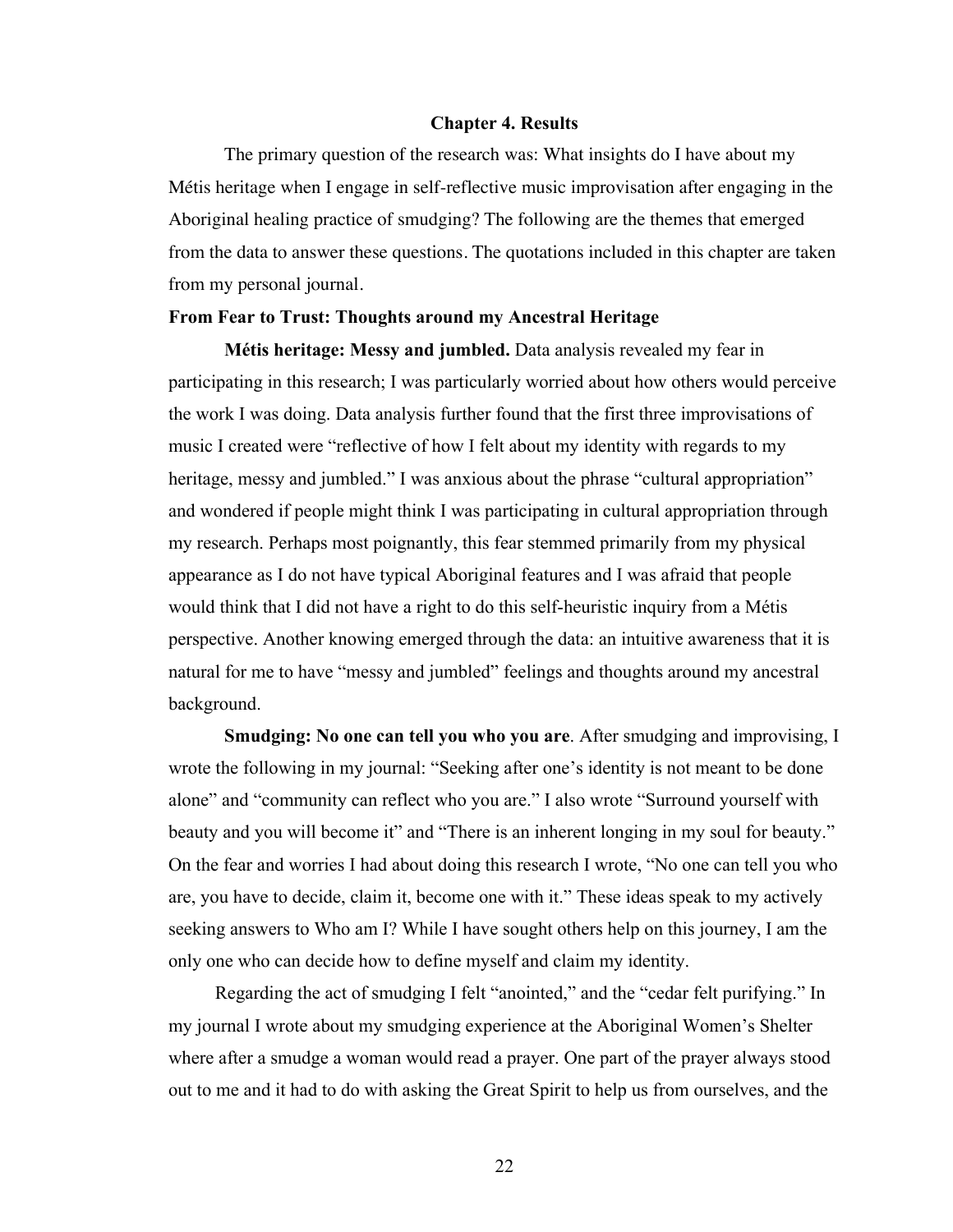idea that "I am my own worst enemy." I also wrote that the "smudge felt peaceful and grounding" and that the act of smudging helped me to "let whatever needs to come out come out." Smudging for me was powerful spiritual and ritualistic act. I found it helped me to accept and allow myself to simply be.

#### <span id="page-31-0"></span>**Allowing Myself to be Present in the Music, Respecting my Inner Being**

**Music connects to different parts of my self.** Data analysis uncovered that different characteristics of my self were revealed when I played different instruments during my improvisations. The piano was the first instrument I learned and I wrote "playing piano felt like home." I am a shy person, yet on the piano I reflected I felt I had a "commanding presence." Reflecting on playing oboe, I wrote it "feels like an old friend you come back to." I reflected on how I felt about my heritage, writing that I need to "follow my heart" with the research and that instead of judging myself and worrying what others thought that I needed to "Be kind to yourself, be gentle with yourself." When I think of an old friend I think of love, acceptance and encouragement. If the oboe (audio improvisation) could speak (as an old friend would) I imagine the music would reveal encouragement as represented in "follow my heart," and "be kind to yourself." Data analysis highlighted how important music is to me and that musical improvisations reveal insights about how I am doing internally.

This material led to the recognition that I do not fully acknowledge how important playing music is to me as I so often play music for others and to others and not for myself. This seems an importance experience for me to learn that while I take care of my clients I also need to take care of myself, and one of these ways is to make time to improvise. The data further illuminates my identity as a musician with the following quotations, "playing piano felt like home" and that "playing music nourishes me."

**Engaging with my inner musical child**. The data revealed that studying music has changed my perception of what I think music is. My audio recordings revealed dissonance and a willingness to play what I perceived as "ugly" sounds. The fact that I played these sounds without judgement, without worrying how I may be perceived reveals to me that I have come a long way from being the shy second oboe player in orchestra, so afraid to make mistakes or anything other than "perfect" sounds.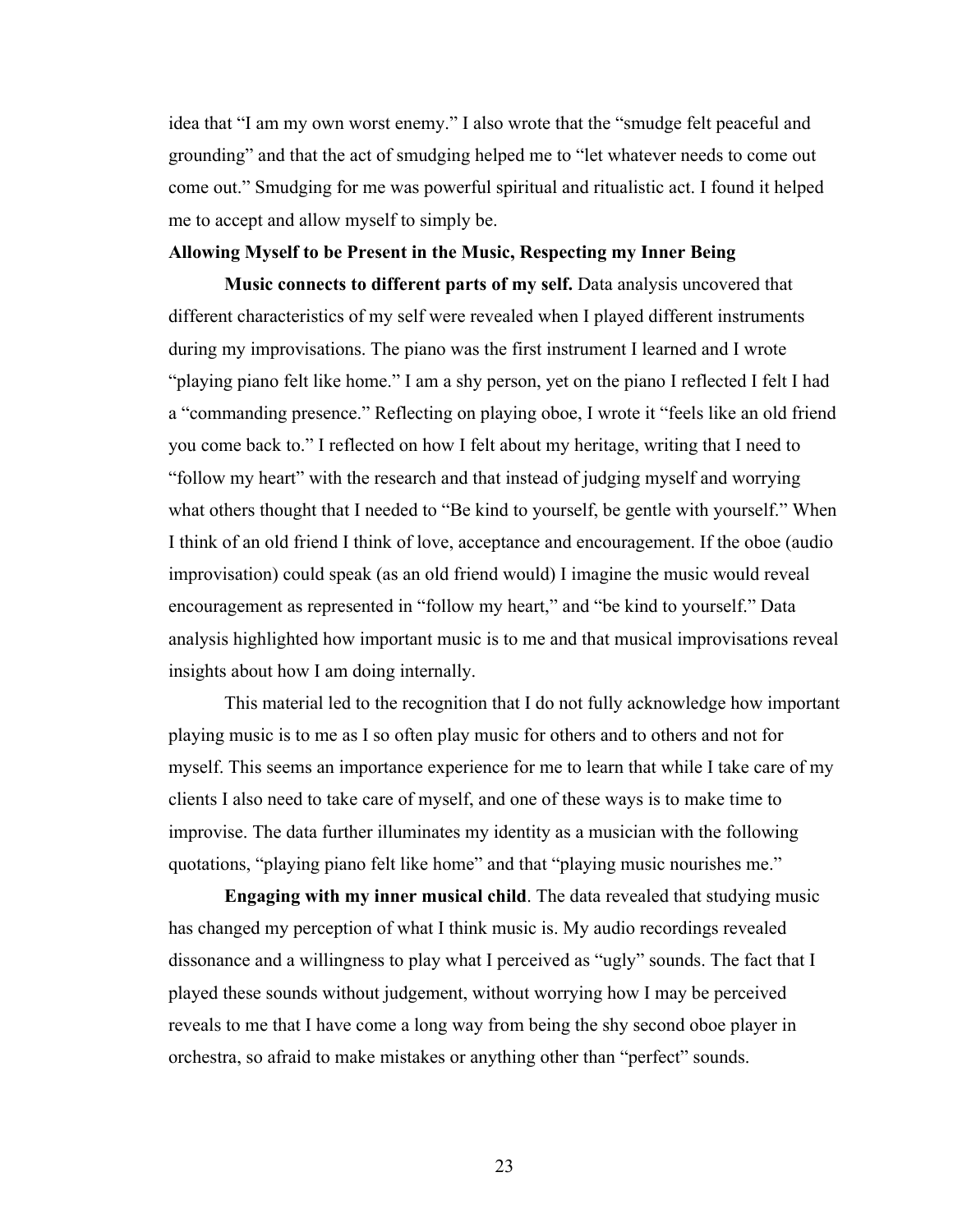The data also revealed that I have a musical child within me, waiting to get out and needing to be nurtured. I wrote about playing like a child, that my playing sounded like a "kid playing an instrument." At times I had an image of a "baby learning to walk." The data highlighted a sense of "child-like humour,"

**My role as a music therapist: Acceptance and trust**. Dialoguing with the data found improvising on the violin to reflect my role as a music therapist; I wrote after playing, "acceptance with where I'm at, take the client where they are at." My journal contained other feelings I had while improvising including "uninhibited joy" on accordion. Along with joy came "frustration" on the violin, an instrument I am learning at the moment. When using my voice I reflected in my journal "I felt grounded and earthy, it felt natural for me to add my voice.

An important recognition about my desire to trust in the music therapy process emerged during data analysis. I wrote "trust in the process, search out the places of dissonance and you will find truth, there is truth in my voice, there is depth here, ancient and primal." I realize it is one thing to acknowledge there is truth in my voice, yet this truth also needs to coincide with trusting myself, and making time to explore and create. As a new music therapist I find I doubt my self and I sometimes wonder if I have made the right career choice, these improvisations and interactions with my clients thus far have taught me that there is "beauty in the journey, beauty in the uncovering" and that I need to "trust in the process, trust in my abilities and trust in myself."

Along with truth, the data revealed the longing in my soul for beauty. These two are entwined in the data: one cannot be without the other. The concept of beauty, I believe, is inherent in my music therapy work. My perception of the work that I do is bringing beauty into places where there is not always beauty apparent. Settings like nursing homes can be at times distressing, with people suffering. Perhaps like the beauty within me, within settings where there is suffering there is also beauty struggling to be revealed for the world to see. I think as humans, suffering is inevitable and naturally we are drawn to light and beauty, and the purpose of life is to seek beauty and to find it in ourselves and others.

**Affirming my connection: Scottish heritage**. The audio recordings confirmed my connection with my Scottish roots. The improvisation on June 16/15 on violin had a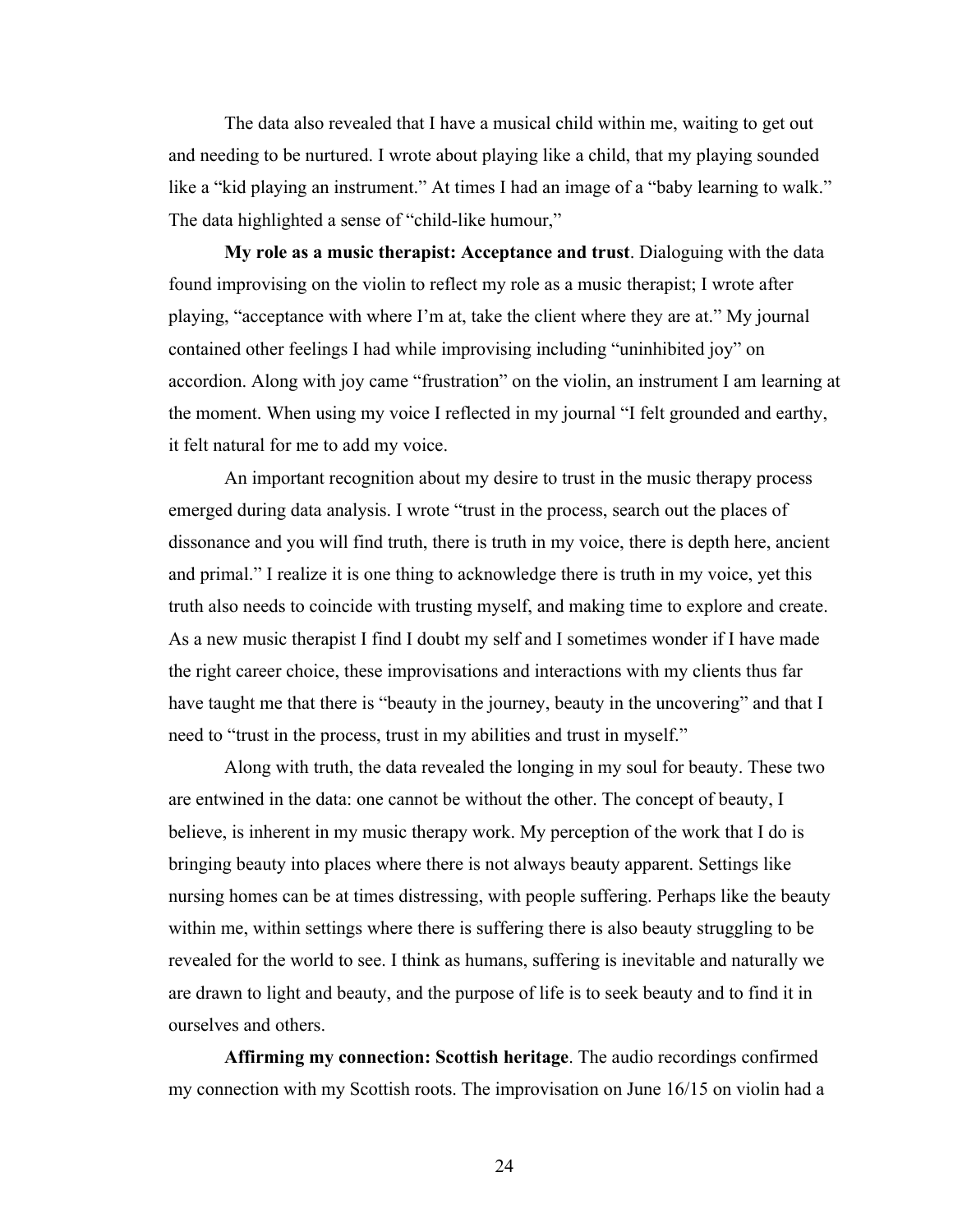Celtic lilt, "back to my roots where I felt connected." Growing up I Highland danced from ages 5 to 18, and I also visited Scotland when I was 14. These experiences made me feel connected to my Scottish roots, which I mainly identify with prior to this research project. While this research project is now finished, this statement is still true. I include this section because my research question related to how I feel about my ancestral identity. In Chapter One I described how my Métis heritage was not an explicit part of my bringing, however, my Scottish heritage was an explicit part of my upbringing, in which I learned traditional dancing and visited Scotland. Part of the reason for this study was to develop my self-awareness about how I felt about my ancestral heritage, and it is important for me to note how I feel about my heritage that I feel the most connected to.

**Can't rush your healing**. The data analysis confirmed my belief that identity is not something that can be rushed, it needs to be nourished and sought after. My improvisations were reminiscent of Appalachian Springs by Aaron Copeland. I have always loved this work, the open spaces and the playfulness of which it is composed. I find Copeland's work peaceful. This work sounds like how I feel about my identity.

A song by one of my favorite singer-songwriters, Trevor Hall, entitled "You Can't Rush Your Healing" was present during my research process. These words are especially true with how I feel about my identity. As someone with mixed heritage it has at times felt difficult to make sense of. The idea of healing to me means that healing brings about change and can result in someone feeling more comfortable in their own skin. I realize that conceptualizing one's identity is process and cannot be rushed.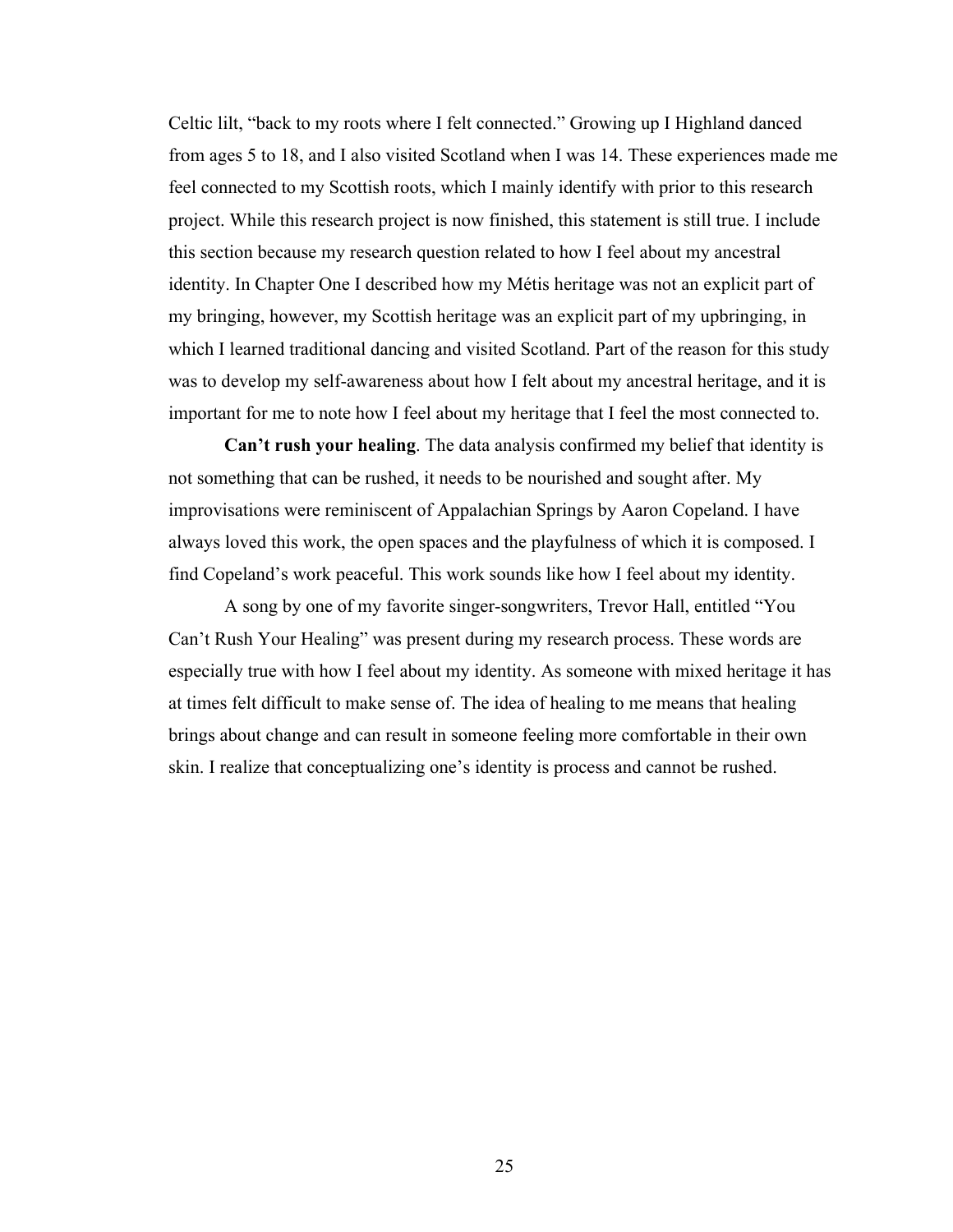#### <span id="page-34-0"></span>**Chapter 5. Discussion**

#### <span id="page-34-1"></span>**Limitations**

Given the heuristic methodology, this study's results are limited, and: (a) Reflect my personal insights and perspectives, which likely have variable levels of direct relevance for potential readers; and, (b) May not result in practical applications of how Aboriginal healing philosophies may be used in music therapy intervention contexts. **Personal Implications**

Identifying that smudging helped me to feel grounded and calm and has made me feel more connected to my Métis roots. While I am not currently working with clients from the Aboriginal population, engaging in smudging helped me to reflect on my work at the Aboriginal Women's shelter and solidified my belief that engaging in traditional teachings has incredible value for people who are seeking out their Aboriginal ancestral heritage. Listening to my audio recordings also reaffirmed my strong connection with my Celtic roots.

Regarding this, one image I had while listening to the recordings of my musical improvisation stands out; a Two Row Wampum. Yamamoto (2013) wrote:

The Two Row Wampum symbolizes how two nations should relate to one another and that the two row wampum is the first covenant of peace, friendship and perpetuity between the Haudenosaunee and the Dutch. The two purple rows that give the belt its name represent the Haudenosaunee in their canoe and the Dutch in their ships, traveling side by side down the River of Life, respecting each others' laws, cultures, and worldviews, and working together to protect their shared environment. The three white bands represent peace, friendship and perpetuity, which are three principles routinely referred to in subsequent treaties by the Haudenosaunee. (p. 18)

Perhaps this image represents how I feel about holding two cultures in one hand; I am of both European and Métis heritage. The two can coexist within me and there may be times when I feel more connected to one part of my heritage and that is fine and good. This statement speaks to some of the fear I had upon first embarking on this study: I wondered if after this study if I would feel more connected to my Métis roots. I have since recognized that there is no timeline on identity. Another image I had was a stream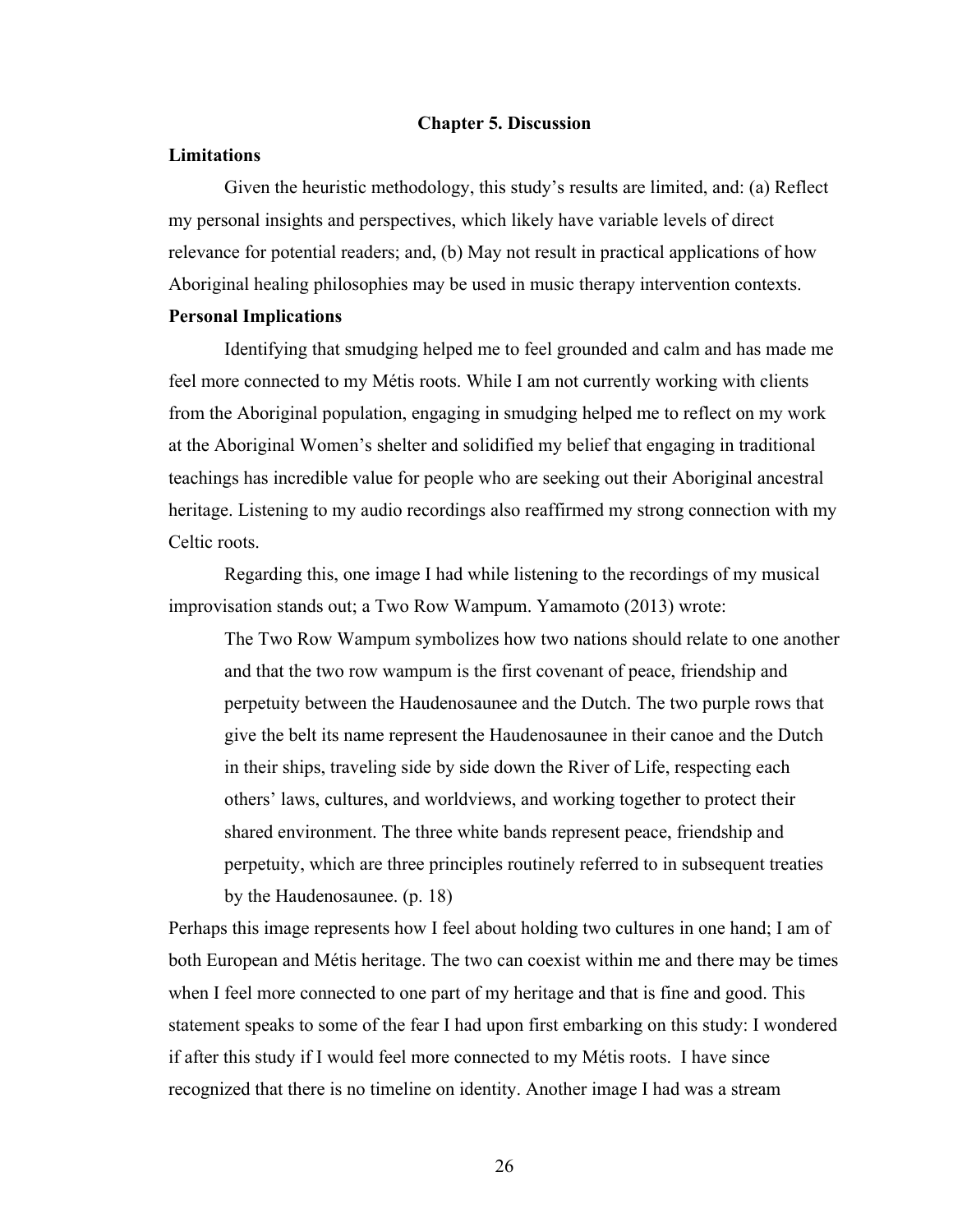opening to a river; now at the end of this study I think I have become the stream opening into the river, with a fuller sense of who I am, my identity, and what that encompasses.

# **Professional Implications**

I embarked on this study to become more self-aware as a music therapist with the aim of better helping my clients. Through this research, I have learned that it is a crucial aspect of my own self-care to both write in a journal and make music. My audio recordings held a lot of depth and required listening, writing, and analyzing to make sense of them, thus in the future I will make time for this experience. I have also come to believe that music is an extension of myself and therefore I need to value it and treat it with respect. Through this research and my own personal therapy during the course of this study, I have also learned that I understand aspects of myself through music and where words fail to convey what I am trying to get across, I say it with music. Reflecting upon my relationship with music, the end of this study, and my first six months of working as a music therapist I wrote:

Music helps me to feel like myself

In places that are new with people I don't know

Music is an old friend of mine

We journey on this life together

Acknowledging that identity is a life-long process has helped me to be more compassionate with clients who are seeking answers related to "Who am I?" Additionally, as I have worked through this question and still have questions, I know in the future that it might bring up countertransference issues that are imperative for me to be aware of and which I am now better equipped to successfully navigate.

This inquiry has helped me to be intentional about engaging with my Aboriginal roots through the traditional practice of smudging. I have learned that I find smudging "peaceful, purifying, and grounding." All of these descriptors are elements I would like to bring with me as a music therapist into a session with clients. Having learned that I find smudging to have a grounding element for me helps me to become aware of effects it might have for my clients who engage in smudging. In the future, should I work with Aboriginal clients or should clients instigate smudging, I will feel more comfortable and be able to partake and lead a client in this practice as I have done it for myself.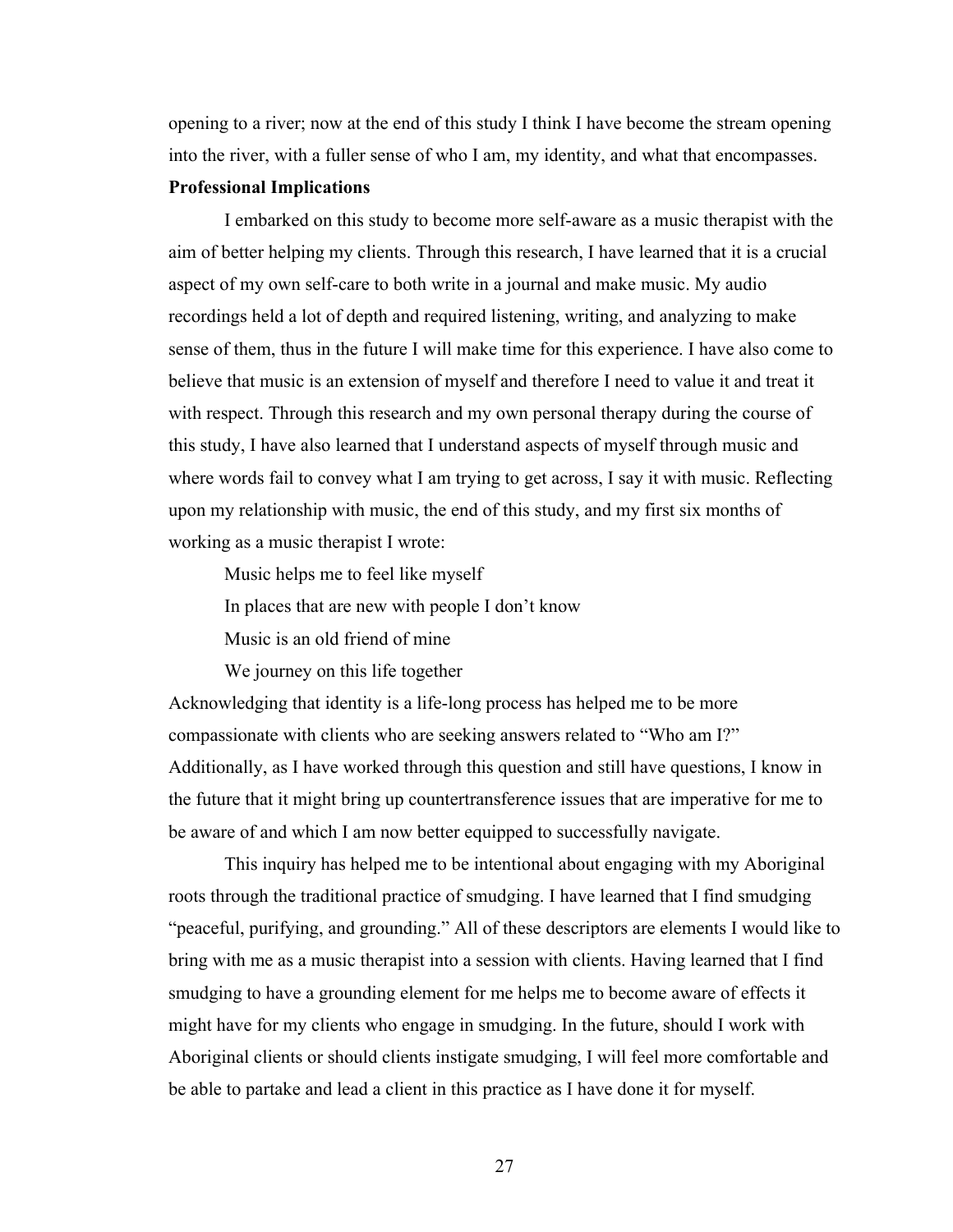Additionally, this study has helped me to become aware of counsellors who integrate Aboriginal traditional healing practices in their sessions, e.g. taking a client outside into nature, using an eagle feather, and using Medicine Wheel teachings for an integrative and holistic approach (Oulanova & Moodley, 2010). I, too, may partake in my own smudging before a session as part of my own self-care.

Lastly, this study has helped me to try and view myself and the music I create non-judgementally. I hope the acceptance of myself and where I am at with regards to my Aboriginal heritage will help me to be even more compassionate toward my clients who may struggle with similar themes. I hope to continue in this self-reflective work in the future to continue to understand what these discoveries mean for me and for my clients. The following quotation by Métis leader Louis Riel sums up this process for me, "My people will sleep for one hundred years, but when they awake, it will be the artists who give them their spirit back." I am one of these artists.

## **Professional Implications: Future Research**

Initially my research included a subsidiary question: How might insights gained during engaging in the Aboriginal healing practice of smudging influence my development as a music therapist regarding self-awareness and cultural competence as they relate to me as a practitioner? Due to the nature of the research, it felt natural for me to focus solely on my primary research question. While this research brings up awareness around this subsidiary question it does not answer it. This study is not stagnant and is not limited to how long it took to complete this thesis. As I reflected earlier there is no timeline on identity, there is also no timeline on this research, and I will continue to engage with these questions and insights brought up through this study. Currently, I am keeping the possibility of further research in the back of my mind, perhaps in the future I will write about this initial subsidiary question.

# <span id="page-36-0"></span>**Implications for Music Therapists**

This study affirms the value of cultural heuristic inquiry, and could therefore motivate other music therapists to do this self-reflective work for themselves, to explore their ancestral roots and see what is there for them, particularly if they were not immersed in that culture growing up. Perhaps other music therapists who have roots in cultures with traditional healing practices could also engage and contribute to this dialogue.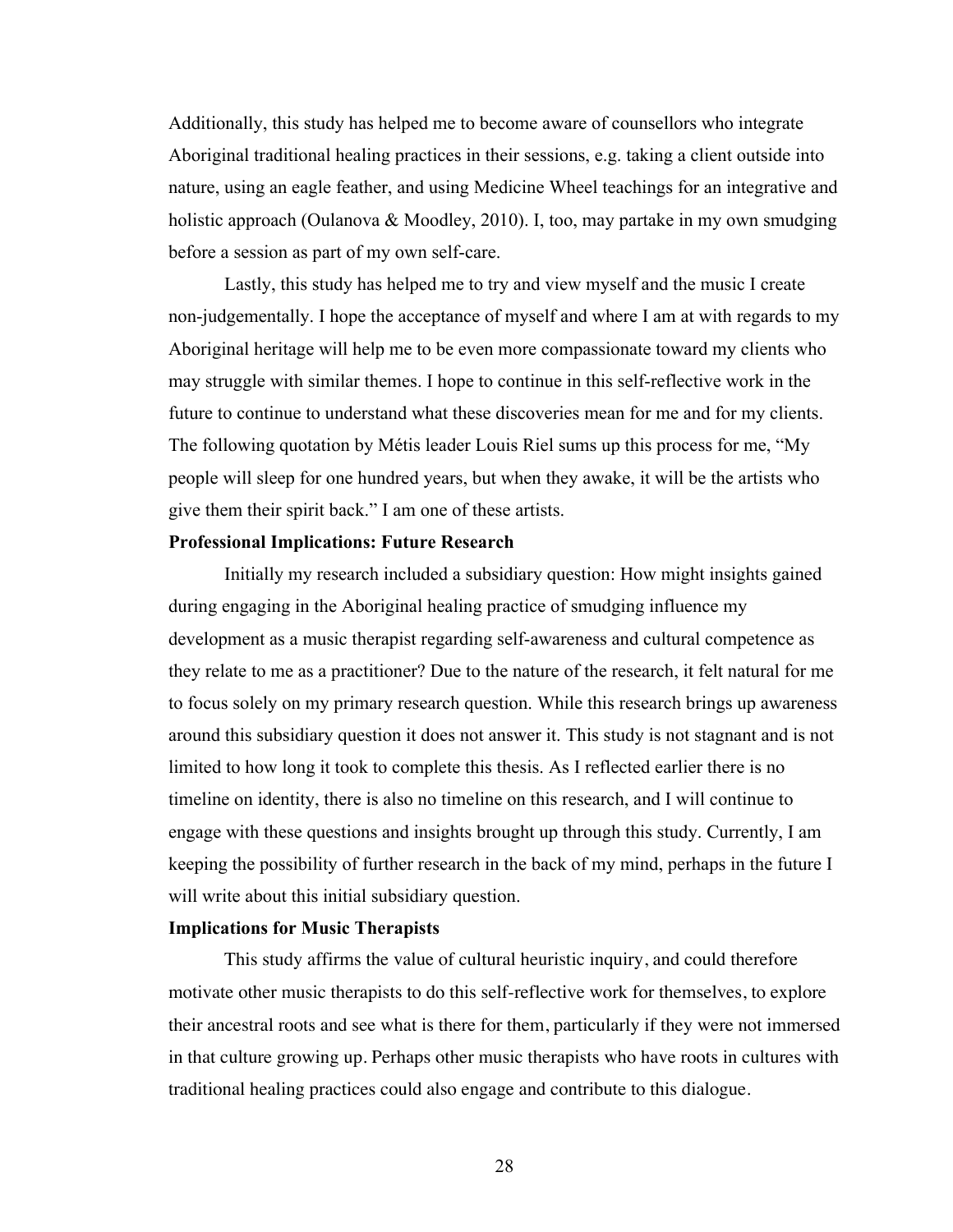My project may motivate more research that makes connections between music therapy and Aboriginal healing traditions, and/or other Indigenous healing practices; it is time that multiple voices other than those of male Europeans are heard. As many of our clients are of diverse cultures, including of Aboriginal ancestry, it is important that music therapists have the right tools and empathetic words to offer culturally-competent and ethical practice. Additionally, my study might encourage music therapy educators to involve specific music therapy practices that involve the greater community of worldwide Aboriginal healing traditions. Furthermore, my research might encourage educators to be more mindful of the ways they teach and/or include these practices.

In the Introduction, I wrote that in its definition of music therapy, the CAMT notes that music therapy has the ability to address the spiritual needs of clients. Given that the CAMT indicates that music therapy has the potential to address the spiritual needs of clients, it is essential that more research is done in this area about defining spirituality, and specifically researching Aboriginal healing philosophies and practices and the way they effect client spirituality.

#### <span id="page-37-0"></span>**Closing Thoughts**

Prior to engaging in this study, I talked with elder Morning Star at Concordia University. She advised me "You are exactly where you need to be at this time." I found her calm presence and words helped me to feel at ease and I felt blessed into this work since that conversation. Since that talk, I recognized that I wanted to honor my grandfather's memory and my inner child through research. Now at the end of this research I feel my inner child was honoured through listening to her, allowing her to speak, and accepting what was she had to say to me.

Stepping into the unknown space of my identity for this study required bravery on my part, to keep going and to be honest in my reflections and experiences. I did not know what to expect upon starting this project: I hoped I would feel more connected to my Métis heritage; in some ways that desire was achieved, and in some ways it was not. In my journal I wrote about community reflecting who you are and that seeking after one's identity is not meant to be alone. Due to the nature of this research and the fact that it was individual, I had no Métis community around me. I'm hopeful that in the future I will be part of a community and thus I may feel more connected to this part of my heritage. The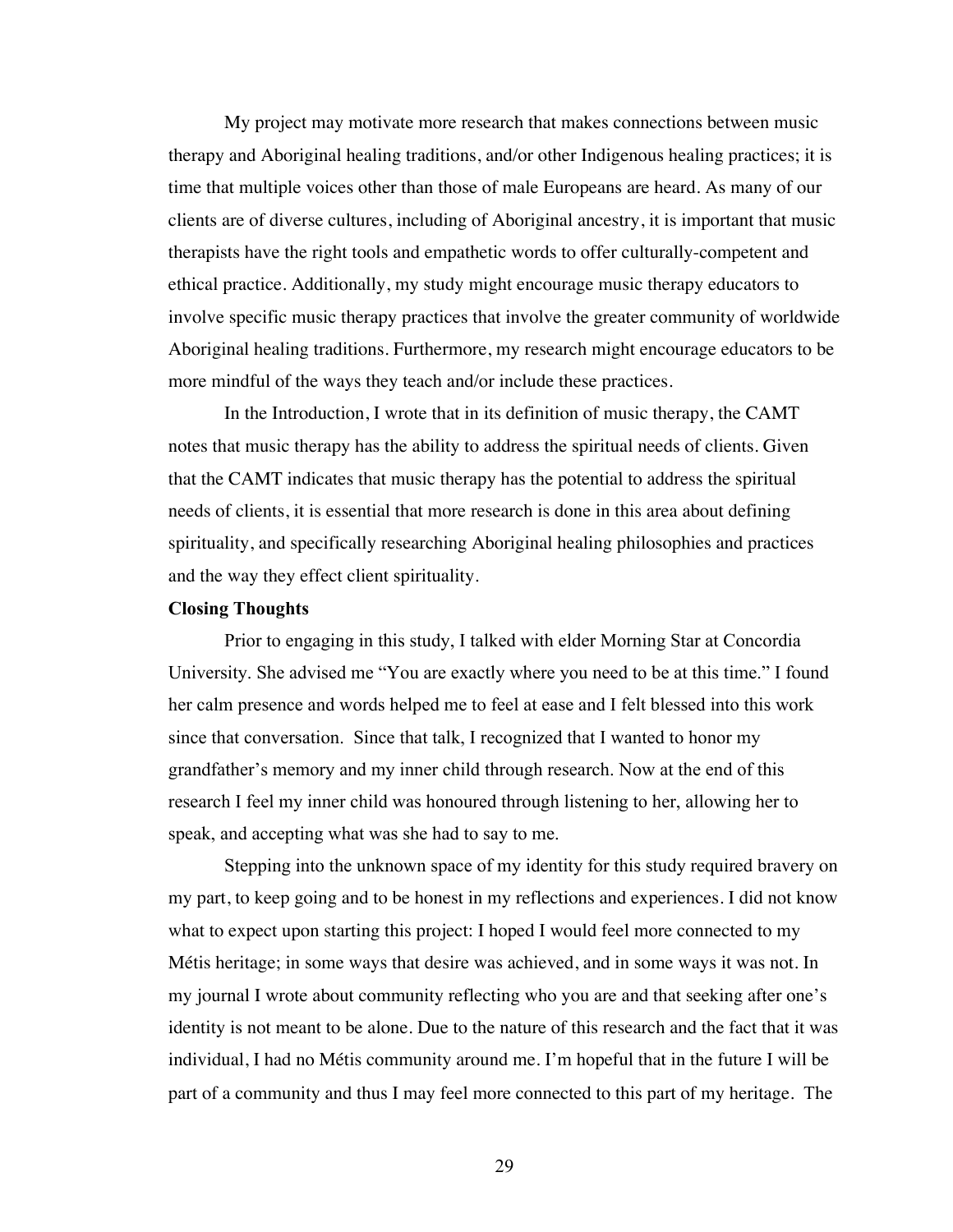data analysis procedure also brought up my complicated history with music. At times I loved studying music and at other times I hated it and I felt like the joy was taken out of it. I think honesty with oneself is the greatest gift we can give ourselves. It is with this hope that I do this work. I have realized that I have been taking for granted that clients will come to sessions, face their fears, and be open with themselves. This study helped me to empathize with my clients when they are invited in therapy to go places they might not necessarily want to go. This research also affirmed for me that I meet with my true self when I pursue places of dissonance, places of messy and jumbled places, and places of fear. Surely seeking out these places is the path to one's own healing. I look forward to continuing to reflect on what I've learned through this research and embracing my identity as both a musician and Métis music therapist. Now at the end of this study, I trust in elder Morning's Star's wisdom, I am where I need to be in this point in time.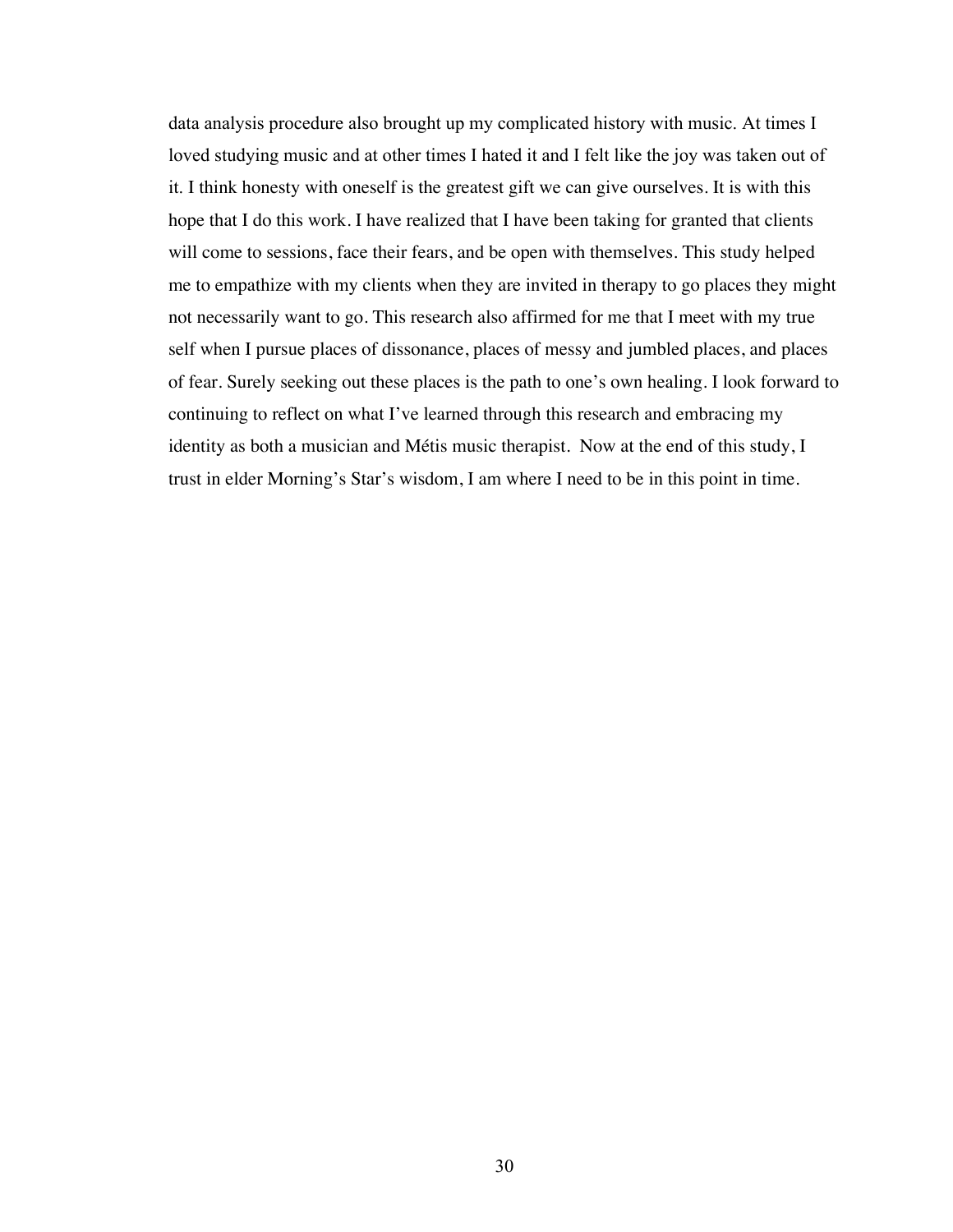#### <span id="page-39-0"></span>**References**

- Abrams, L., & Moi, J. (2009). Critical race theory and the cultural competence dilemma in social work education. *Journal of Social Work Education, 45*(2), 245-261.
- Aigen, K. (2005). *Playin' in the band: A qualitative study of popular music styles as clinical improvisation.* Gilsum, NH: Barcelona.
- Aigen, K. (2014). *The study of music therapy: current issues and concepts.* Gilsum, NH: Barcelona.
- American Music Therapy Association. (2011). Professional competencies. Retrieved from http://www.musictherapy.org/about/competencies/
- Amir, Dorit. (1996). Music therapy—holistic model. *Music Therapy, 14*(1). 44-60. doi: 10.1093/mt/14.1.44
- Ansdell, G. (2002). Community music therapy & the winds of change. *Voices: A World Forum For Music Therapy, 2*(2). doi:10.15845/voices.v2i2.83
- Archibald, L., Dewar, J., Reid, C., & Stevens, V. (2012). *Dancing, singing, painting, and speaking the healing story: Healing through creative arts.* (The Aboriginal Healing Foundation Research Series No. 978-0-9881274-1-8). Ottawa: Aboriginal Healing Foundation. [http://www.ahf.ca/downloads/healing-through](http://www.ahf.ca/downloads/healing-through-creativearts.pdf)[creativearts.pdf](http://www.ahf.ca/downloads/healing-through-creativearts.pdf)
- Barry, P., & O'Callaghan, C. (2008). Reflexive journal writing: A tool for music therapy student clinical practice development. *Nordic Journal Of Music Therapy*, *17*(1), 55-66. doi; 10.1080/08098130809478196
- Bell, J. G. (2013). Oscillating identities: Re-presentations of Métis in the Great Lakes Area in the nineteenth-century. In Adams, C., Dahl, G., & Peach, I. (Eds.), *Métis in Canada: History, Identity, Law & Politics*. (p. 3-58). Edmonton: AB, University of Alberta Press.

Bonny, H. (1986). Music and healing. *Music Therapy* 6(1). 3-12. doi: 10.1093/mt/6.1.3

- Bopp, J., Bopp, M., Brown, L., & Lane, P. (1984). *The sacred tree.* Lethbridge, Alberta: Four Worlds International Institute for Human and Community Development.
- Borgal, S. (2015). *A Music Therapist's Use of Her Voice in End-of-Life Care: A Heuristic Self-Inquiry.* (Unpublished Graduate Project). Concordia University, Montreal, QC. Retrieved from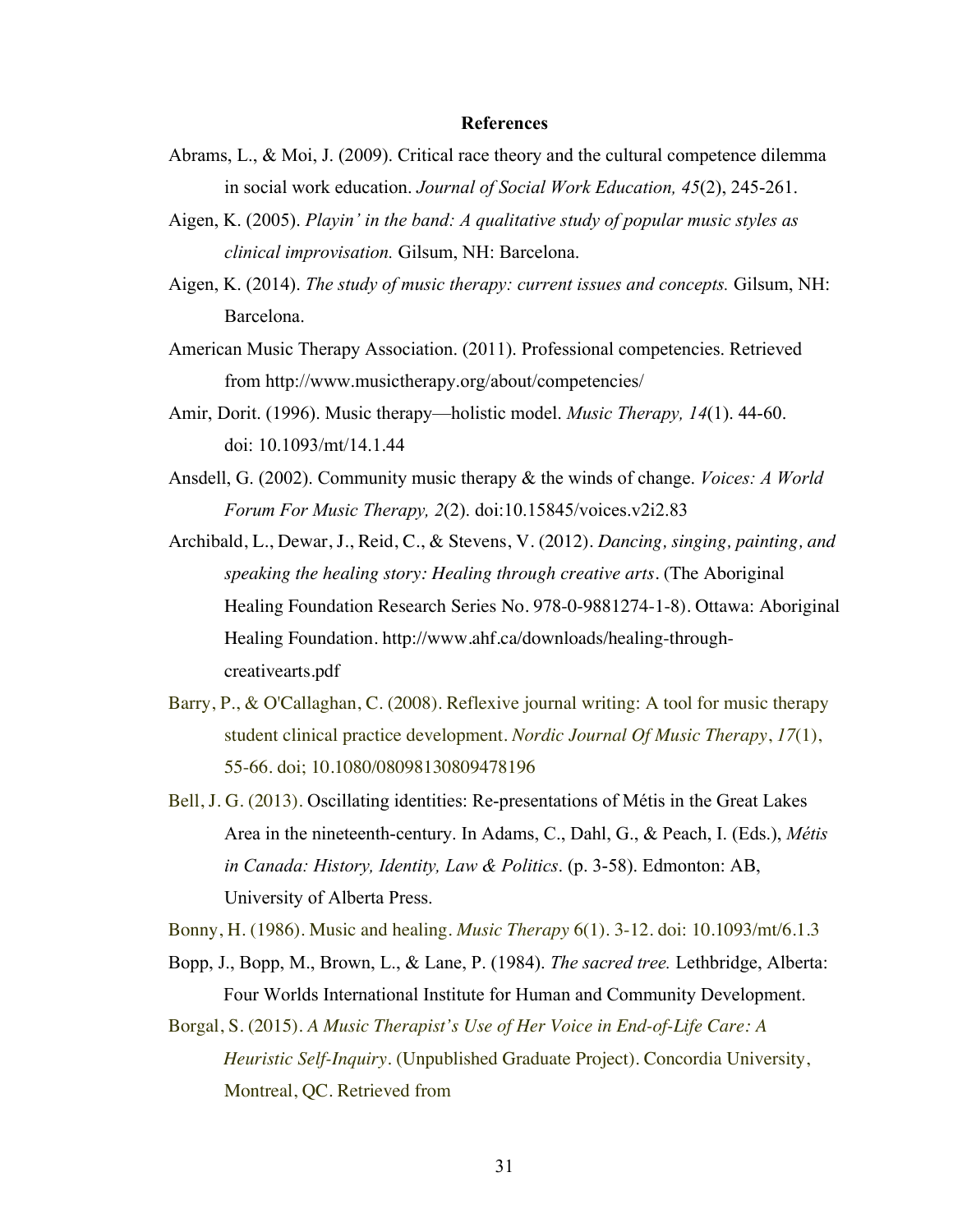http://spectrum.library.concordia.ca/979870/1/Borgal\_MA\_S2015.pdf

- Brown, J. (2002). Towards a culturally centered music therapy practice. *Voices: A World Forum For Music Therapy, 2*(1). doi:10.15845/voices.v2i1.72
- Bruscia, K. (1986). Advanced competencies in music therapy. *Music Therapy*, 6A, 57-67. doi: 10.1093/mt/6.1.57
- Bruscia, K. (1998). *The dynamics of music therapy.* Gilsum, NH: Barcelona Publishers.
- Canadian Association for Music Therapy. (1999, May). *Code of Ethics.* Waterloo, ON: author.
- Carpenter-Song, E., Schwallie, M.N., & Longhofer, J. K. (2007a). Cultural competence reexamined: Critique and direction for the future. *Psychiatric Services, 28*(10), 1362-1365.
- Chase, K. M. (2003) Multicultural music therapy: A review of literature. *Music therapy perspectives 21*(2), 84-88. doi: 10.1093/mtp/21.2.84

Chiang, M. (2008). *Research on music and healing in ethnomusicology and music therapy* (Unpublished master's thesis). University of Maryland, College Park, MD. Retrieved from http://drum.lib.umd.edu/bitstream/handle/1903/8236/umi-umd-5446.pdf;jsessionid=41A6E5E8E39CA25D37F402CC7FAD851C?sequence=1

- Clearly, R & Schweitzer, R. D. (2015). Cultural challenges when working with people from refugee backgrounds. In G. Nolan & W. West (Eds.), Therapy, culture and spirituality: Developing therapeutic practice (pp. 208-220). New York, NY: Palgrave Macmillan.
- Dapice, A. (2006). The medicine wheel. *Journal of Transcultural Nursing, 17*(251), 251- 260. doi: 10.1177/1043659606288383
- Dicks, M. A, (2014). *Exploring drumming/song and its relationship to healing in the lives of indigenous women living in the city of Winnipeg.* (Unpublished master's thesis). The University of Winnipeg, Winnipeg, MB.

Dileo, C. (2000). *Ethical thinking in music therapy.* Cherry Hill, NJ: Jeffrey Books.

Dufrene, P. (1991). Utilizing the arts for healing from a Native American perspective: Implications for creative arts therapies (Unpublished master's thesis). Perdue University, Indiana.<http://www2.brandonu.ca/library/cjns/10.1/dufrene.pdf>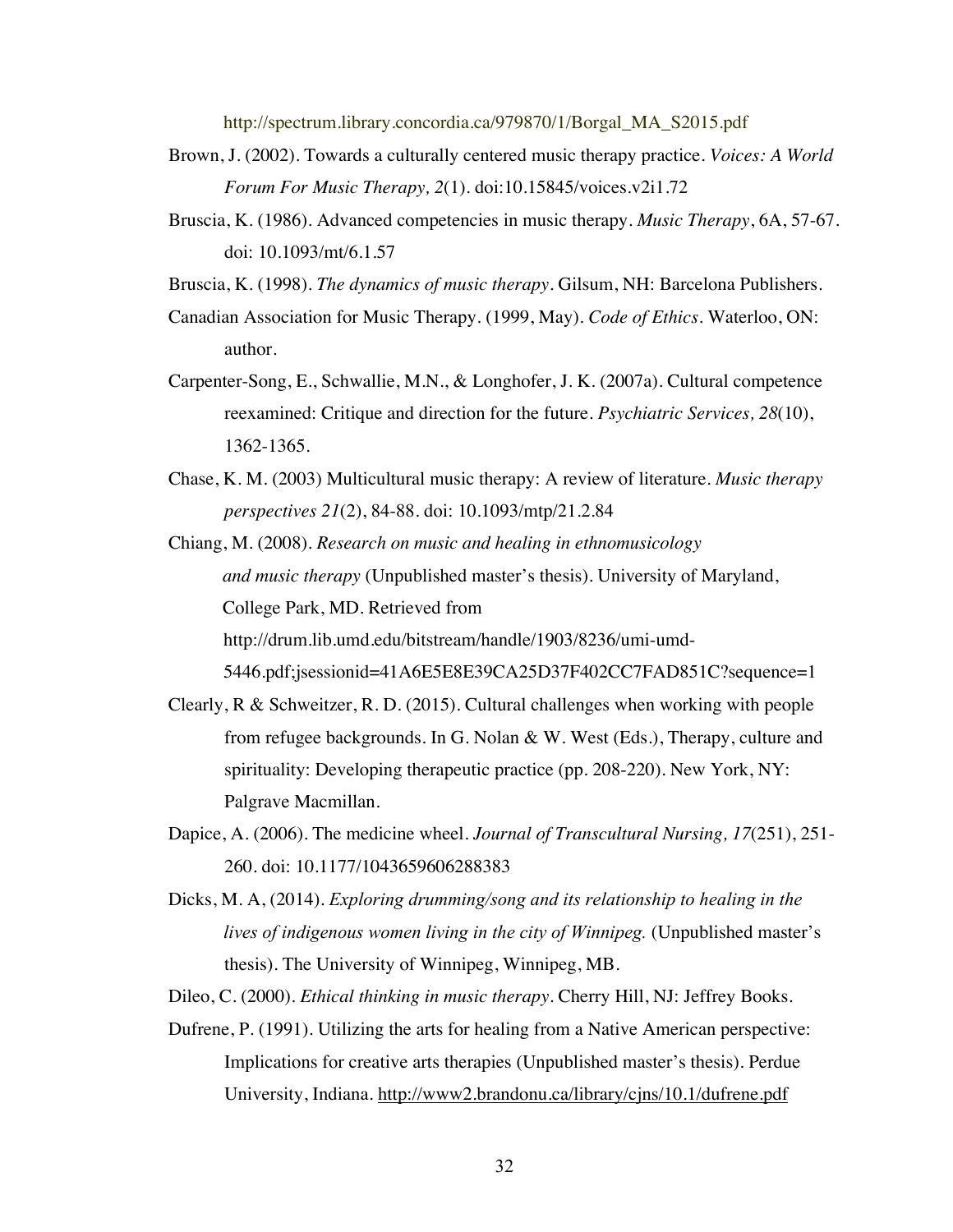- Goodman, K, D. (Ed.). (2015). *International perspectives in music therapy education and training: Adapting to a changing world.* Springfield, IL: Charles C Thomas Publishers Ltd.
- Hays, PA. (1996). Addressing the complexities of a culture and gender in counseling. *Journal of Counseling and Development. 74*(4), 332-337.
- Hays, P. (2001). *Addressing cultural complexities in practice: A framework for clinicians and counselors.* Washington, D.C: American Psychological Association.
- Heilbron, C., & Guttman, M. (2007). Traditional healing methods with First Nations women in group counselling. *Canadian Journal Of Counselling And Psychotherapy / Revue canadienne de counseling et de psychothérapie, 34*(1). Retrieved from <http://cjc-rcc.ucalgary.ca/cjc/index.php/rcc/article/view/150>
- Hunter, L.M., Logan, J., Goulet, J.G., & Barton, S. (2006). Aboriginal healing: Regaining balance and culture. *Journal of Transcultural Nursing 17*(1). 13-22. doi:10.1177/104365960527893
- Kenny, C. (1982). *The mythic artery*. Atascadero, CA: Ridgeview Pub. Co.
- Kenny, C. (2002). *North American Indian, Métis and Inuit women speak about culture, education and work* (Cat. No. SW21-90/2001E-IN). Retrieved from Government of Canada Publications website:
	- <http://publications.gc.ca/collections/Collection/SW21-90-2001E.pdf>
- Kenny, C. (2012). Seven excerpts: Music and life in the field of play: An anthology. In K. E. Bruscia (Ed.), *Readings in music therapy theory pp. 5-9, 10-60-61, 62-65, 80-122, 178-181, 236-244* (pp. 1329-1765). Gilsum NH: Barcelona Publishers.
- Kim, Seung-A (2013). The cultural integrity of a music therapist in analytical music therapy-oriented supervision (AMTOS). *Voices resources*. Retrieved January 08, 2015, from http://testvoices.uib.no/community/?q=fortnightly-columns/2013 cultural-integrity-music-therapist-analytical-music-therapy-oriented-superv
- Kirmayer, L. J. (2007). Psychotherapy and the cultural concept of the person.

Transcultural psychiatry, 44(2), pp. 232-257. doi: 10.1177/1363461506070794

LaFromboise, T.D., Trimble, J. E., & Mohatt, G. V. (1990). Counseling intervention and American Indian tradition: An integrative approach. *Counseling Psychologist, 18*(4), 628-654. doi: 10.1177/0011000090184006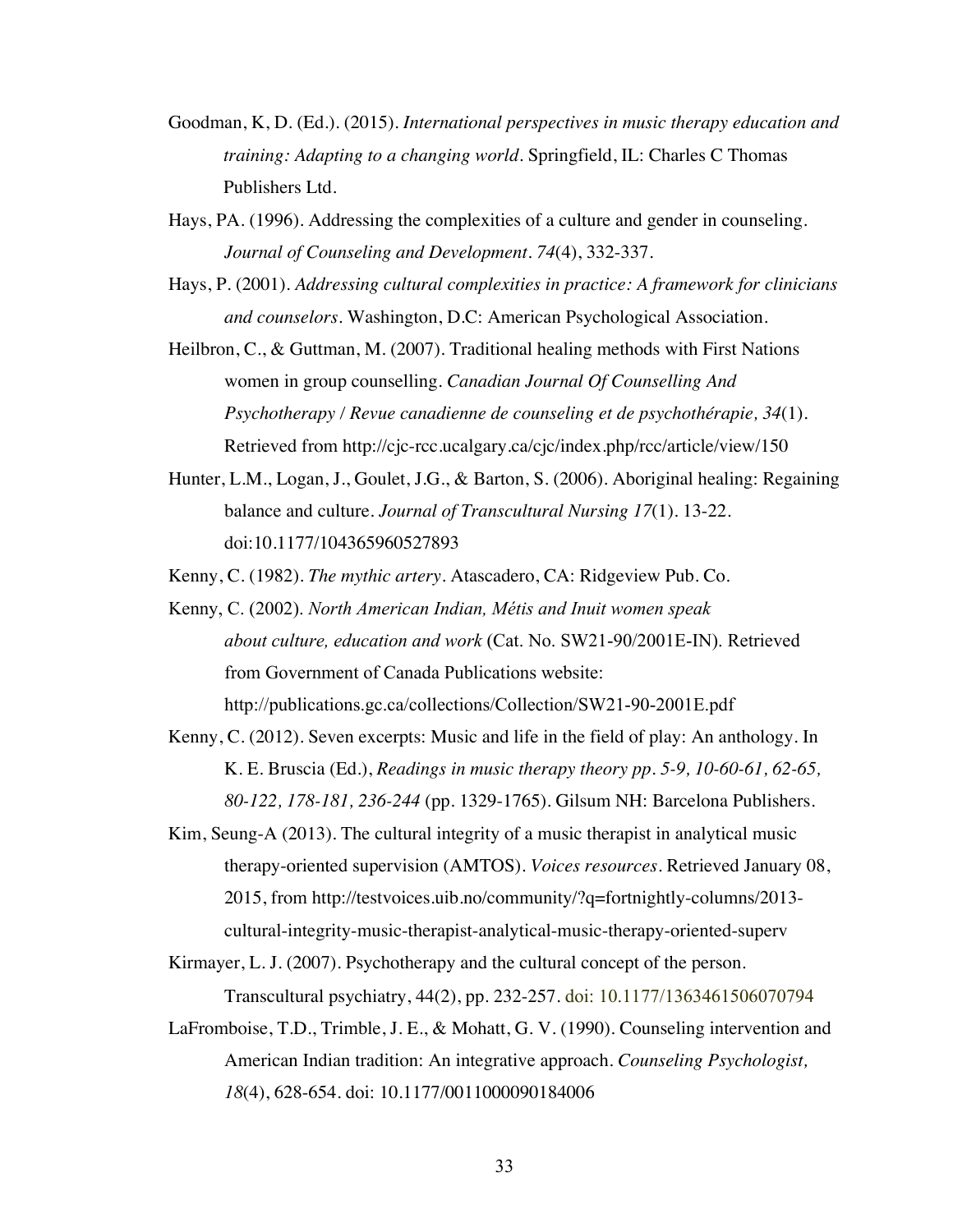Lane, P. (2002). *Mapping the healing journey: The final report of a First Nation research project on healing in Canadian Aboriginal communities* (Publication No. JS42-105). Ottawa, ON: Solicitor General Canada.

- Lavallée, L. (2007). *Threads of connection: Addressing historic trauma of Indigenous people through cultural recreational programming* (Doctoral dissertation), Available from ProQuest Dissertations and Theses Database. (ProQuest No. 304756571, Dissertation No. NR28105)
- Locust, C. (1988). Wounding the spirit: Discrimination and traditional American Indian belief systems. *Harvard Educational Review, 58*(3), 315-330.
- Locust, C. (1990). Wounding the spirit: Discrimination and traditional American Indian belief systems. In G. E. Thomas (Ed.), U.S. Race Relations in the 1980s and 1990s: Challenges and alternatives. Washington, DC: Hemisphere Publishing Corp.
- Mahoney, E. (2015). Multicultural Music Therapy: An Exploration. *Voices: A World Forum For Music Therapy, 15*(2). doi:10.15845/voices.v15i2.844
- McCabe, G. (2008). Mind, body, emotions and spirit: Reaching to the ancestors for healing. *Counselling Psychology Quarterly*, *21*(2), 143-152. doi:10.1080/09515070802066847
- McCormick, R. (1996). Culturally appropriate means and ends of counselling as described by the First Nations people of British Columbia. *International Journal for the Advancement of Counselling, 18*, 163-172.
- Moodley, R., Sutherland, P., & Oulanova, O. (2008). Traditional healing, the body and mind in psychotherapy. *Counselling Psychology Quarterly*, *21*(2), 153-165. doi: 10.1080/09515070802066870
- Moreno, J. (1988). Multicultural music therapy: The world music connection. *Journal of Music Therapy, 25(1),* 17-27.
- Moreno, Joseph. (1995) Ethnomusic therapy: An interdisciplinary approach to music healing. The arts in psychotherapy, 22(4), 329-338.

Moustakas, C. (1990). *Heuristic research*. Beverly Hills, CA: Sage Publications.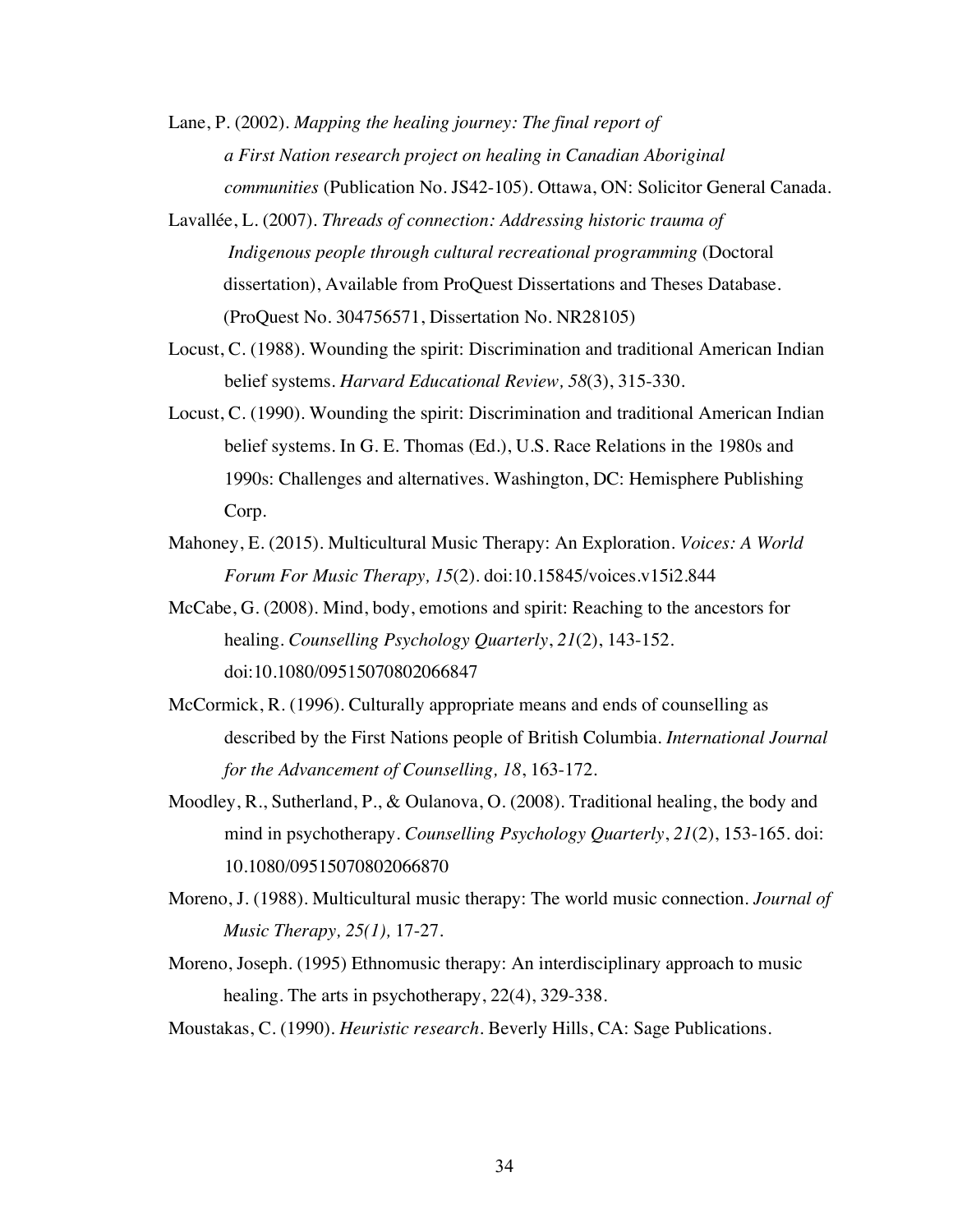- Native Women's Association of Canada. (2007). *Aboriginal women and traditional healing: An issue paper.* Retrieved from [http://www.laa.gov.nl.ca/laa/naws/pdf/nwac\\_traditional\\_healing-jun1607.pdf](http://www.laa.gov.nl.ca/laa/naws/pdf/nwac_traditional_healing-jun1607.pdf)
- Neuman, W. L. (2003) *Social research methods: Qualitative and quantitative methods.* (5<sup>th</sup> ed,) New York: Allyn and Bacon.
- Priestley, M. (1994). *Essays on analytical music therapy*. Phoenixville, PA: Barcelona Publishers
- Robbins, J. A. , Dewar, J. (2011). Traditional Indigenous approaches to healing and the modern welfare of traditional knowledge, spirituality and lands: A critical reflection on practices and policies taken from the Canadian Indigenous Example. *The International Indigenous Policy Journal, 2*(4). Retrieved from: http://ir.lib.uwo.ca/iipj/vol2/iss4/2
- Roberts, R. L., Harper, R., Tuttle-Eagle Bull, D., & Heideman-Provost, L. M. (1998). The Native American medicine wheel and individual psychology: Common themes. *The Journal of Individual Psychology, 54*(1), 135-145.
- Rogers, C. (1957). The necessary and sufficient conditions of therapeutic personality change. *Journal of Consulting Psychology, 21*(2): 95-103. Retrieved from http://www.shoreline.edu/dchris/psych236/Documents/Rogers.pdf
- Rogers, C.R. (1961). *On becoming a person: A therapist's view of psychotherapy*. London: Constable.
- Schenstead, A. R. (2012). The timelessness of arts-based research: Looking back upon a heuristic self-study and the arts-based reflexivity data analysis method. Voices: A World Forum for Music Therapy, 12(1), 1-17. Retrieved from https://voices.no/index.php/voices/rt/printerFriendly/589/514
- Stige, B. (2002). *Culture-centered music therapy.* Gilsum, NH: Barcelona publishers.
- Sue, D.W., Ivey, A.E., & Pedersen, P.B. (1996). *A theory of multicultural counseling and therapy.* San Francisco: Brooks/Cole Publishing.
- Sue, S. (2006). Cultural competency: From philosophy to research and practice. *Journal of Community Psychology, 34*, 237–245. doi: 10.1002/jcop.20095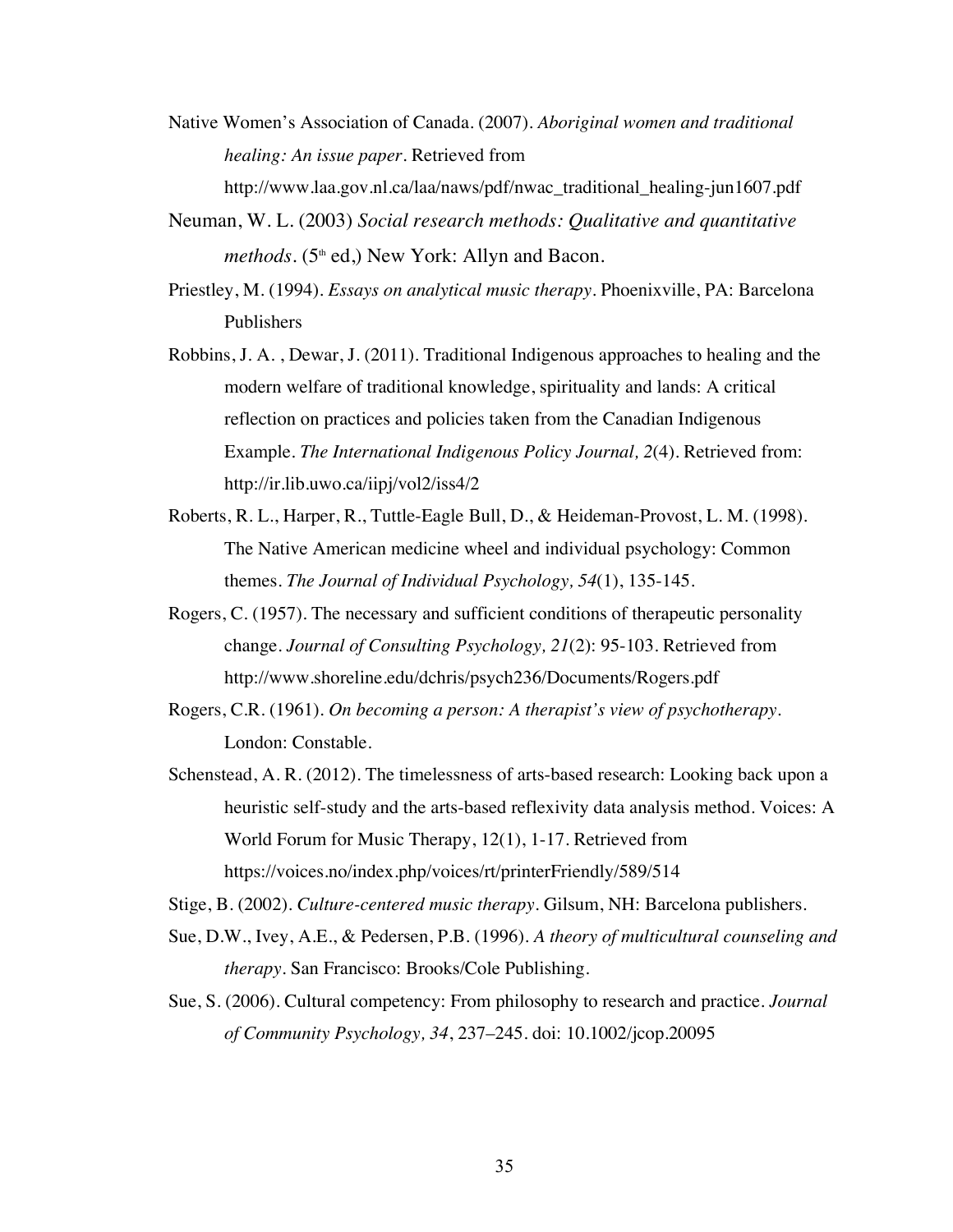- Tervalon, M., & Murray-Garcia, J. (1998). Cultural humility versus cultural competence: A critical distinction in defining physician training outcomes in multicultural education. *Journal of Health Care for the Poor and Undeserved, 9,* 117-125.
- United Nations: Permanent forum on Indigenous issues. *Indigenous peoples, Indigenous voices* [Fact sheet]. Retrieved from

http://www.un.org/esa/socdev/unpfii/documents/5session\_factsheet1.pdf

- Vaillancourt, G. (2007). Multicultural music therapy as an instrument for leadership: Listening – Vision – Process. *Voices: A World Forum For Music Therapy, 7*(2). doi:10.15845/voices.v7i2.493
- Vivian, J. (2013). *Full circle: Towards an Aboriginal model of art therapy.*  (Unpublished Graduate Project). Concordia University, Montreal, QC. Retrieved from http://spectrum.library.concordia.ca/977982/1/Vivian\_MA\_F2013.pdf
- Waldram, J. B. (2009). Culture and aboriginality in the study of mental health. In L. J. Kirmayer, & G. G. Valaskakis (Eds.), Healing Traditions (pp. 56-79). Vancouver, Canada: UBC Press.
- Williams, E.N., & Fauth, J. (2005). A psychotherapy process study of therapist in session self-awareness. *Psychotherapy Research, 15*(4). 374-381. doi:10.1080/10503300500091355
- Williams, R. (1999) Cultural safety- what does it mean for our work practice? Australian and New Zealand. *Journal of Public Health, 23*(2): 213.
- Yamamoto, A. (2013). Sharing the river of life. New York State Conservationist, 67(6), 16-18. http://www.dec.ny.gov/pubs/91056.html
- Yehuda, N. (2002). Multicultural encounters in music therapy A qualitative research. *Voices: A World Forum For Music Therapy, 2*(3). doi:10.15845/voices.v2i3.100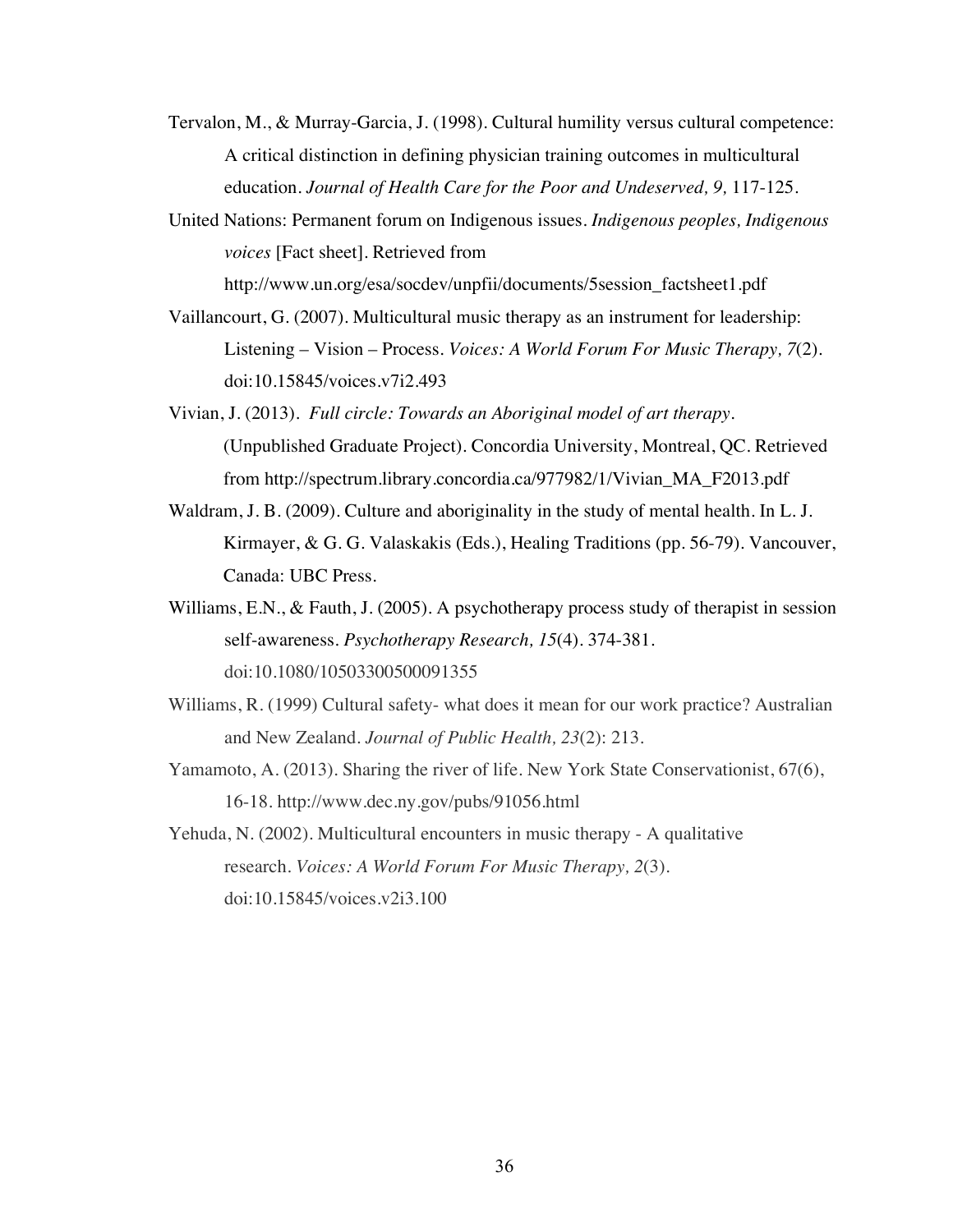# <span id="page-45-0"></span>**Appendix A**

# **Initial Codes- Journal Entry**

# **May 12, 2015**

When I first started playing the piano I felt like I was in Appalachian Springs the composition by Copeland. As I was playing it metaphoric like I was playing my life.

I felt glad to do smudging with cedar pine needles as I felt anointed and it helped me get in the right head space. As I was playing there was tension and it felt like a lot of questions swimming around in my mind.

It's exciting to begin this research when else will I make time in my life to do this?

Improvising on piano felt very natural to me and the music seemed to flow out of me like a stream opening to a river. When I first began I imagined white space, open fields. When I ended I didn't really want to stop but it felt right. When I was pounding on the keys it felt really good to be in control to have the power. Marianne, last summer told me to act as I play piano piano, commanding and not sheepish or shy. More and more do I feel like I am home when I play the piano, especially a real piano.

I had a chat with another Métis woman who looked like me. It was really cool to talk to her, she asked me if it meant a lot to me to look Aboriginal. I feel I am at a crossroads, how do I claim this part of me? Have I already claimed it by embarking on this journey?

Joseph Boyden, a Métis author said it's not about blood quantum it's about your heart, and that's what I think I need to follow now, my heart.

Music representative of my life Appalachian Springs

Smudge- I felt anointed

Questioning

Tension

Sense of excitement

Piano felt natural, Piano sense of home images music is a stream opening to a river

Control Power

Questioning Identity

Follow heart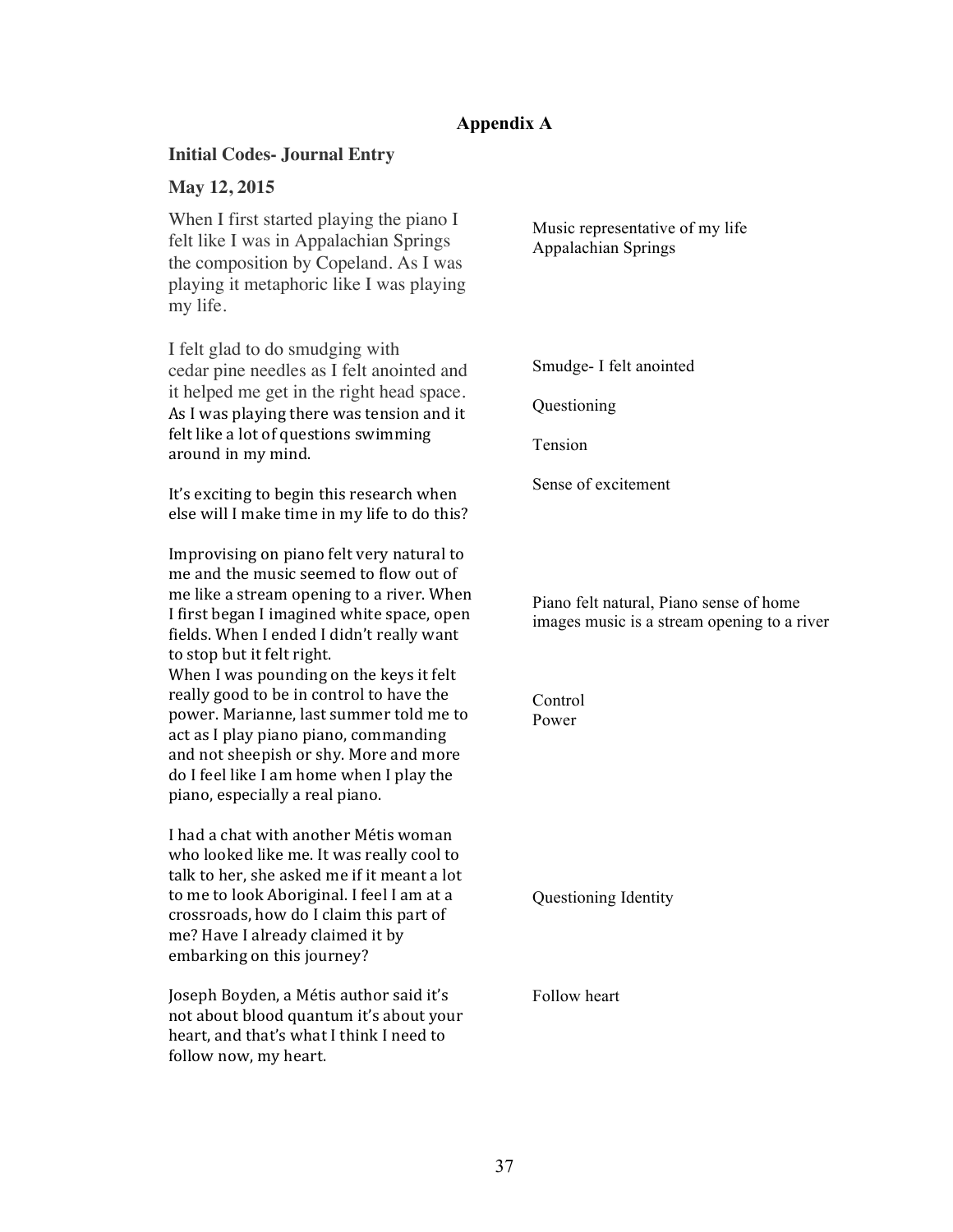#### **Journal Entry- June 16, 2015**

I didn't feel I got in a very good smudge today but breathing in the smell felt purifying.

I wanted to play violin this morning but I wasn't sure where it was going to go. I felt a bit frustrated by it, limited by my open chords and I felt like a kid playing.

It was fun to play chords, especially the G and D together and I saw an image while playing of a two row wampum belt, perhaps expressing this journey a peace pact within myself.

A peace pact that's the journey in my own personal therapy. Be kind to yourself, be gentle with yourself.

Blessed are the peacemakers, Be kind to yourself, Be gentle with yourself, when you get angry

When I was playing violin I felt like I was a kid again, exploring the instrument felt refreshing. Studying music has made me hate and love music and now I feel like I'm figuring out how to nourish myself through music again.

I've had a lot of worries doing this work. Cultural appropriation articles popping up on my news feed, people lying about their race.

In the end I am not how others define me, but how I define myself. This is the thing that matters!

One thing I loved about smudging at the NWSM was during smudging you put the smoke over your ears and your mouth, to not hear or say anything evil, and one of the prayers is that the Great Spirit help us against ourselves our own greatest enemy.

Smudge felt purifying

Frustration Kid playing instrument

Image- Two Row Wampum belt Peace within myself

Peace with self Be kind

Peace Self care

Music as a child  $=$  nourishing Questioning how to nourish with music Studying music  $=$  changing relationship to music

Cultural Appropriation

Worry about definition of self

Great Spirit- Help me against myself Prayer for self-care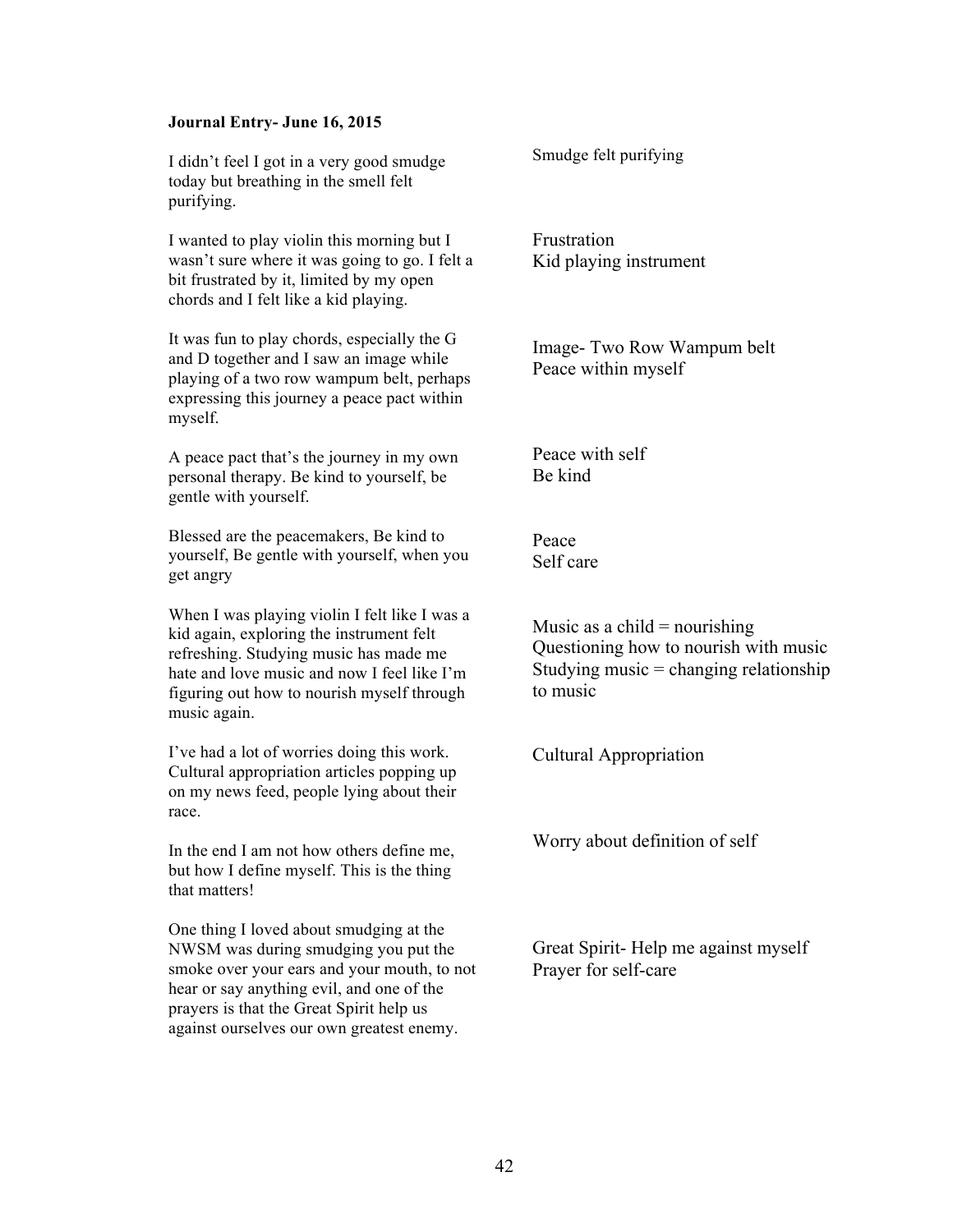# **Journal Entry- June 26/15**

| I smell the cedar on my fingers, and the<br>smell still lingers in the house like I'm<br>bathed in the cedar while I'm playing.                                                                               | Bathed in the cedar<br>Peaceful<br>Self care                 |
|---------------------------------------------------------------------------------------------------------------------------------------------------------------------------------------------------------------|--------------------------------------------------------------|
| Improvising on accordion felt like a<br>strange fit, my mind was pretty busy<br>today while I was playing.                                                                                                    | Busy mind while improvising                                  |
| I kept thinking of certain chords or<br>rhythms I have played before. I liked all<br>the harmonies going on at the same time<br>and the long drawn out chord.                                                 | Chords/Rhythms played before<br>Liking long drawn out chords |
| Today was less melodic and more like a<br>soundscape of a sea unknown. I don't<br>know if recovered is the right word but<br>my last session was all about identity,<br>and the music felt reflective of that | Messy jumbled identity                                       |
| messy, jumbled sound walking in the<br>unknown.                                                                                                                                                               | Music reflects the unknown                                   |
| I felt annoyed that I couldn't change the<br>sound of the accordion to make it less<br>bright. I think that's why I liked the low<br>earthiness of the chords on the chord<br>side of the accordion today.    | Appreciating the accordion's low<br>earthiness               |
|                                                                                                                                                                                                               | Restraint within myself                                      |
| I'm leaving in 2 days and I feel a lot of<br>restraint, it still feels like a dream<br>moving out, having my own flat,<br>eventually getting a new pup, it's all<br>very grown up.                            | Busy mind<br><b>New</b>                                      |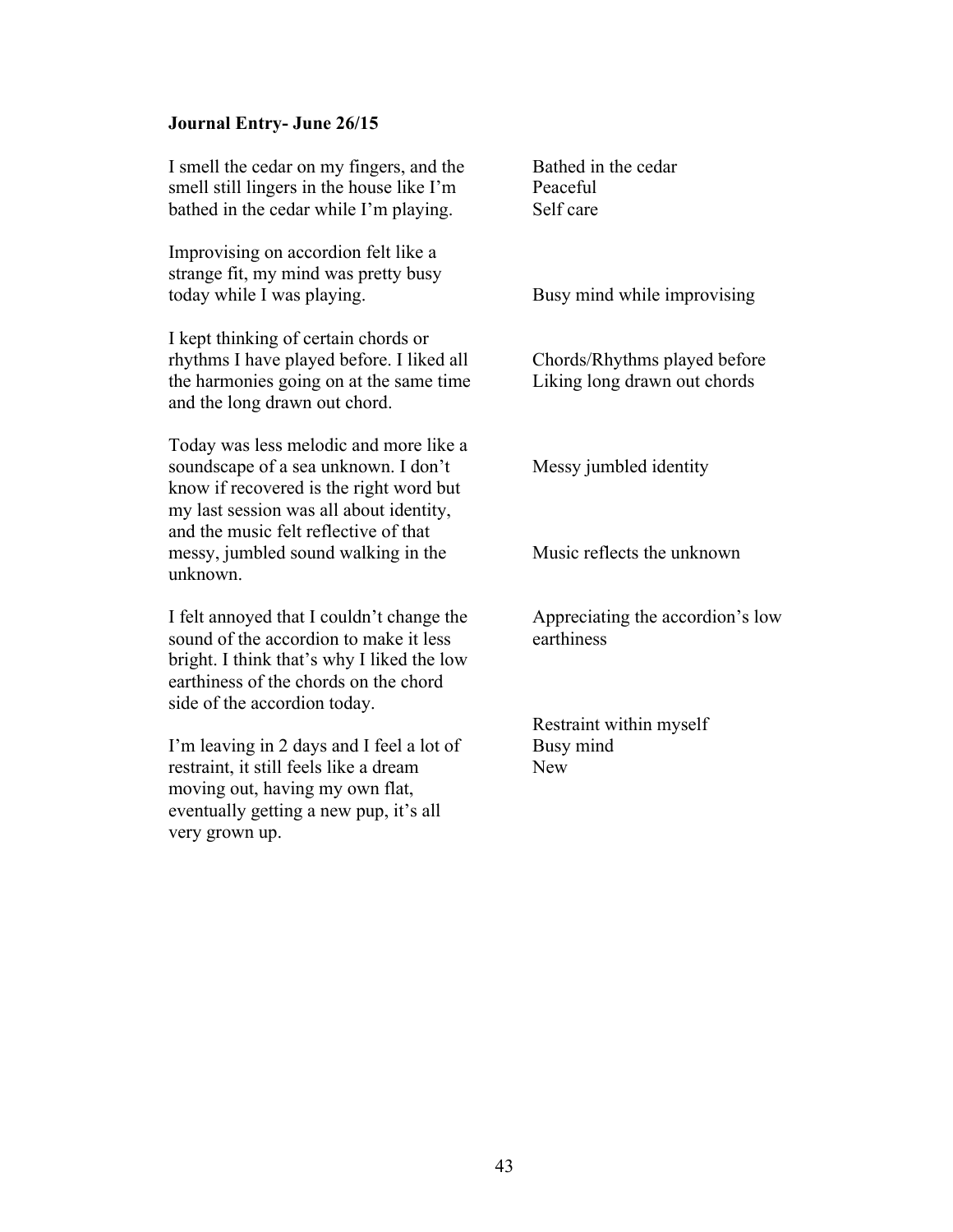# **Journal Entry- Sept 30, 2015**

While playing oboe, it flowed, I visualized notes to play and had my eyes closed. It felt like a question. Urgency to playing. There was an established melody line A B C E F. I remember thinking No judgement.

The smudge felt good, peaceful, calming, grounding. The cedar was hard to smart smoking today. I felt like being in the in between state of not knowing allowing myself to be there, no judgement. Let whatever needs to come out, come out.

I liked the sweetness of the oboe sound, it felt like an outer body experience. Felt authentic to play oboe. It's like an old friend that you come back to.

Urgency in playing. Urgency in myself. Project feels like stepping into the unknown. Honor grandpa wanting to stand up for myself and inner child.

I used shell as a vessel from PEI that I got on a trip with my sister and mom. Perhaps symbolizes connections to family and new roots growing here in the east coast.

Yesterday a client and I had a connection while I played oboe. She kept playing drum while I played oboe and improvised. She was looking at me a lot and seemed in awe of the sound. It felt really nice to offer an aesthetic experience and to connect with my primary instrument.

You never know how a client will react, to oboe or another instrument. It feels honoring and special to play.

Flowing oboe playing Urgency to playing No judgement

Smudge peaceful, grounding Acknowledge and acceptance of the in between state

Let whatever needs to come out, come out

Felt authentic to play oboe  $Oboe = old$  friend that I came back to

Stepping into unknown Sense of honoring self and grandpa Wanting to stand up for myself

New Roots in personal life

Oboe and connection with client

Beauty=aesthetic experience

Honoring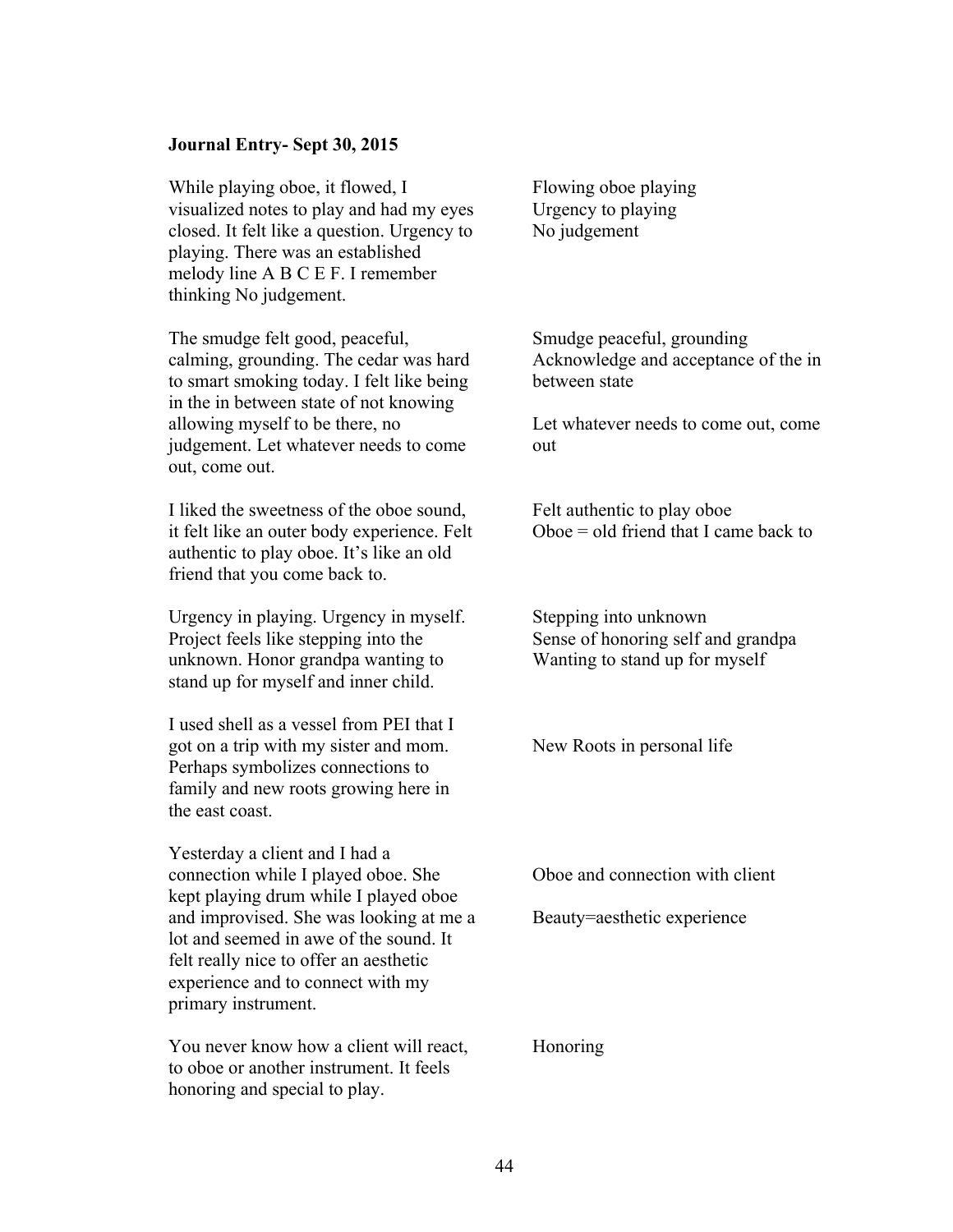## **Journal Entry- October 19, 2015**

Uninhibited joy. Felt like I've never played like that before, wasn't aware of the key I was playing in.

Appalachian Spring, Aaron Copeland. I followed my instincts. I felt joyful while playing. I felt calm as I took my first inhale of cedar.

Seeking after ones' identity is not mean to be done alone. Surround yourself with beauty and you will become it.

Knowing music improvisation if powerful for me. I feel like it really reflects what's going on for me. There is an inherent longing in my soul for beauty.

Surround yourself with light and you will become it. No one can tell you who you are, you have to decide, claim it, become one with it.

I enjoyed singing, I felt very grounded and earthly. It felt natural for me to use my voice.

Uninhibited joy in music Freedom in music, unaware of key

Follow my instincts Feeling joyful while playing

Importance of others in finding ones identity

Improvisation=self care, powerful Improvisation reflective of my true self Longing for beauty

Surround yourself with light Identity, claim it, become one with it

My voice- natural, grounding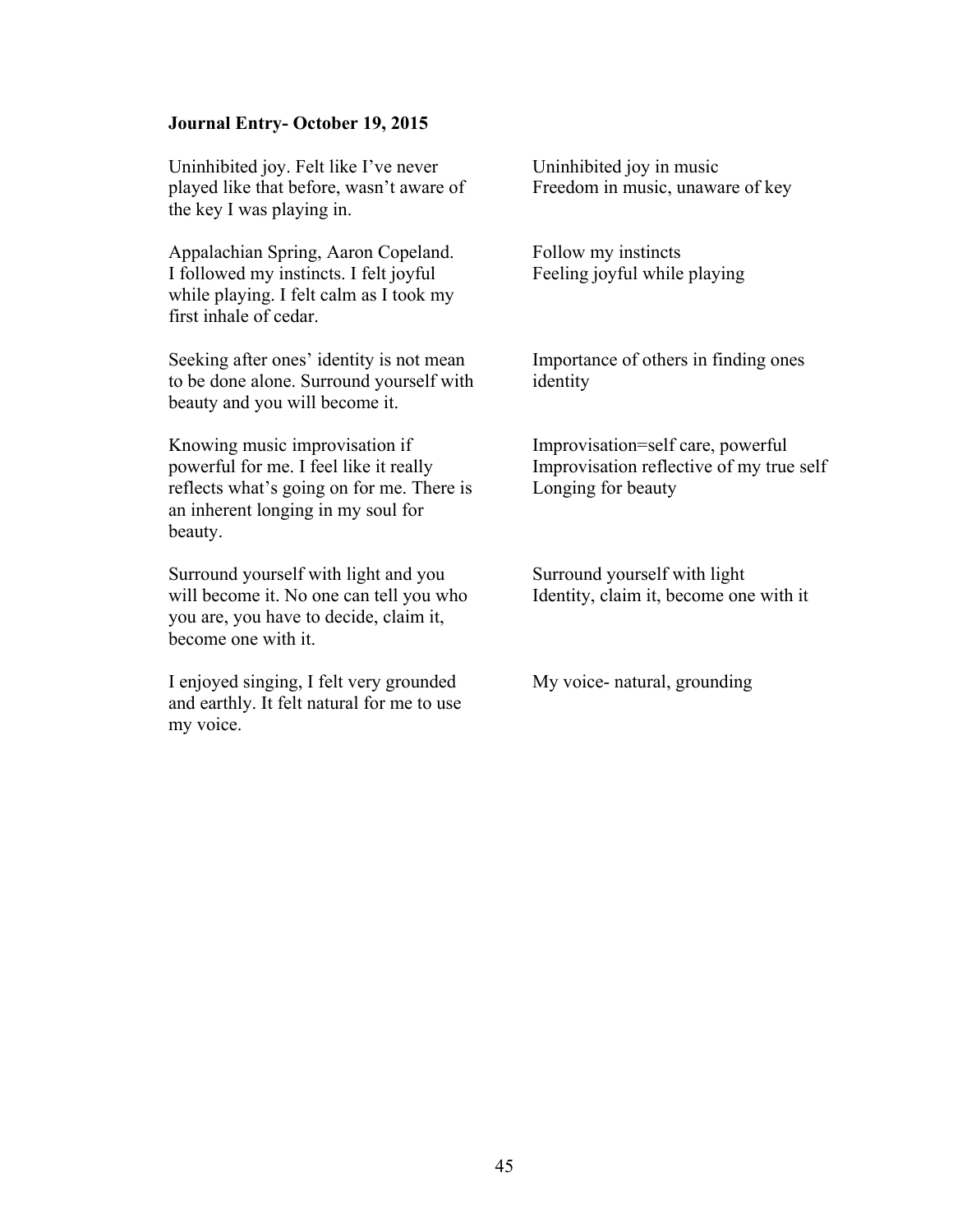# **Reflection on Improvisation #1**

Open searching Reminiscent of Appalachian Springs Steady with movement Felt calm, bit unsure of where I'm going Tension and release Trust in the process Music wanting to find resolution Dissonance, friction, unchartered territory Celtic Lilt- Back to my roots where I feel connected

Confident sound as if saying "LISTEN" Sounds like "fight of the self" Child like humor No definite ending

#### **Reflection on Improvisation #2**

Isle of Skye Experimental Like a baby learning to walk Unsure footing Métis fiddling Persistent Testing the waters Acceptance with where I'm at Not sure how I want to sound but I'm doing what I can with what I have Tension and release No definite ending

# **Reflection on Improvisation #3**

Difficult to understand Unsure footing then gains trust Open octaves- reflective of open space Sounds like the anxious self Abrupt end

Music- Open, Trust in the process Celtic roots connected

Music wanting resolution Dissonance Unknown territory Celtic- Roots, Connection

Confident Listen to self Music represents inner fight Child like humour in playing

# Confidence

Baby learning to walk No ending

Celtic- Isle of Skye Unsure of how I want music to sound

Acceptance

No ending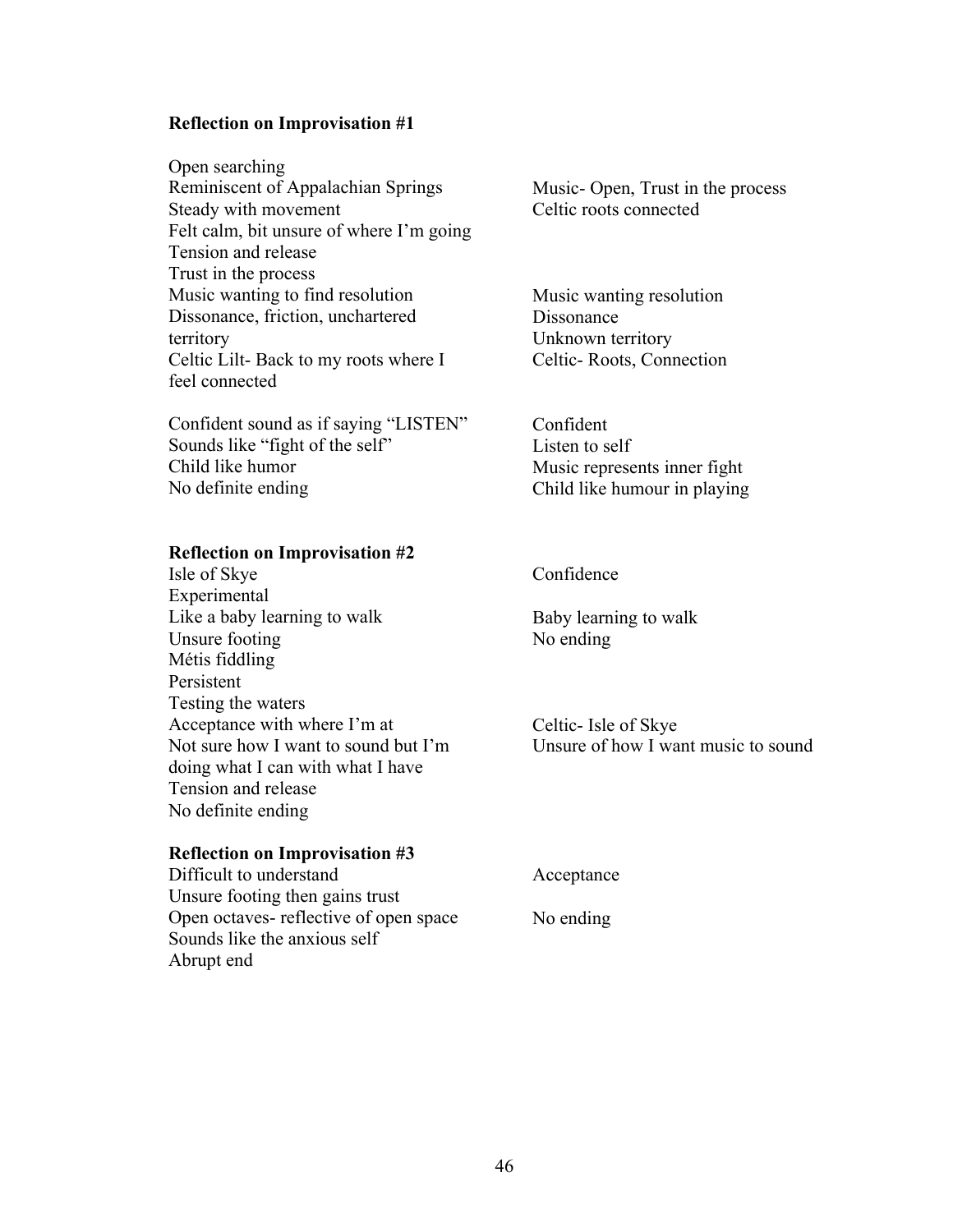## **Reflection on Improvisation #4**

Earthy, Primal, out of the depths Mourning and beautiful- call and answer Lot's of movement Unafraid of dissonance Chant like and repetitive Return to roots- searching I feel like I've grown into my musicianship listening to this I had a flashback of my 18 year old self not wanting to make "ugly" sounds Follow the path see where it goes Sit In It Allow self to explore, Allow self to create, Limitless Abrupt end

## **Reflection on Improvisation #5**

Organ like, expansive, exploring dissonance Sounds like things under the surface ready to come out Beauty in the journey, the uncovering Beauty in the journey, Beauty underneath, Struggling to get out

I remember feeling 'This is important' Search out the places of dissonance and you will find truth Voice- warm and grounding I trust what is going on There is truth in my voice Uninhibited- Voice acts as internal dialogue as if I'm soothing and reassuring myself with my voice There is depth here, Ancient and Primal

# Earthy

Music- unafraid of dissonance

Acceptance with self Growth as a musician

Expanding perception depth of what sound/music is

Acceptance Allow self, Limitless

Acceptance with exploring dissonance, Open Space

Beauty in the journey Beauty underneath Struggling, coming to the surface

Dissonance= places of truth Truth in my voice

Trust

Depth in improvisation Ancient and primal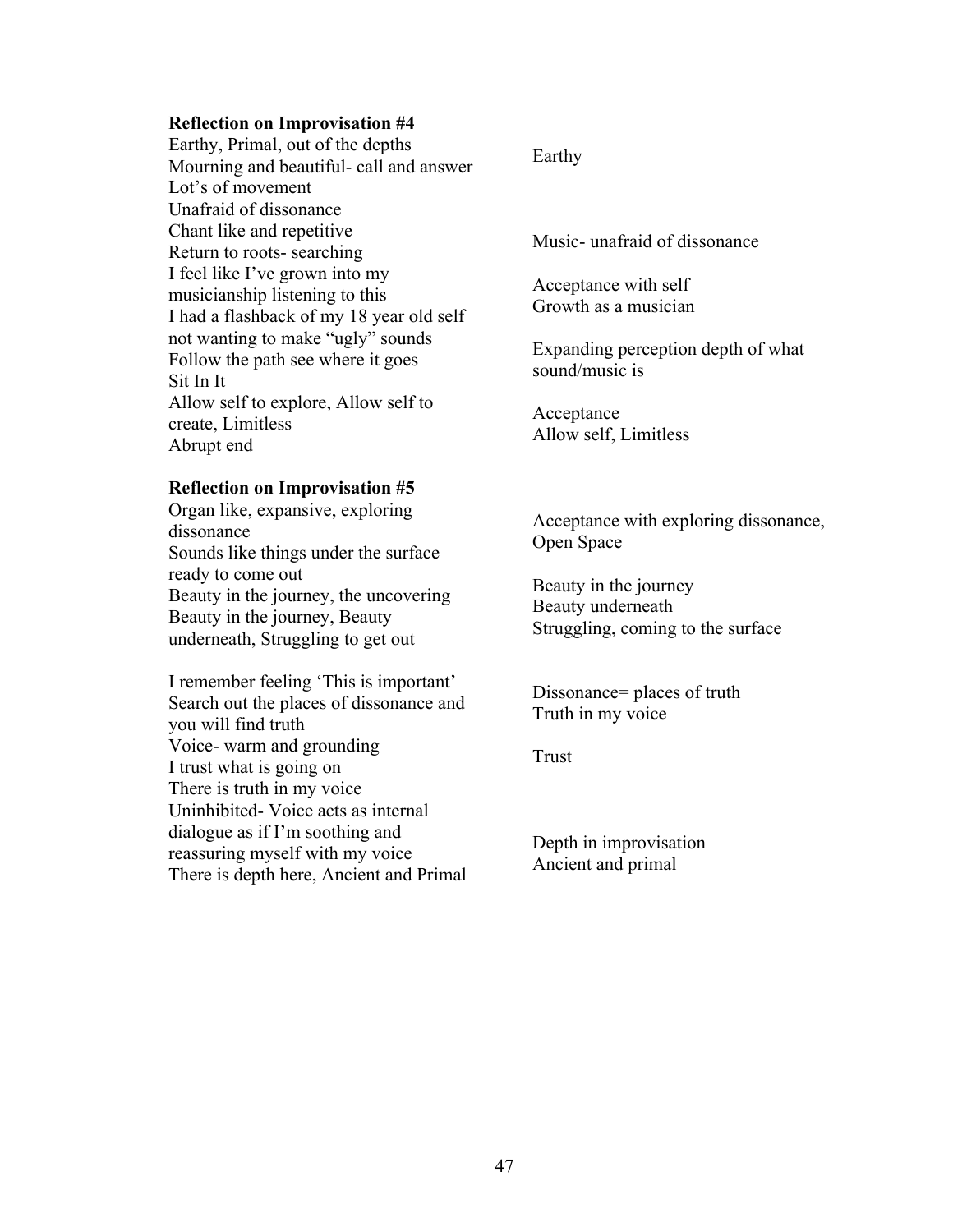# <span id="page-52-0"></span>**Appendix B**

#### **Axial coding**

Music representative of my life Appalachian Springs Control Power Tension Frustration Music=home Piano felt natural, Piano sense of home Flowing oboe playing Urgency to playing No self-judgment Oboe and connection with client Oboe = old friend that I came back to Felt authentic to play oboe Improvisation reflective of my true self Expanding perception depth of what sound/music is Studying music =changing relationship to music Chords/Rhythms played before Liking long drawn out chords Expanding perception depth of what Music, piano sense of home No judgment Oboe= old friend, authentic Improvisation= true self Changing relationship with music

New Roots in personal life Smudge felt purifying

sound/music is Growth as a musician

Bathed in the cedar Smudge- I felt anointed Smudge peaceful, grounding

Follow heart Importance of others in finding ones identity Identity, claim it, become one with it Celtic- Roots, Connection Celtic- Isle of Skye Celtic roots connected

Questioning Identity Worry about definition of self Questioning how to nourish with music Messy jumbled identity Music represents my life

Growth as musician

Act of smudging

Identity, importance of others Celtic Identity

Questioning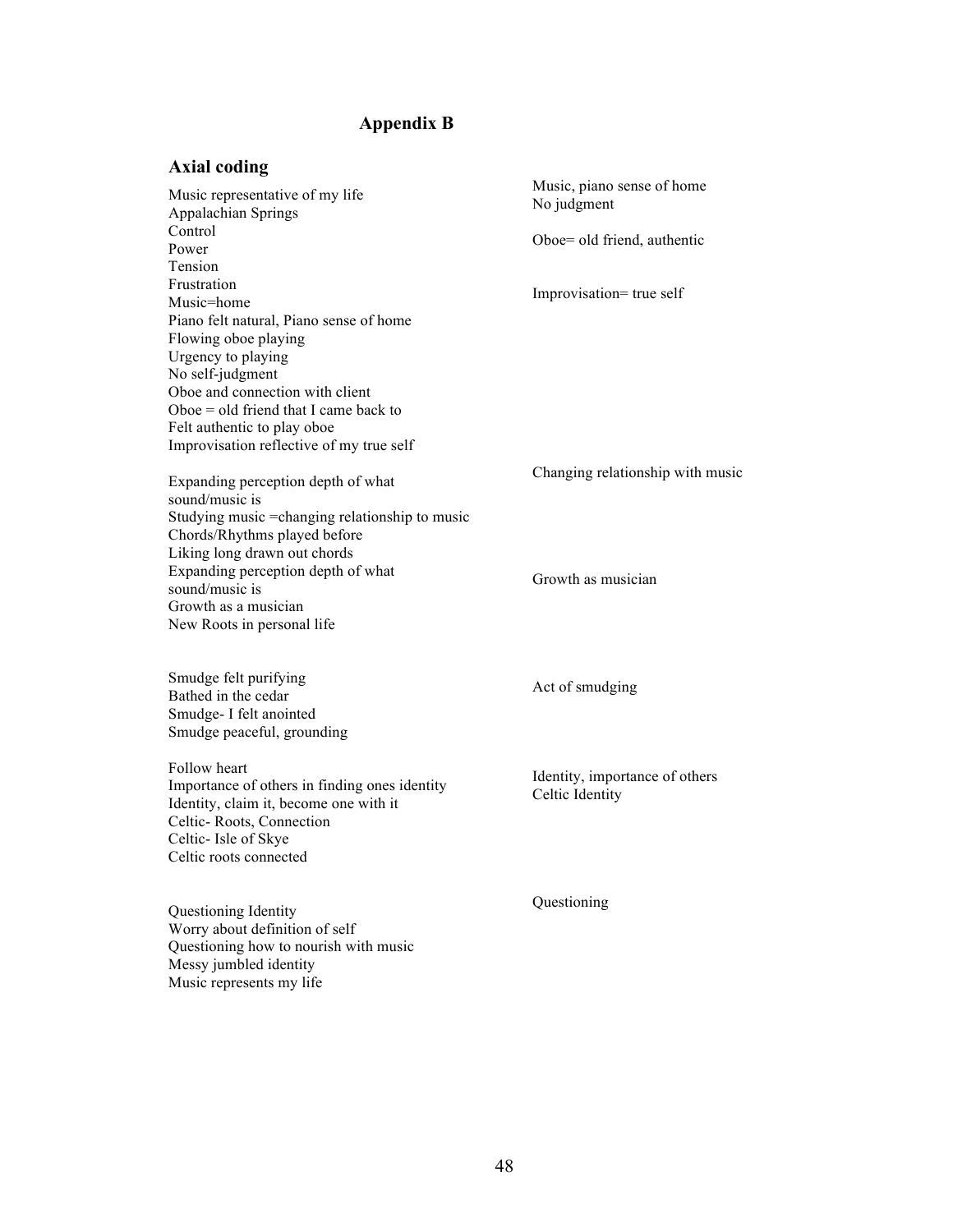| Sense of excitement<br><b>Busy Mind</b><br>Restraint within myself                                                                                                                  | Excitement                                     |
|-------------------------------------------------------------------------------------------------------------------------------------------------------------------------------------|------------------------------------------------|
| Stream opening to a river<br>Two row wampum belt                                                                                                                                    | Images emerged from Improvisation              |
| Kid playing instrument<br>Music as a child = nourishing<br>Baby learning to walk<br>Child like humour in playing                                                                    | Child self<br>Music full of humour, nourishing |
| Wanting to stand up for myself<br>Confidence<br>Listen to self                                                                                                                      | Confidence                                     |
| Peace within myself<br>Be kind<br>Great Spirit-Help me against myself                                                                                                               | Peace                                          |
| Prayer for self-care<br>Improvisation=self care, powerful                                                                                                                           | Self-care                                      |
| Acknowledge and acceptance of the in between<br>state<br>Let whatever needs to come out, come out<br>Follow my instincts<br>Acceptance with exploring dissonance<br>Self Acceptance | Acceptance                                     |
| Music reflects the unknown<br>Stepping into unknown<br>Unknown territory                                                                                                            | Unknown                                        |
| Sense of honoring self and grandpa                                                                                                                                                  | Honour with research                           |
| Beauty=aesthetic experience<br>Beauty in the journey<br>Beauty underneath<br>Struggling, coming to the surface<br>Longing for beauty<br>Surround yourself with light                | Beauty and longing                             |
| Uninhibited joy in music<br>Freedom in music, unaware of key<br>Feeling joyful while playing<br>Identity, claim it, become one with it                                              | Joy in music                                   |